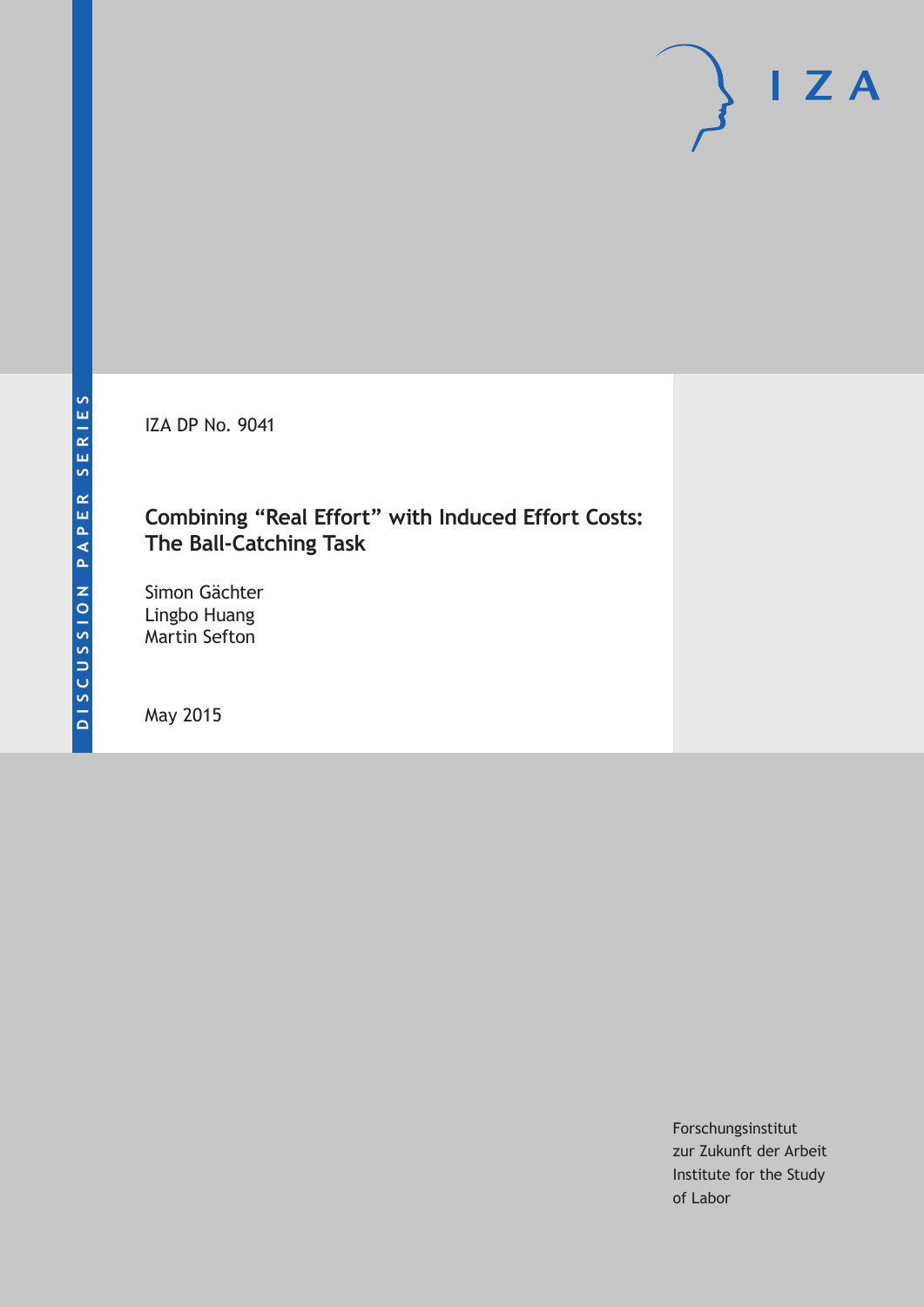# **Combining "Real Effort" with Induced Effort Costs: The Ball-Catching Task**

# **Simon Gächter**

*University of Nottingham, CESifo and IZA*

# **Lingbo Huang**

*University of Nottingham*

# **Martin Sefton**

*University of Nottingham*

# Discussion Paper No. 9041 May 2015

IZA

P.O. Box 7240 53072 Bonn Germany

Phone: +49-228-3894-0 Fax: +49-228-3894-180 E-mail: iza@iza.org

Any opinions expressed here are those of the author(s) and not those of IZA. Research published in this series may include views on policy, but the institute itself takes no institutional policy positions. The IZA research network is committed to the IZA Guiding Principles of Research Integrity.

The Institute for the Study of Labor (IZA) in Bonn is a local and virtual international research center and a place of communication between science, politics and business. IZA is an independent nonprofit organization supported by Deutsche Post Foundation. The center is associated with the University of Bonn and offers a stimulating research environment through its international network, workshops and conferences, data service, project support, research visits and doctoral program. IZA engages in (i) original and internationally competitive research in all fields of labor economics, (ii) development of policy concepts, and (iii) dissemination of research results and concepts to the interested public.

IZA Discussion Papers often represent preliminary work and are circulated to encourage discussion. Citation of such a paper should account for its provisional character. A revised version may be available directly from the author.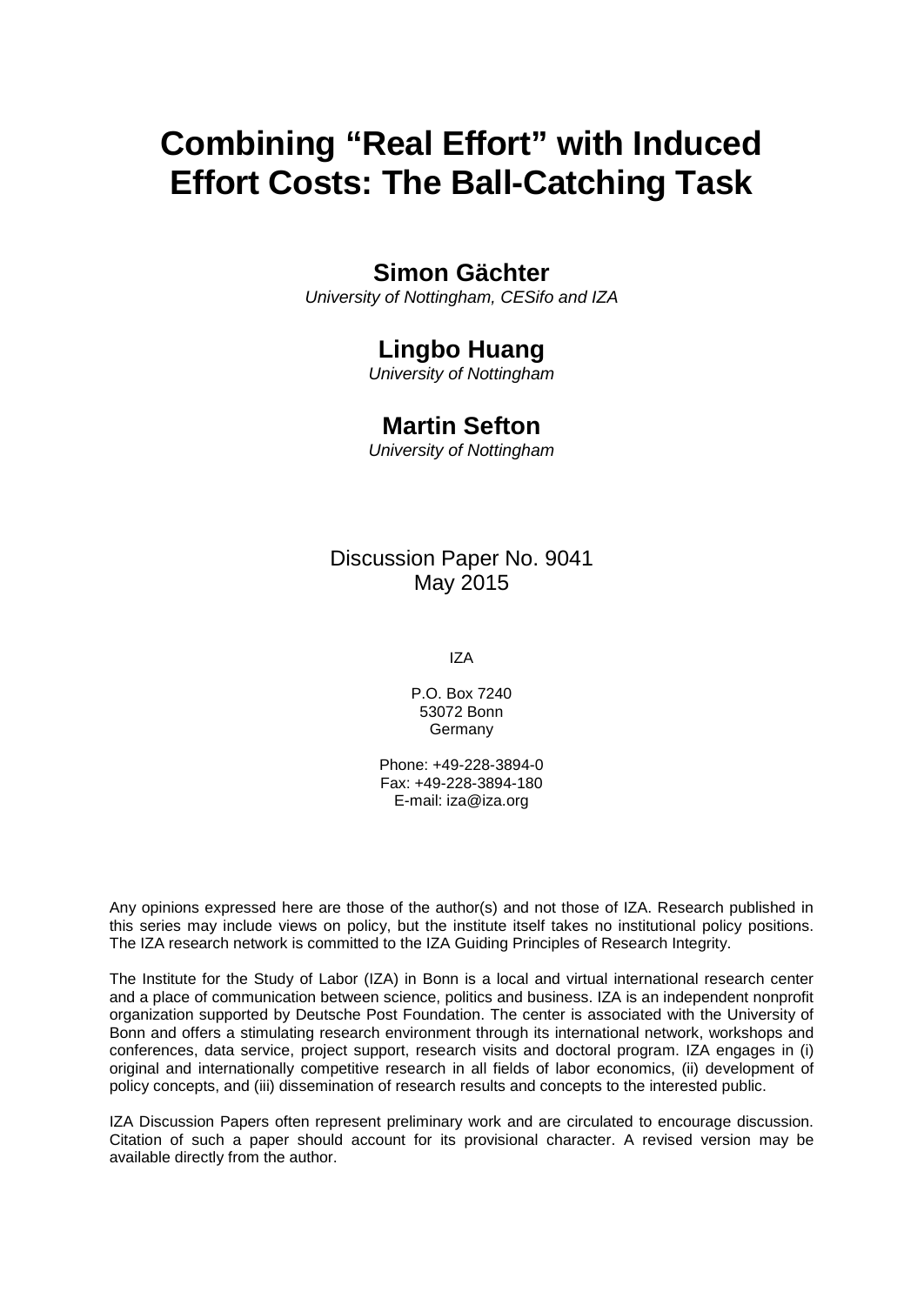IZA Discussion Paper No. 9041 May 2015

# **ABSTRACT**

# **Combining "Real Effort" with Induced Effort Costs: The Ball-Catching Task**

We introduce the "ball-catching task", a novel computerized real effort task, which combines "real" efforts with induced material cost of effort. The central feature of the ball-catching task is that it allows researchers to manipulate the cost of effort function as well as the production function, which permits quantitative predictions on effort provision. In an experiment with piece-rate incentives we find that the comparative static and the point predictions on effort provision are remarkably accurate. We also present experimental findings from three classic experiments, namely, team production, gift exchange and tournament, using the task. All of the results are closely in line with the stylized facts from experiments using purely induced values. We conclude that the ball-catching task combines the advantages of real effort with induced values, which is useful for theory-testing purposes as well as for applications.

JEL Classification: C91, C92, J41

Keywords: experimental design, real effort task, induced values, incentives, piece-rate theory, team incentives, gift exchange, tournaments, online real effort experiments

Corresponding author:

Simon Gächter Center for Decision Research and Experimental Economics School of Economics University of Nottingham Sir Clive Granger Building University Park Nottingham NG7 2RD United Kingdom E-mail: [simon.gaechter@nottingham.ac.uk](mailto:simon.gaechter@nottingham.ac.uk)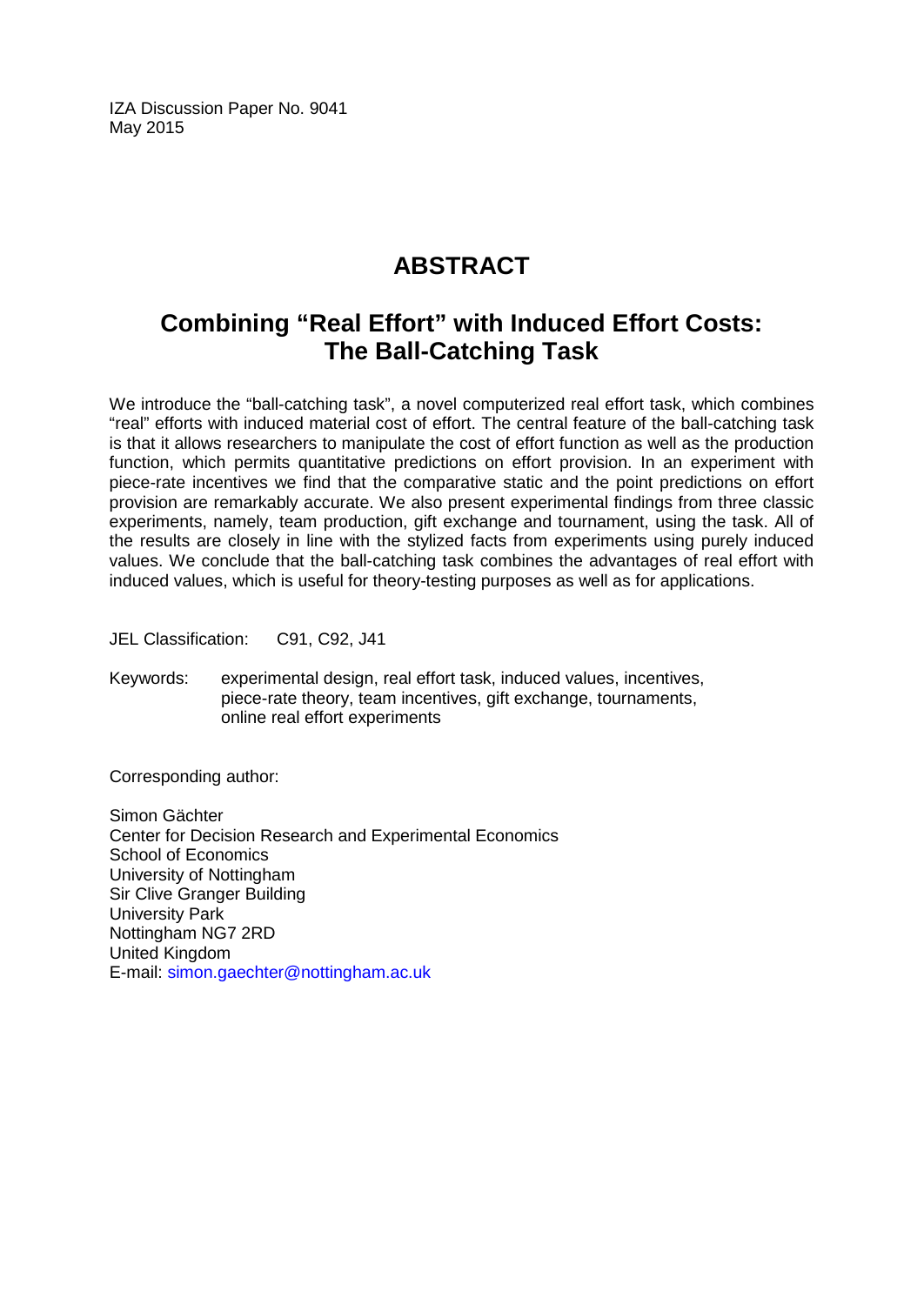# **1 Introduction**

Experiments using "real effort" tasks enjoy increasing popularity among experimental economists. Some frequently used tasks include, for instance, number-addition tasks (e.g., Niederle and Vesterlund (2007)), counting-zero tasks (e.g., Abeler, et al. (2011)) and slider-positioning tasks (Gill and Prowse  $(2012)$ .<sup>1</sup> In this paper, we present a novel computerized real effort task, called the "ballcatching task", which combines "real" efforts in the lab with induced material cost of effort. In the ball-catching task, a subject has a fixed amount of time to catch balls that fall randomly from the top of the screen by using mouse clicks to move a tray at the bottom of the screen. Control over the cost of effort is achieved by attaching material costs to mouse clicks that move the tray.

The ball-catching task shares an advantage of other real effort tasks in that subjects are required to do something tangible in order to achieve a level of performance, as opposed to simply choosing a number (as is done in experiments that implement cost of effort functions using a pure induced value method, where different number choices are directly linked with different financial costs). A drawback, however, of existing real effort tasks is that in using them the researcher sacrifices considerable control over the cost of effort function. As noted by Falk and Fehr (2003): "while 'real effort' surely adds realism to the experiment, one should also note that it is realized at the cost of losing control. Since the experimenter does not know the workers' effort cost, it is not possible to derive precise quantitative predictions" (p. 404). Incorporating material effort costs re-establishes a degree of control over effort costs and, as we shall demonstrate, allows researchers to manipulate observable effort costs and to make point predictions on effort provision.

Here, we report three studies aimed to evaluate the ball-catching task. In Study 1, we examine individual performance on the ball-catching task under piece-rate incentives. Subjects incur a cost for each mouse click and receive a prize for each ball caught. We first show that clicking behavior corresponds closely with comparative static predictions derived from piece-rate incentive theory. We then estimate the relationship between clicks and catches and use this to predict how the number of clicks will vary as the costs of clicking and the benefits of catching are manipulated. We find that average efforts, as measured by the number of mouse clicks, are close to the predicted number of clicks. These findings also add to the literature on empirical testing of incentive theories (Prendergast (1999)) by presenting real effort experimental evidence supporting basic piece-rate incentive theory. By comparison, the prominent field evidence reported by Lazear (2000) and lab evidence reported by

 $1$  To our knowledge, one of the first experimental studies to use a real effort task for testing incentive theory is Dickinson (1999) in which subjects were asked to type paragraphs in a four-day period. Other early studies implementing real effort tasks within typical laboratory experiments include van Dijk, et al. (2001); Gneezy and Rustichini (2000); Gneezy (2002) and Konow (2000).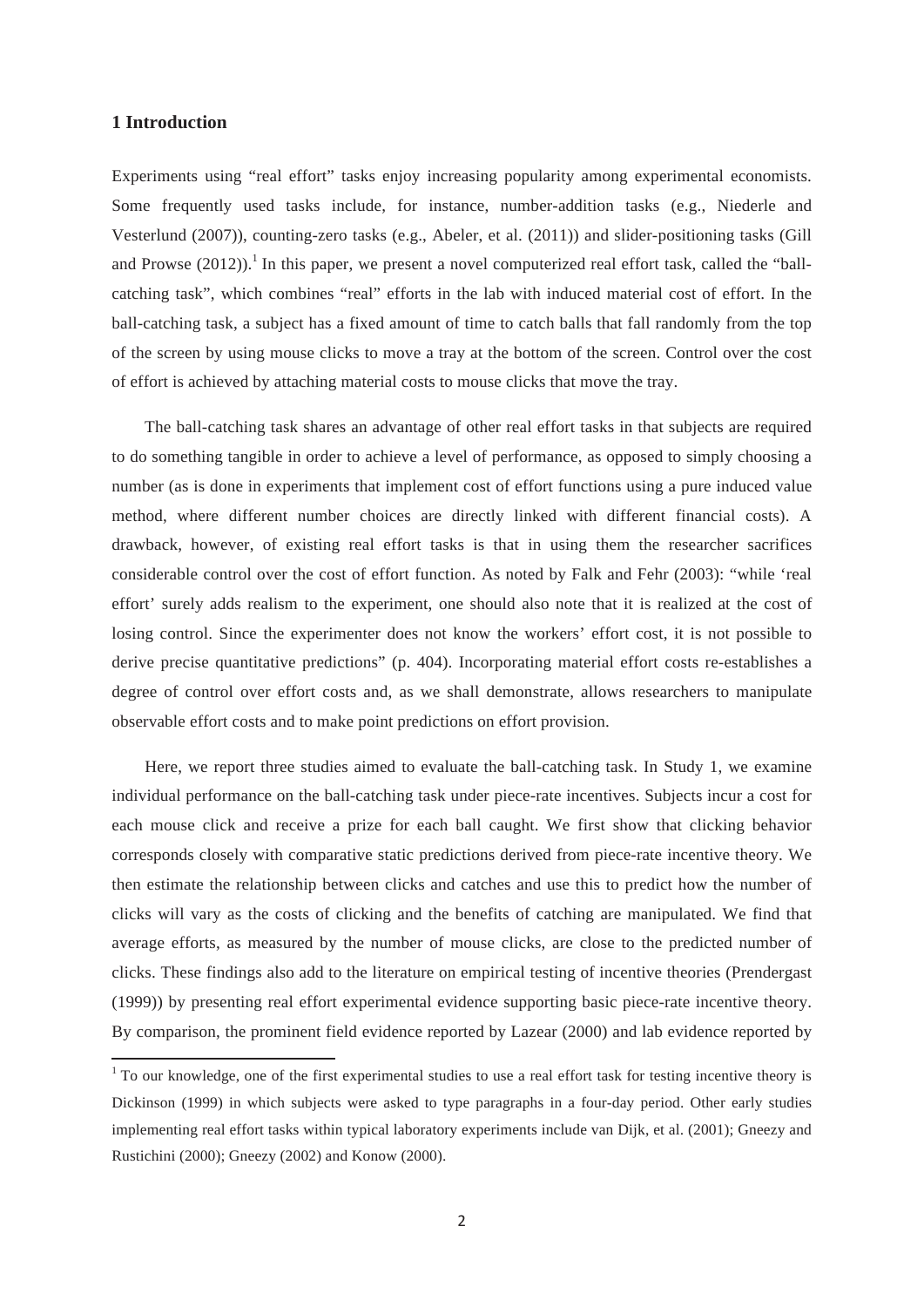Dickinson (1999) provide support for comparative static predictions of basic incentive theory, whereas we show that in the ball-catching task the theory also predicts effort levels accurately.

In Study 2, we demonstrate how the task can be implemented in some classic experiments. We administer the task in experiments used to study cooperation, fairness and competition, namely, team production (e.g., Nalbantian and Schotter (1997)), gift exchange (e.g., Fehr, et al. (1993)) and a tournament (e.g., Bull, et al. (1987)). In all three experiments, the results reproduce the stylized findings from previous experiments that used purely induced values. Moreover, behavior also follows equilibrium point predictions closely in those experiments where point predictions are available.

In Study 3, we introduce an online version of the ball-catching task and conduct the same experiment as in Study 1 using Amazon Mechanical Turk workers as participants. Comparative statics results are replicated, which we view as an important robustness check. Behavior is noisier than in the lab, however, which most likely is due to the more varied decision environment online compared to the lab. We use this observation to discuss some caveats of using the (online version of the) ballcatching task.

# **2 The ball-catching task**

The lab version of the ball-catching task is a computerized task programmed in z-Tree (Fischbacher (2007)), and requires subjects to catch falling balls by moving a tray on their computer screens. Fig. 1 shows a screenshot of the task. In the middle of the screen there is a rectangular task box with four hanging balls at the top and one tray at the bottom. Once a subject presses the "Start the task" button at the lower right corner of the screen, the balls will fall from the top of the task box. In the version used in this paper, the timer starts and balls fall one after another in a fixed time interval. Balls fall at random in each column. The software allows adjusting the speed of falling balls and the time interval between falling balls. It is also possible to change the number of columns and fix a falling pattern rather than a random one. As will be discussed later, flexibility in all these parameters will allow tight control over the production function in this task, that is, the relationship between the number of balls caught and the number of clicks made.

To catch the falling balls, the subject can move the tray by mouse clicking the "LEFT" or "RIGHT" buttons below the task box. At the top of the screen, the number of balls caught (CATCHES) and the number of clicks made (CLICKS) are updated in real time. We will take the number of clicks as our observable measure of effort. As will become clear later, we acknowledge that other forms of effort (e.g., concentration, deliberation) may be exerted by the subject in this task.

What distinguishes our ball-catching task from other real effort tasks is that we attach pecuniary costs to mouse clicks. By specifying the relation between clicks and pecuniary costs we can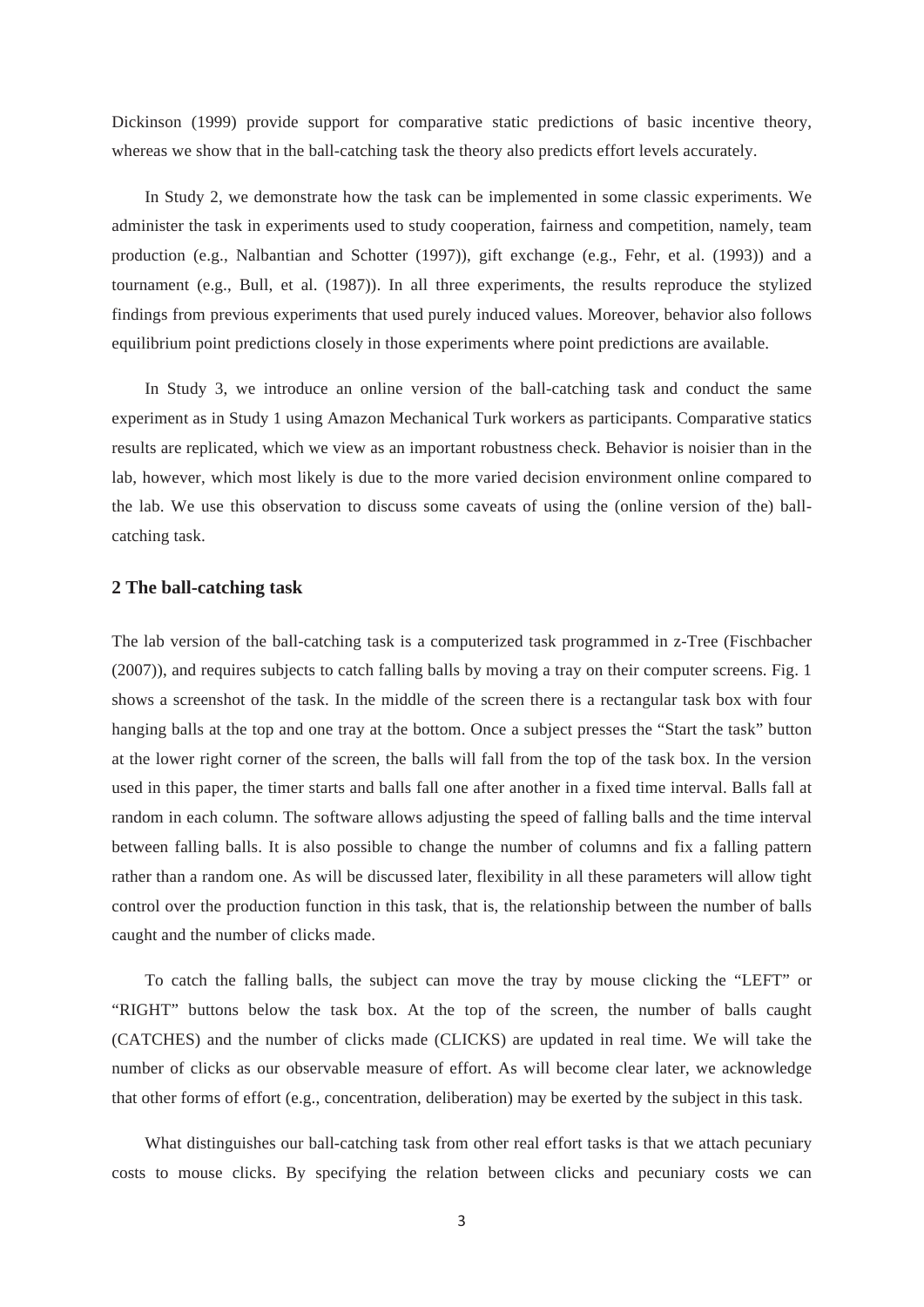implement any material cost of effort function. The most convenient specification might be to use a linear cost function by simply attaching a constant cost to every mouse click, but it is also possible to specify any nonlinear cost function (we will present an example in Section 4.2). In the example of Fig. 1 the subjects incurs a cost of 5 tokens for each mouse click. Accumulated costs (EXPENSE) are updated and displayed in real time. It is also possible to attach pecuniary benefits to catches. In Fig. 1 the subject receives 20 tokens for each ball caught and accumulated benefits (SCORE) are updated on screen in real time.





In existing real effort tasks output and effort are typically indistinguishable. In the ball-catching task there is clear distinction between the catches and the clicks variables, with the natural interpretation being that the former represents output and latter input. Moreover, by choosing the time constraint, ball speed, etc., the researcher has flexibility in selecting the production technology.

Evidence collected in a post-experimental questionnaire suggests that subjects find the ballcatching task easy to understand and learn. In the next section we examine in more detail how subjects perform on the task under piece-rate incentives. In Section 5 we present a version of the ballcatching task that can be used for online experiments.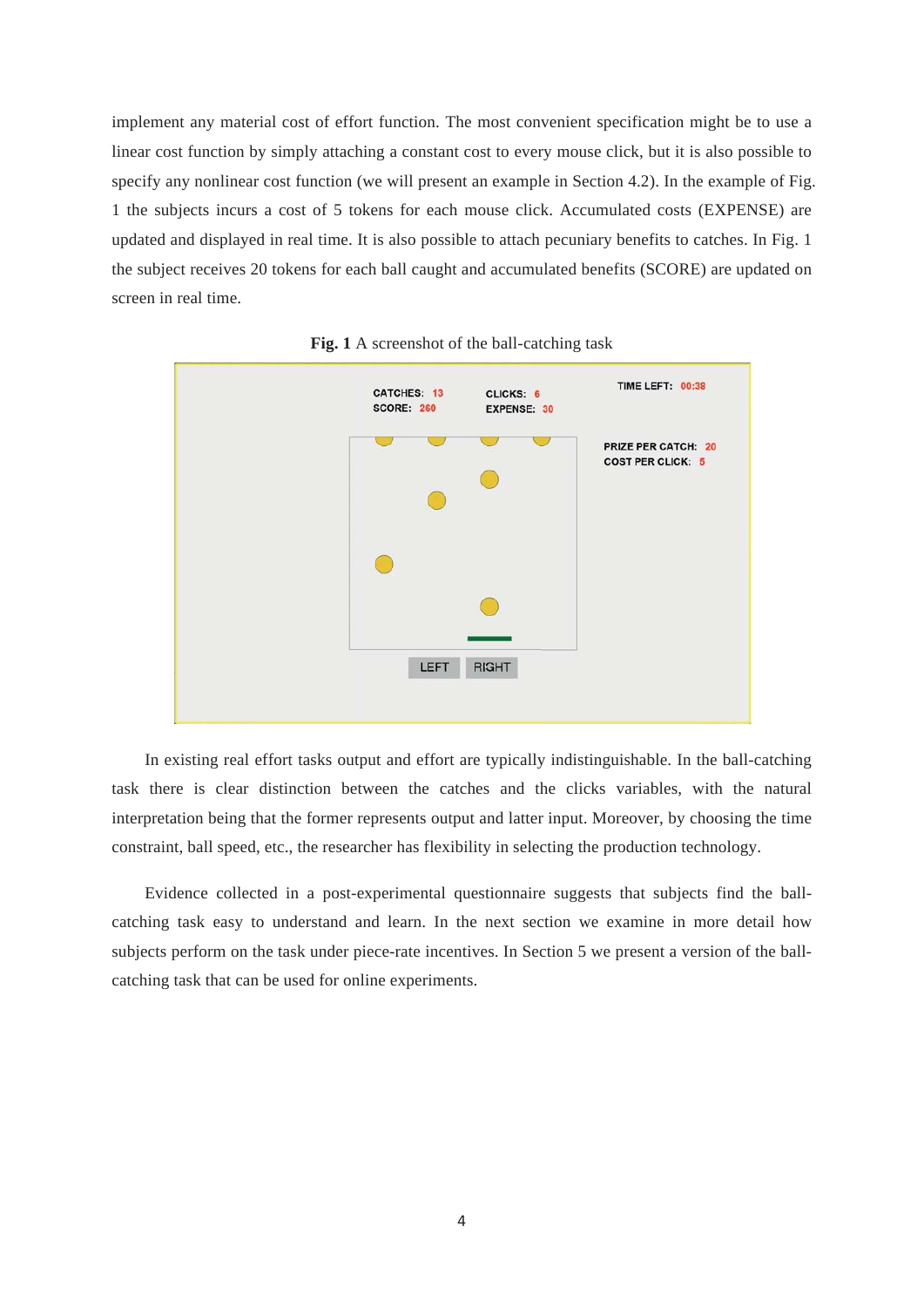### **3 Study 1: Testing the ball-catching task under piece-rate incentives**

#### **3.1 Experimental design and comparative static predictions**

Study 1 examined performance on the ball-catching task under piece-rate incentives. Each subject worked on the same ball-catching task for 36 periods. Each period lasted 60 seconds.<sup>2</sup> In each period one combination of prize-per-catch (either 10 or 20 tokens) and cost-per-click (0, 5 or 10 tokens) was used, giving six treatments that are varied within subjects (see Table 1). We chose a within-subject design to be able to observe reactions to changes in incentives at an individual level. The first 6 periods, one period of each treatment in random order, served as practice periods for participants to familiarize themselves with the task. Token earnings from these periods were not converted to cash. The following 30 periods, five periods of each treatment in completely randomized order (i.e., unblocked and randomized), were paid out for real. In all, 64 subjects participated in the experiment with average earnings of £13.80 for a session lasting about one hour.<sup>3</sup>

**Table 1** Within-subject treatments in Study 1

| <b>Treatment No.</b>  |  |  |  |
|-----------------------|--|--|--|
| Prize per catch $(P)$ |  |  |  |
| Cost per click $(C)$  |  |  |  |

Note: All subjects played five rounds of all six treatments in random order.

Given a particular piece-rate incentive, what level of effort would subjects exert? Basic piecerate theory assumes that subjects trade off costs and benefits of effort in order to maximize expected utility. Assume that utility is increasing in the financial rewards, which are given by  $PQ - Ce$ , where  $Q$  is the number of catches and  $e$  is the number of clicks, and assume the relationship between  $Q$  and e is given by  $Q = f(e, \epsilon)$ , where f is a production function with  $f' > 0$  and  $f'' < 0$ , and  $\epsilon$  is a random shock uncorrelated with effort. Given these assumptions the expected utility maximizing number of clicks satisfies:

$$
e^* = f'^{-1}\left(\frac{c}{p}\right). \tag{1}
$$

This analysis posits a stochastic production function linking individual catches and clicks, and so an individual's optimal effort may vary from trial to trial as the marginal product of a click varies

<sup>&</sup>lt;sup>2</sup> Unless otherwise stated, in the version of the ball-catching task we use in this paper a maximum of 52 balls can be caught within 60 seconds.

 $3$  The experiment was run in two sessions at the CeDEx lab at the University of Nottingham with subjects recruited using the online campus recruitment system ORSEE (Greiner (2004)). Instructions are reproduced in Appendix A1.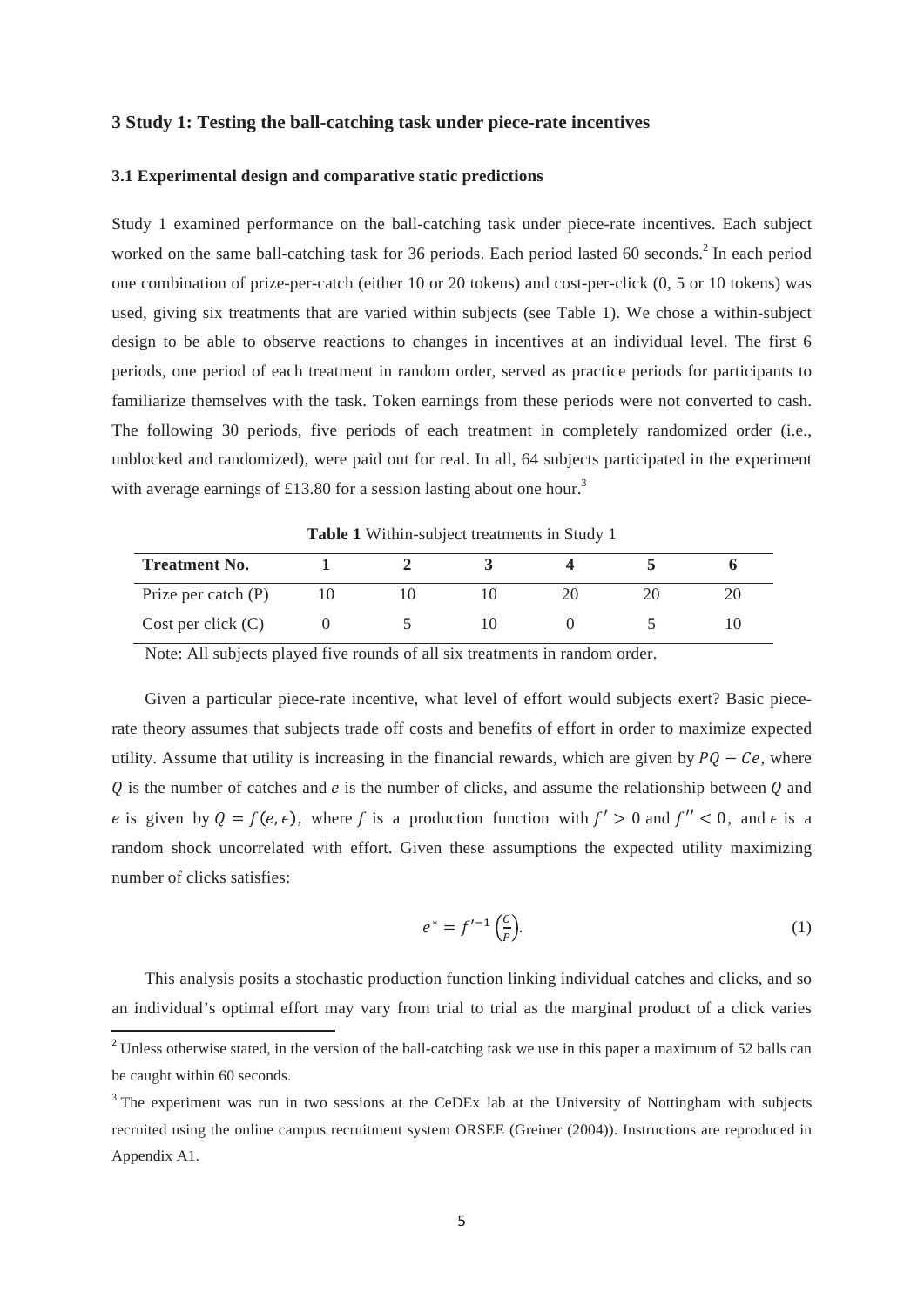from trial to trial. This may reflect variability in the exact pattern of falling balls from trial to trial. We also recognize that the marginal product function might vary systematically across individuals. To make predictions at the aggregate level, we will estimate the production function (in Section 3.3) allowing for individual specific random effects and then use this estimate, evaluated at the mean of the random effects, along with our incentive parameters to predict average optimal effort. Before we proceed to this estimation, we discuss some features of the optimal effort solution and how they relate to our experimental design.

The first feature to note is that optimal effort is homogeneous of degree zero in  $C$  and  $P$ . That is, a proportionate change in both input and output prices leaves optimal effort unchanged. This feature reflects the assumption that there are no other unobserved inputs or outputs associated with working on the task that generate cognitive or psychological costs or benefits. In fact we can think of two plausible types of unobservable inputs/outputs. First, output may be a function of cognitive effort as well as the number of clicks. For example, output may depend not just on how many clicks a subject makes, but also on how intelligently a subject uses her clicks. If the production function is given by  $f(e, t, \epsilon)$ , where t represents cognitive effort, then  $e^*$  will reflect a trade-off between  $e$  and  $t$ . If all input and output prices were varied in proportion (including the "price" of cognitive effort), optimal effort would be unaffected. However, a proportionate change in just *C* and *P* would affect  $e^*$ . If  $e$  and t are substitute inputs then a proportionate increase in  $C$  and  $P$  will result in a decrease in  $e^*$  as the subject substitutes more expensive clicking with more careful thinking. Second, subjects may enjoy additional psychological benefits from catching balls. For example, suppose that in addition to the pecuniary costs and benefits there is a non-monetary benefit from a catch, and suppose this psychological benefit is worth *B* money-units per catch. Again, proportionate changes in *P*, *C* and *B* would leave optimal effort unchanged, but a change in just *P* and *C* would not. Maximization of  $(P + B)Q - Ce$  implies that a proportionate increase in C and P (holding B constant) will decrease  $e^*$ .

Our experimental treatments allow us to test whether unobservable costs/benefits matter compared with induced effort costs in the ball-catching task. Our design includes two treatments that vary C and P while keeping the ratio  $\frac{c}{p}$  constant (treatments 2 and 6 in Table 1). In the absence of unobserved costs/benefits, the distribution of clicks should be the same in these two treatments. The presence of unobserved costs/benefits could instead lead to systematic differences. Note that with this design the prediction that optimal effort is homogeneous of degree zero in *C* and *P* can be tested without the need to derive the underlying production function,  $f$ , since all that is needed is a comparison of the distributions of clicks between these two treatments.

A second feature of the optimal effort solution is that, for positive costs of clicking, optimal efforts decrease with the cost-prize ratio. Our design includes four further treatments that vary this ratio. Comparisons between treatments with different cost-prize ratios allow simple tests of the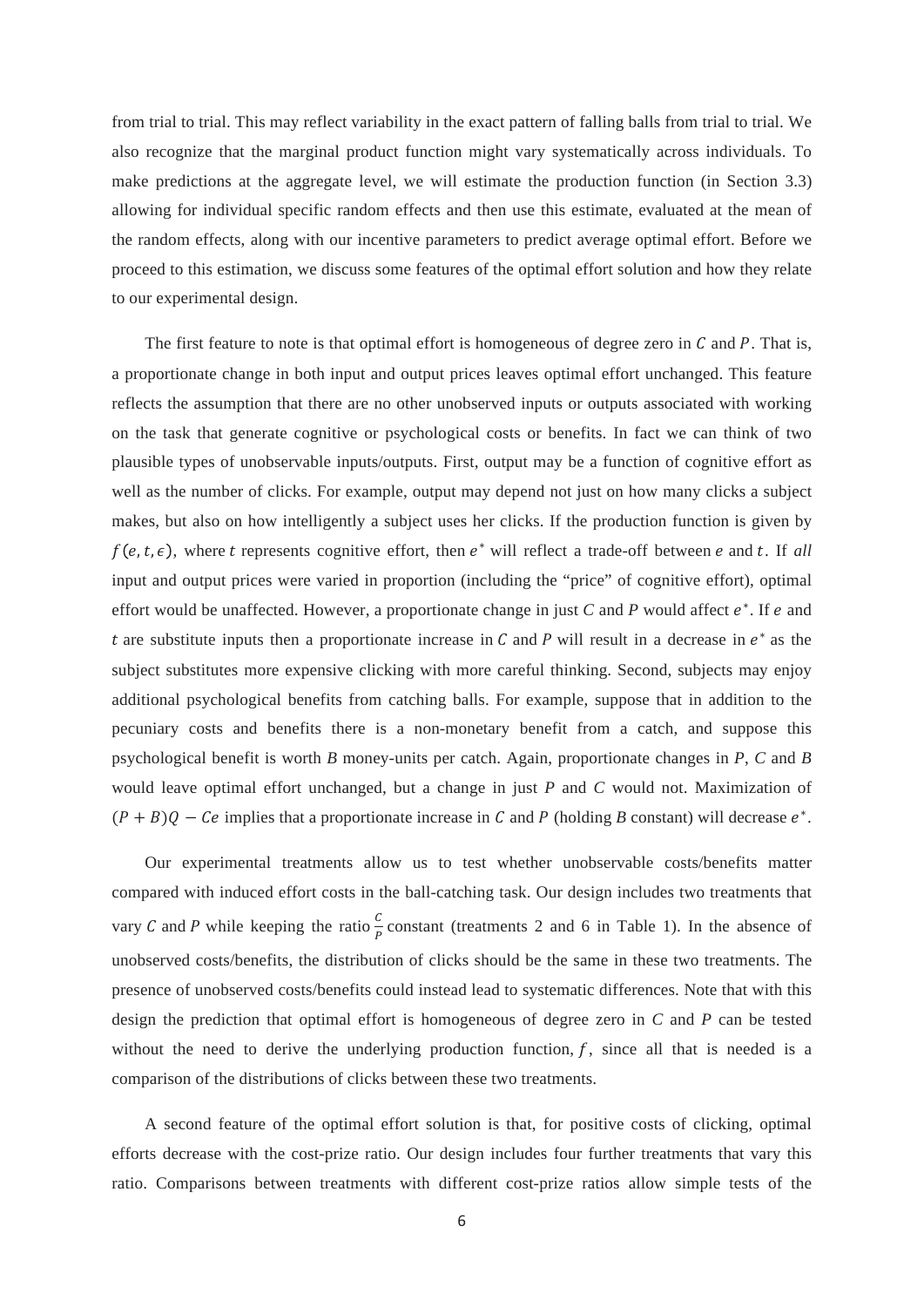comparative static predictions of piece-rate theory, again without the need to estimate the production function. The variation in incentives across treatments serves an additional purpose: it allows us to recover a more accurate estimate of the underlying production function over a wide range of clicks.

A final feature of the solution worth noting is that when the cost-per-click is zero the optimal effort is independent of *P*. In this case, since clicking is costless the individual's payoff increases in the number of catches, and so regardless of the prize level the individual should simply catch as many balls as possible. Again, if there are psychological costs/benefits associated with the task this feature will not hold. Indeed, one could use the ball-catching task without material costs of effort, basing comparative static predictions (e.g. that the number of catches will increase as the prize per catch increases) on psychological costs of effort. However, as in many existing real effort tasks, the ballcatching task without material effort costs might exhibit a "ceiling effect", that is unresponsiveness of effort to varying prize incentives.<sup>4</sup> For this reason our design includes two treatments where the material cost of clicking is zero (treatments 1 and 4 in Table 1). These allow us to test whether there is a ceiling effect in the ball-catching task without induced effort costs.

#### **3.2 Comparative statics results**

Fig. 2 shows the distributions of clicks for each treatment, pooling over all subjects and periods. Clear differences between panels show that efforts vary across incentive treatments. We begin by examining how these differences relate to the comparative static predictions based on the optimal effort solution (1). Consider first the comparison between treatments 2 (P = 10, C = 5) and 6 (P = 20, C = 10). These treatments vary the financial stakes without altering the cost/prize ratio. The basic piece-rate theory prediction is that this will not have a systematic effect on effort. As discussed in Section 3.1 however, unobserved psychological costs/benefits associated with the task will lead to systematic differences between the distributions of clicks in the two treatments. We find that the distributions of efforts are very similar, with average efforts of 18.6 under low-stakes and 18.4 under high stakes. Using a subject's average effort per treatment as the unit of observation, a Wilcoxon matched-pairs signedranks test ( $p = 0.880$ ) finds no significant difference between treatments 2 and 6. Thus, we cannot reject the hypothesis that average efforts are invariant to scaling up the financial stakes.

Next we ask whether variation in the cost-prize ratio affects effort as predicted. Will increasing the cost-per-click, holding the prize-per-catch constant, reduce the number of clicks? And will the

<sup>&</sup>lt;sup>4</sup> See an early review in Camerer and Hogarth (1999). Another possible reason for the "ceiling effect" is that subjects may also simply work on the paid task due to some experimenter demand effects (Zizzo (2010)), particularly in the absence of salient outside options (see Corgnet, et al. (2014) and Eckartz (2014) for discussions).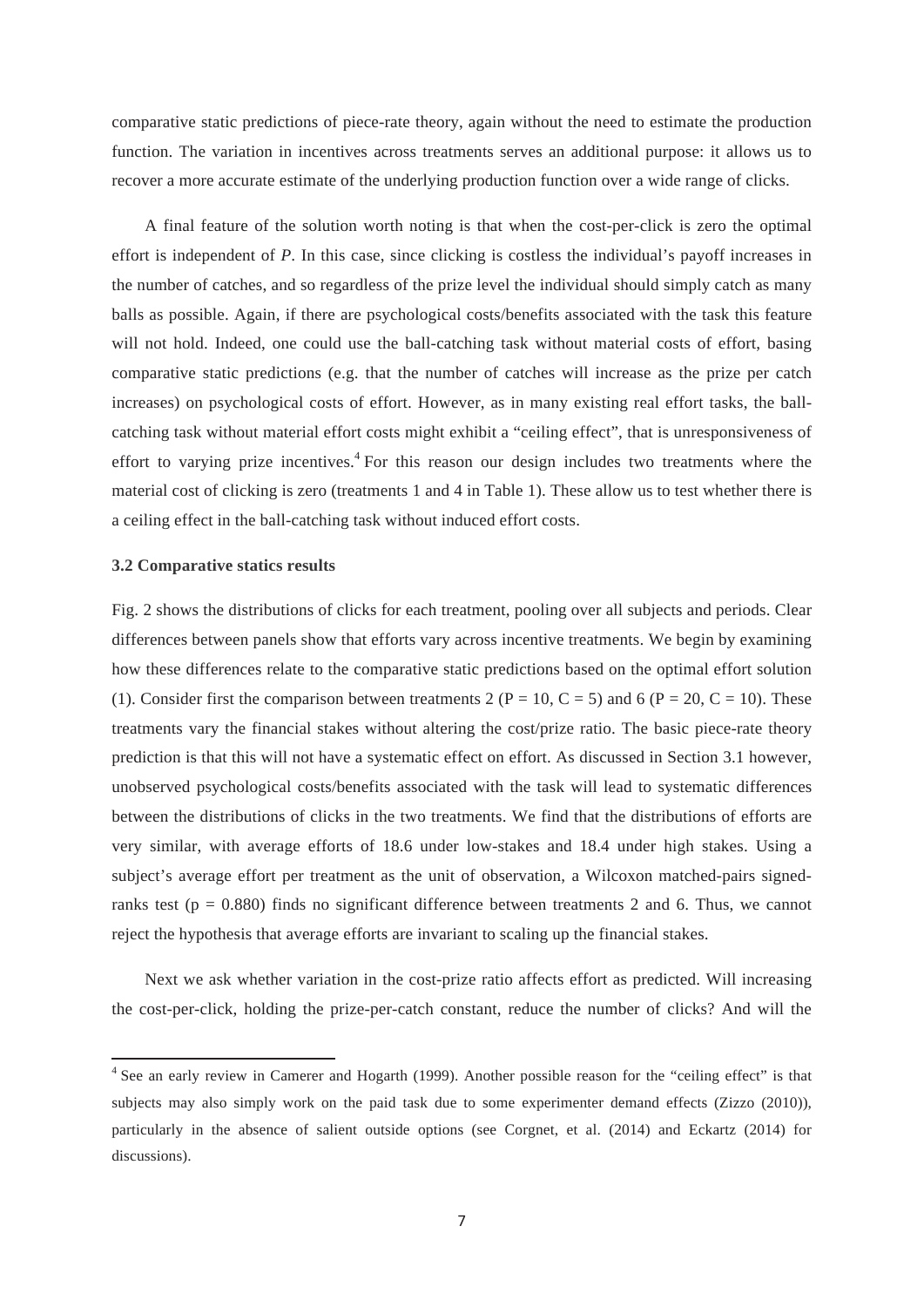number of clicks depend on the prize level for a given clicking cost? First, we compare the top three panels of Fig. 2, where the prize is always 10. We observe a clear shift of the distribution of the number of clicks when moving across treatments with lowest to highest induced effort costs. Average efforts fall from 58.7 to 18.6 to 8.8 as the cost-per-click increases from 0 to 5 to 10. Friedman tests for detecting systematic differences in matched subjects' observations, using a subject's average effort per treatment as the unit of observations, show that the differences across treatments is highly significant ( $p < 0.001$ ). A similar pattern is observed in the bottom three panels, where the prize is always 20, and again the differences are highly significant ( $p < 0.001$ ).

**Fig. 2** The distributions and the Kernel density distributions of the number of clicks in Study 1



Next, we perform two vertical comparisons between treatments 2 and 5 and between treatments 3 and 6. Holding the clicking costs constant, we find that a higher prize leads to higher number of clicks in both comparisons (Wilcoxon matched-pairs signed-ranks test:  $p < 0.001$ ).

Finally, a comparison between treatments 1 and 4 offers an examination of whether a ceiling effect, observed in many other real effort tasks, is present in the ball-catching task. In these treatments the cost per click is zero, but the prize per catch is 10 in treatment 1 and 20 in treatment 4. If there is no "real" psychological cost/benefit associated with working on the task, subjects should simply catch as many balls as possible and we should observe the same distribution of the number of clicks in these two treatments, thus exemplifying the typical ceiling effect. Comparing the distributions of clicks of the zero-cost treatments illustrated in Fig. 2 suggest that distributions are very similar. Average efforts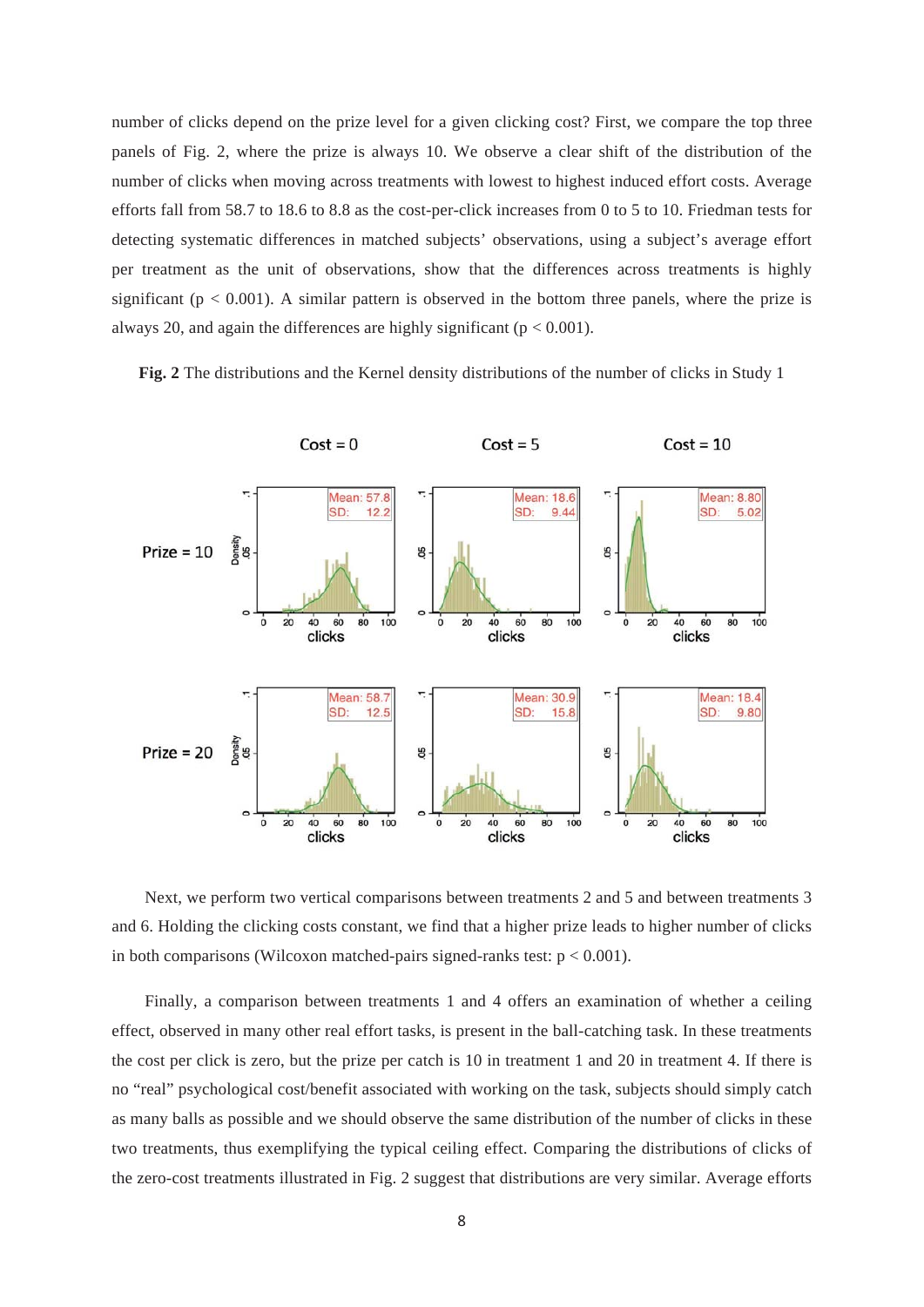are 57.8 in the low prize treatment and 58.7 in the high prize treatment. The closeness of distributions between treatments 1 and 4 is statistically supported by a Wilcoxon matched-pairs signed-ranks test (p  $= 0.215$ ), again using a subject's average effort per treatment as the unit of observation. The sharp contrast between the strong prize effect in treatments with induced effort costs and the absence of a prize effect in the zero-cost treatments illustrates that the ceiling effect can be avoided by incorporating financial costs in the ball-catching task.

For a more detailed overview of individual effort, we summarize in Appendix B the average number of clicks in each treatment for each individual. We also report the result of a test of whether each individual exhibited qualitatively consistent behavior, by which we mean that the subject's ranking of actual efforts is the same as the ranking of predicted efforts across all treatments. We predict the same effort level for treatments 2 and 6, and so we use an average of the actual efforts in these two treatments in our subject level test of consistency. Similarly, we predict the same effort level in treatments 1 and 4 and so the test uses the average effort over these two treatments. Only 3 of the 64 subjects (less than 5%) behaved inconsistently: in all three cases the effort in treatment 5 is lower than the average effort in treatments 2 and 6. $<sup>5</sup>$ </sup>

In sum, we find that the comparative static predictions of basic piece-rate theory are borne out in the experimental data.<sup>6</sup> Our next goal is to derive point predictions about the number of clicks in the various treatments and to compare them to the data. To be able to do so, we next estimate the production function, which we will then use to derive the point predictions.

#### **3.3 The production function**

<u> Andrew Maria (1989)</u>

Our empirical strategy for estimating the production function is to first specify a functional form by fitting a flexible functional form to the catches-clicks data using the full sample. Next, we estimate the production function, allowing for persistent as well as transitory unobserved individual effects and fixed period effects. We then test whether the production function is stable across periods and invariant to varying prize levels. We will also examine the stability of the production function across experimental sessions.

 $5$  We also administered a post-experimental questionnaire where we asked subjects to rate the difficulty, enjoyableness and boredom of the task. On average, subjects reported that the task was very easy to do and they had neutral attitudes towards the enjoyableness and boredom of the task. Along with the quantitative data on clicks and catches, these responses are consistent with our interpretation that in our implementation of the ballcatching task psychological costs/benefits are not so important relative to pecuniary costs/benefits.

<sup>&</sup>lt;sup>6</sup> We also do not find any learning or fatigue effect: average catches, average clicks and average earnings all show no sign of increase/decrease over the 30 rounds.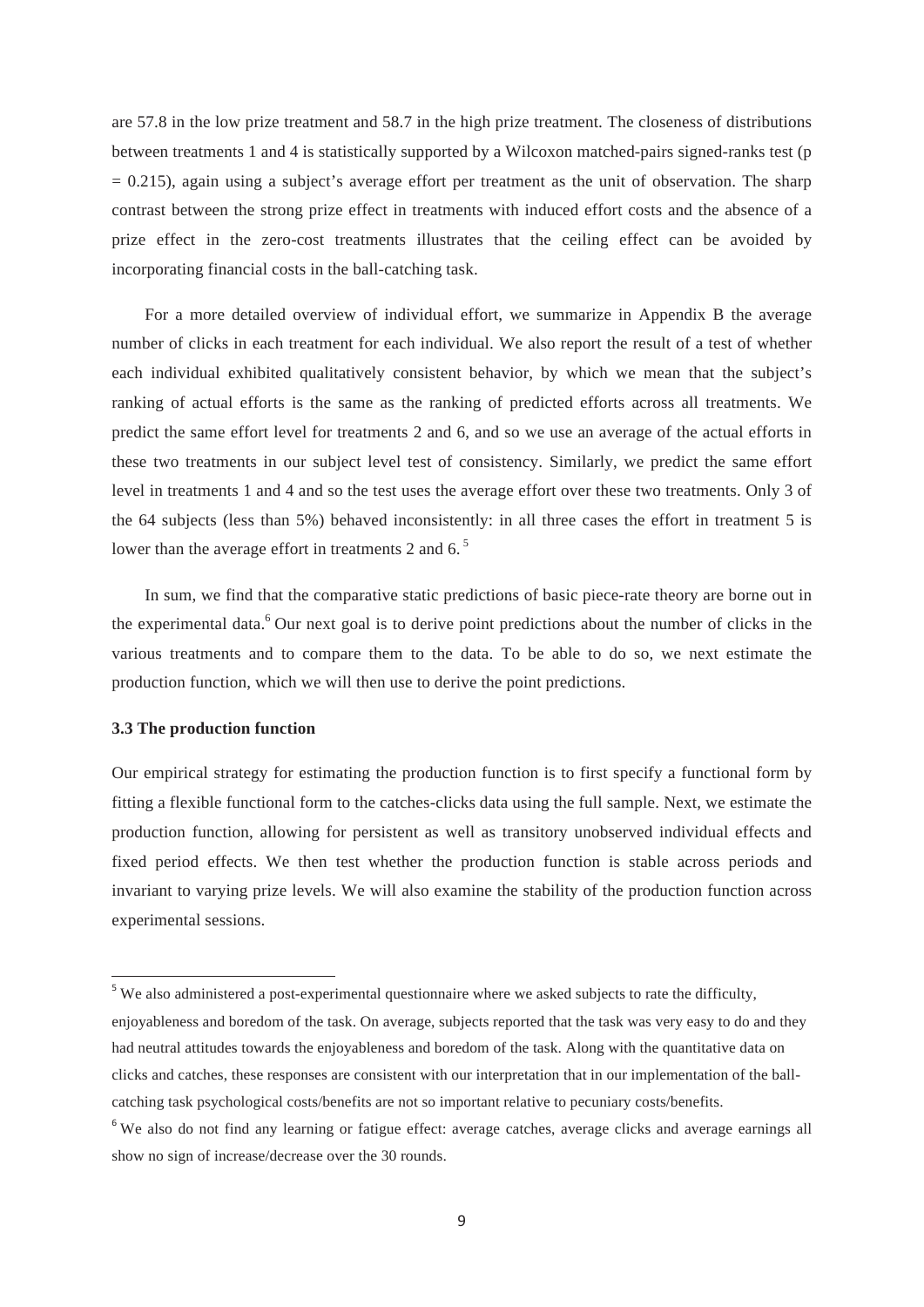Fig. 3 shows the observed catches-clicks data from all treatments along with a fitted production function based on a fractional polynomial regression.<sup>7</sup> The fitted production function has a clear concave shape, indicating a diminishing marginal rate of return to clicks. After a point, the production function is decreasing, indicating that there is a "technological ceiling" beyond which higher effort provision may actually lead to lower production levels. Observations in the decreasing range are predominantly from the treatments with a zero cost of clicking. As one of the main advantages of using the ball-catching task is precisely that clicking can be made costly, the decreasing part of the production function should be of little concern, since with positive clicking costs the number of clicks will be within the range where the empirical production function is concave and increasing.





Note: The first entry in (\*,\*) denotes the prize per catch and the second the cost per click. The fitted production functional form is given by  $Q = 9.507 + 5.568e^{0.5} - 0.003e^2$ , where Q denotes the number of catches and e the number of clicks. The estimates of coefficients are from a fractional polynomial regression.

<u> Andrew Maria (1989)</u>

 $<sup>7</sup>$  Fractional polynomials can afford more flexibility than conventional polynomials by allowing logarithms and</sup> non-integer powers in the models. The curve-fitting procedure used in the regression selects the best-fitting model with appropriate powers and/or logarithms. We also considered the possibility that the functional form might differ for  $C = 0$  treatments, and so we fitted fractional polynomials excluding these data. We get the same specifications, and very similar coefficients.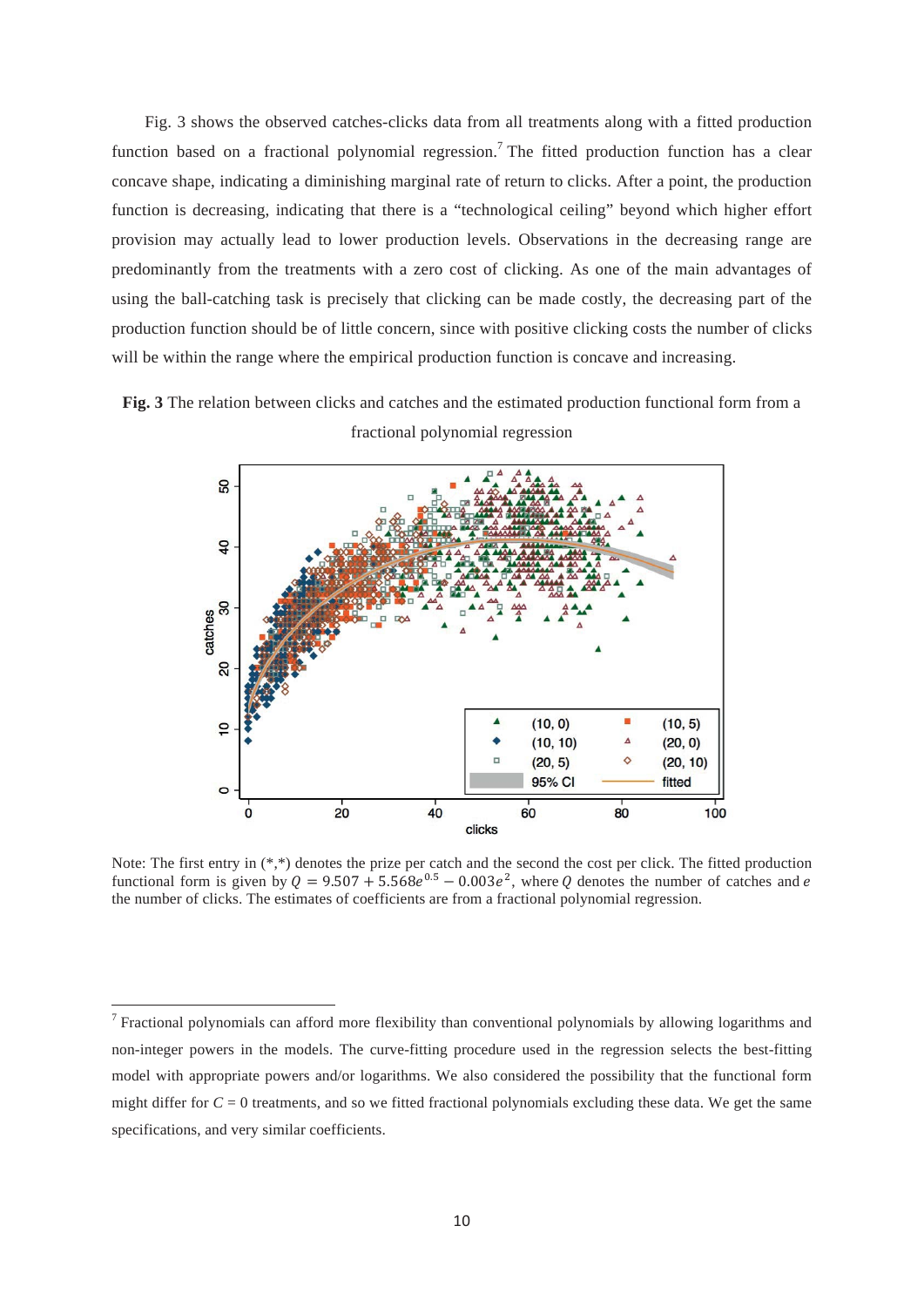Using the functional form suggested by the fractional polynomial regression, we move on to estimate the following random coefficients panel data model:

$$
Catches_{i,r} = \beta_0 + \beta_1 Clicks_{i,r}^{0.5} + \beta_2 Clicks_{i,r}^{2} + (\delta_r + \omega_i + u_{i,r}) Clicks_{i,r}^{0.5},
$$
 (2)

where Catches<sub>i,r</sub> and Clicks<sub>i,r</sub> are respectively the number of catches and the number of clicks of subject *i* in period r. Period dummies  $\delta_r$  (with the first period providing the omitted category), an individual random effect  $\omega_i$  with mean zero and variance  $\sigma_{\omega}^2$ , and a random error  $u_{i,r}$  with mean zero and variance  $\sigma_u^2$  are all assumed to be multiplicative with Clicks<sub>i,r</sub><sup>0.5</sup>. Our specification of multiplicative heterogeneity and heteroskedasticity allows both persistent and transitory individual differences in the *marginal product function* which could also vary across periods. The model thus predicts heterogeneity in clicking both across and within subjects.<sup>8</sup> All equations are estimated using maximum likelihood and estimates are reported in Table 2.<sup>9</sup>

Columns (1), (2) and (3) in Table 2 reports the coefficient estimates for the full sample, the subsample with the prize of 10 and the sub-sample with the prize of 20 respectively. Note the similarity between the estimates of the parameters of the production function in all equations. The fitted production functions for the two sub-samples with different prizes are shown in Fig. B1 in Appendix B: the two production functions almost coincide. Furthermore, we find that both persistent and transitory unobserved individual effects are statistically significant, and that the transitory unobservables account for more of the variation in clicking than the persistent individual differences.

<u> Andrew Maria (1989)</u>

<sup>&</sup>lt;sup>8</sup> The model specification of multiplicative terms with  $Clicks_{i,r}^{0.5}$  implies that the conditional variation in catches is linear in clicks. We examined the relationship between clicks and squared residuals from a simple pooled regression of the model Catches<sub>i,r</sub> =  $\alpha_0 + \alpha_1 Clicks_{i,r}^{0.5} + \alpha_2 Clicks_{i,r}^{2} + \pi_{i,r}$ . We then regressed squared residuals on Clicks<sub>i,r</sub> as well as a nonlinear term (either Clicks<sub>i,r</sub><sup>0.5</sup> or Clicks<sub>i,r</sub><sup>2</sup>). The coefficients on the nonlinear terms are not statistically significant, supporting our modelling specification of a linear relationship between conditional variation in catches and clicks.

<sup>&</sup>lt;sup>9</sup> To estimate the model (2), note that dividing both sides by *Clicks*<sub>i,</sub> <sup>0.5</sup> transforms the model to a standard random effects model: Catches<sub>i,r</sub>/Clicks<sub>i,r</sub><sup>0.5</sup> =  $\beta_0$ /Clicks<sub>i,r</sub><sup>0.5</sup> +  $\beta_1$  +  $\beta_2$ Clicks<sub>i,r</sub><sup>3/2</sup> +  $\delta_r$  +  $\omega_i$  +  $u_{i,r}$ . Usual econometric techniques then follow.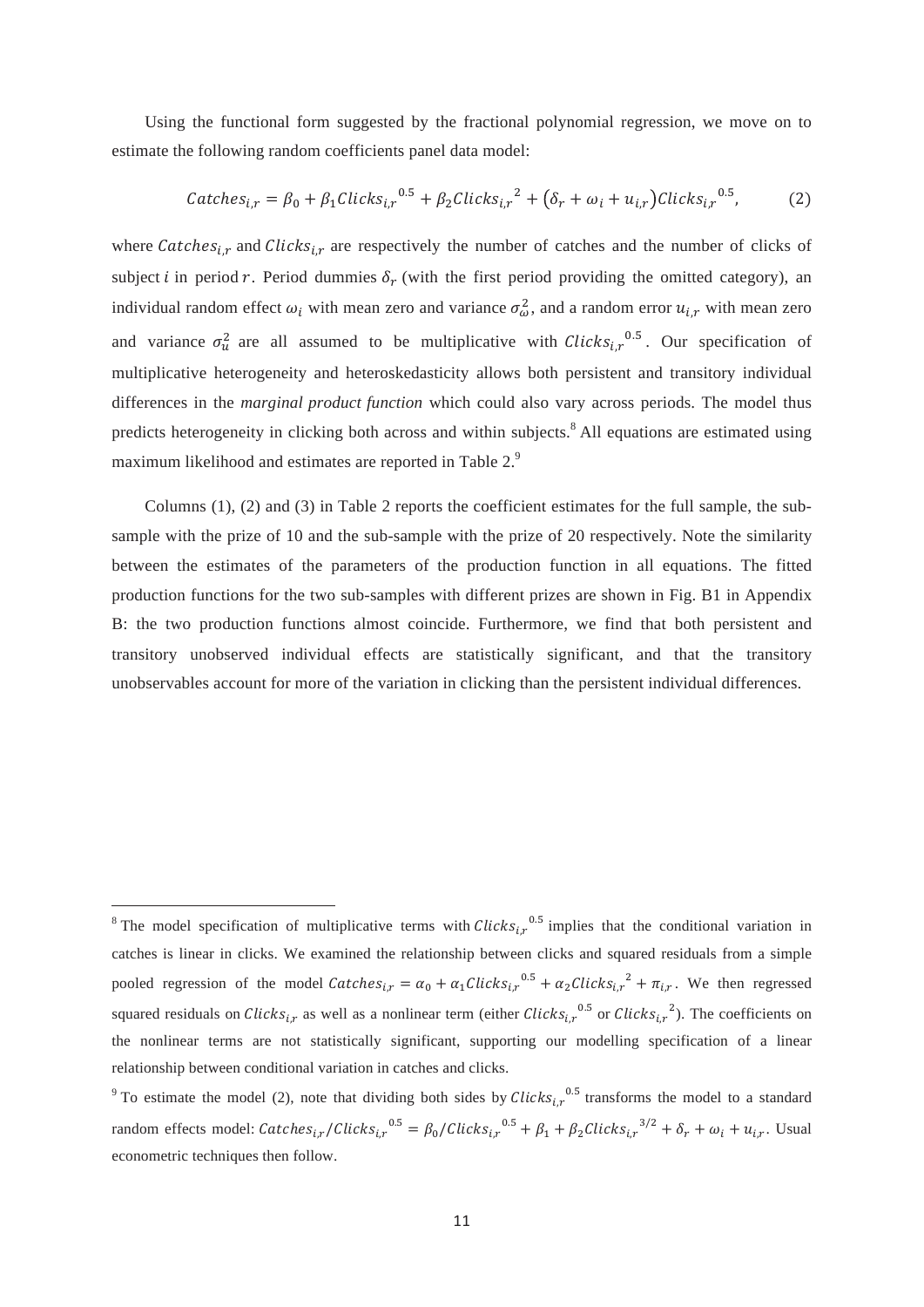| Dep. Var.: Catches               |                   | Coefficient estimates (std. err.) |                |
|----------------------------------|-------------------|-----------------------------------|----------------|
|                                  | $(1)$ full sample | $(2)$ Prize=10                    | $(3)$ Prize=20 |
| Intercept                        | 10.107***         | 10.477***                         | $9.405***$     |
|                                  | (0.230)           | (0.308)                           | (0.423)        |
| $\mathcal{C}licks^{0.5}$         | $5.495***$        | $5.402***$                        | 5.660***       |
|                                  | (0.132)           | (0.216)                           | (0.171)        |
| $\mathcal{C}$ licks <sup>2</sup> | $-0.003***$       | $-0.003***$                       | $-0.003***$    |
|                                  | (0.000)           | (0.001)                           | (0.000)        |
| $\sigma_{\omega}$                | $0.366***$        | $0.352***$                        | $0.384***$     |
|                                  | (0.038)           | (0.045)                           | (0.042)        |
| $\sigma_u$                       | $0.796***$        | $0.870***$                        | $0.694***$     |
|                                  | (0.013)           | (0.021)                           | (0.016)        |
| N                                | 1905              | 946                               | 959            |

**Table 2** Panel data regressions for model (2) in Study 1

Note: All period dummies are included and insignificant except for period 2 using the full sample. \*\*\*p  $< 0.01$ 

To formally test whether the production function is invariant to different prize levels, we proceed to estimate an augmented model by adding interactions of the intercept, covariates  $\mathcal{C}\text{licks}^{0.5}$  and  $Clicks<sup>2</sup>$  with a binary variable indicating whether the prize is 10 or 20. We then perform a likelihood ratio test of the null hypothesis that the coefficients on the interaction terms are all zero. We cannot reject the null hypothesis, indicating that the production function is stable across prize levels  $(\chi^2(3)=4.70, p=0.195).$ 

To test the stability of the production function across experimental sessions, we estimate an augmented model by adding interactions of the intercept,  $\mathcal{C}\text{licks}^{0.5}$  and  $\mathcal{C}\text{licks}^2$  with a session dummy. We cannot reject the null hypothesis that the production function is invariant across sessions  $(\chi^2(3)=2.60, p=0.458)$ . In fact the fitted production functions are barely distinguishable. <sup>10</sup>

# **3.4 Comparing predicted and actual effort levels**

<u> Andrew Maria (1989)</u>

With the estimated production function from model (2) and treatment parameters, we are ready to see how quantitative predictions on effort perform. Table 3 compares the predicted effort that is derived from equation (1) given the estimated production function reported in column (1) of Table 2 and the

 $10$  See Appendix B for details of the results. Estimates of model (2) for each session are given in Table B2 and the fitted production functions are shown in Fig. B2.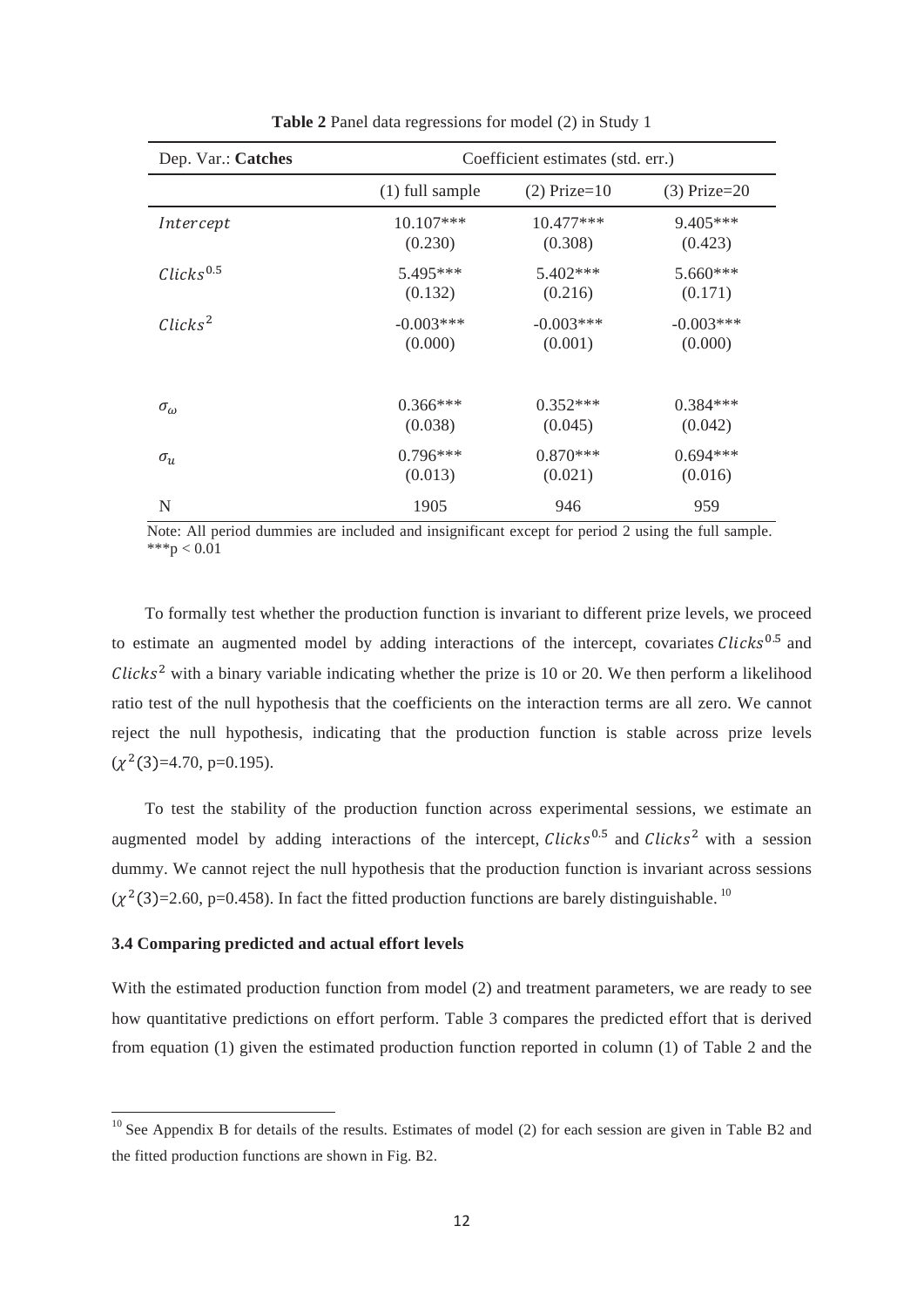cost-prize parameters, with the actual number of clicks for every treatment.<sup>11</sup> We find that average actual clicks are very similar to the predicted number of clicks in treatments 1, 2, 4 and 6 and near to, but statistically significantly different from, predicted values in treatments 3 and 5 (subjects seem to have over-exerted effort in treatments 3 and under-exerted effort in treatment 5).<sup>12</sup> Thus, overall, not only did they change their behavior in the predicted direction when incentives changed, but also for given incentives their choices were close, on average, to the profit maximizing choices. The results are surprising given that subjects cannot know the production function *a priori* and therefore they cannot calculate the optimal level of effort deliberatively. Nonetheless, on average, they behaved *as if* they knew the underlying structural parameters and responded to them optimally.

| <b>Treatment No.</b>             |                | $\mathcal{D}_{\mathcal{L}}$ | 3             | 4              | 5              | $\mathbf 0$    |
|----------------------------------|----------------|-----------------------------|---------------|----------------|----------------|----------------|
| Prize per catch $(P)$            | 10             | 10                          | 10            | 20             | 20             | 20             |
| Cost per click $(C)$             | 0              | 5                           | 10            | 0              |                | 10             |
| Predicted clicks                 | 57.4           | 19.5                        | 6.9           | 57.4           | 34.5           | 19.5           |
| Av. actual clicks<br>(Std. Dev.) | 57.8<br>(12.2) | 18.6<br>(9.44)              | 8.8<br>(5.02) | 58.7<br>(12.5) | 30.9<br>(15.8) | 18.4<br>(9.80) |
| $p$ -value                       | 0.723          | 0.367                       | 0.000         | 0.276          | 0.040          | 0.294          |

**Table 3** Comparisons between the predicted number of clicks and the actual number of clicks

Note: P-values are based on two-tailed one-sample t-tests using a subject's average clicks per treatment as the unit of observation when testing against the predicted clicks.

Fig. 4 shows the predicted efforts and the distribution of actual efforts by combining categories whenever the treatments have the same predicted efforts. The distribution of efforts is approximately centered on the predicted effort in each case, but shows variability in choices for any given *C/P* ratio. As noted earlier, if the marginal product of effort is subject to individual-specific and idiosyncratic shocks variability in efforts is to be expected.

<u> Andrew Maria (1989)</u>

<sup>&</sup>lt;sup>11</sup> Note that we have assumed a continuous production function. This assumption is made mainly for expositional and analytical convenience. In reality, the production function is a discrete relationship between catches and clicks.

 $12$  We also performed an out-of-sample test of predictions by comparing the actual number of clicks in an experimental session with the predictions derived from data from the other session. The results are essentially the same. See Appendix B for details.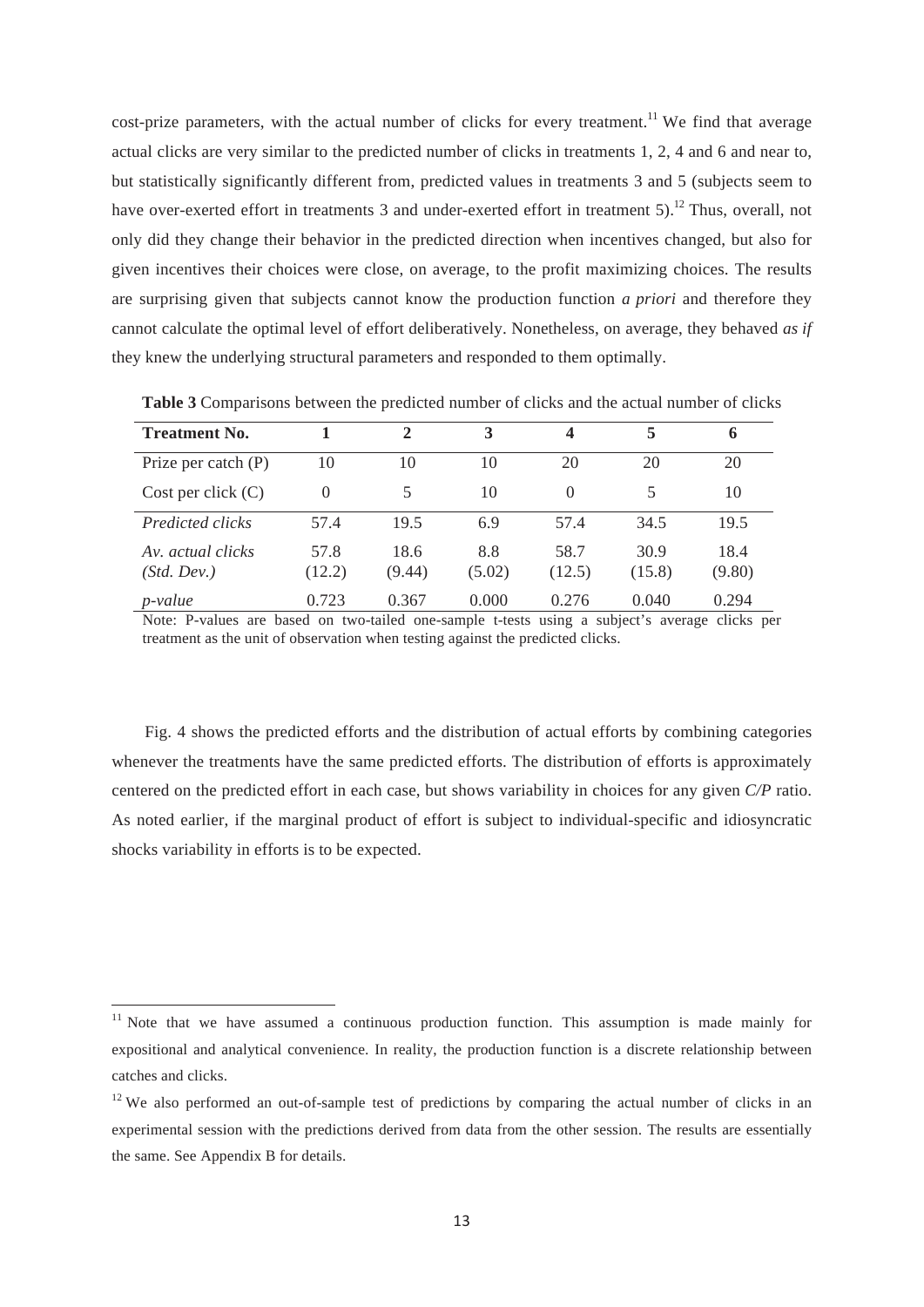**Fig. 4** The distributions and the Kernel density distributions of the actual number of clicks and the predicted clicks



Note: The vertical line in each panel represents the predicted effort.

#### **3.5. Discussion**

Real effort tasks have the advantage that they offer subjects something tangible to do rather than just choosing among abstract options. The potential cost to the experimenter is loss of control because subjects might experience unobserved psychological benefits or costs. Thus, there is a tradeoff between "realism" and experimental control. The ball-catching task mitigates this tradeoff because it allows for real effort *and* control over important parameters, such as the production function and the cost function. This feature is particularly important if the experimenter wants to test theoretical predictions, in particular, point predictions. Existing real effort tasks typically allow at best for comparative static predictions, but not point predictions, because the latter requires full control over *all* costs and benefits, be they material or psychological.

Psychological costs and benefits always exist to some degree because *any* decision environment inevitably triggers emotions and requires some cognitive effort. Arguably, these psychological effects are stronger in real effort experiments than in abstract induced value settings. Smith (1982) (in particular pp. 930-934) was well aware of these non-monetary costs and benefits and argued that the "precepts" of induced value experiments will provide the necessary control of the experimental environment. The precepts are *non-satiation* in the reward medium (money), *salience* (rewards in the experiments should depend on decisions), and in particular *dominance* (the "reward structure dominates any subjective costs (or values) associated with participation in the activities of the experiment" (p. 934). It is the control over costs and benefits that renders experiments an informative tool to test economic theories -- be it an abstract induced value experiment or a real effort experiment. Satisfying *dominance* may be harder to achieve in real effort experiments than in induced value experiments.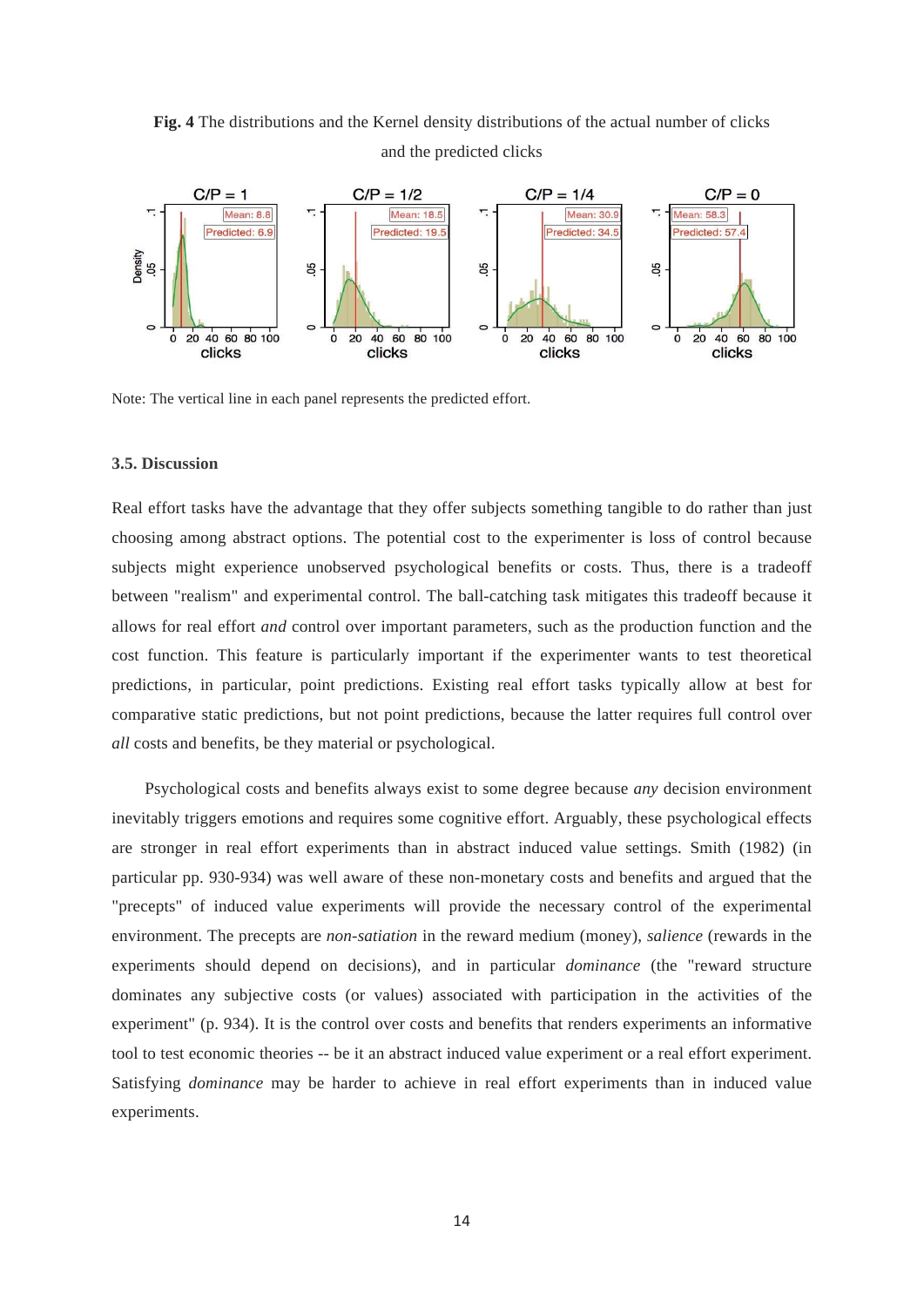Thus, the usefulness of the ball-catching task to test economic theories requires that dominance holds: psychological costs and benefits should be relatively small and dominated by pecuniary payoff considerations. In our piece-rate setting, "small" means that, in a statistical sense, efforts should be homogeneous of degree zero in those costs and prizes which the experimenter can manipulate. Our results unambiguously support this requirement. Thus, the ball-catching task has passed a first important test for its usefulness to test economic theories.

As a second test, we derived further comparative static predictions about how effort levels should vary with changing costs and prizes. The results strongly support the comparative static predictions. Theory also predicts that if effort costs are zero, people should catch as many balls as possible and prizes should therefore not matter, which is what we observe. Thus, the ball-catching task also passes this second test.

The third and most demanding test is whether observed (average) behavior also follows point predictions. This is the case and thus the ball-catching task also passes this third test. We thus conclude that the ball-catching task is in principle suitable for theory testing purposes, if the researcher thinks that for his or her research question a real effort design is desirable.

A complementary way of looking at the experiments reported in this section is to see them as a test in its own right of piece-rate incentive theory. In its most simplified version, the first-order condition of optimal effort under piece-rate incentives is expressed in equation (1). Our experiment provides an environment to put the comparative static predictions from (1) as well as effort level predictions to a test. The experimental environment controls the production process (the ball dropping), the costs of clicking to catch balls, as well as the piece rates (the prizes) for each catch. Tests using field data, even those that have unusually detailed data such as Lazear (2000), typically do not have detailed information about effort costs that are necessary to predict effort levels. The ballcatching task can accommodate assumptions about effort costs (e.g. the cost consequences of ability differences) in the induced cost valuations given to subjects. The ability of the ball-catching task to control all aspects of the environment allows a complete behavioral characterization of all predictions of piece-rate theory, not just the comparative statics. Our results provide a comprehensive vindication of piece-rate theory.

In the next section, we provide further tests for the suitability of the ball-catching task by investigating its performance in well-known experimental settings that hitherto have typically used induced-value designs. This will be a further opportunity to see whether the ball-catching task produces behavior that is consistent with equilibrium point predictions, or with comparative static predictions.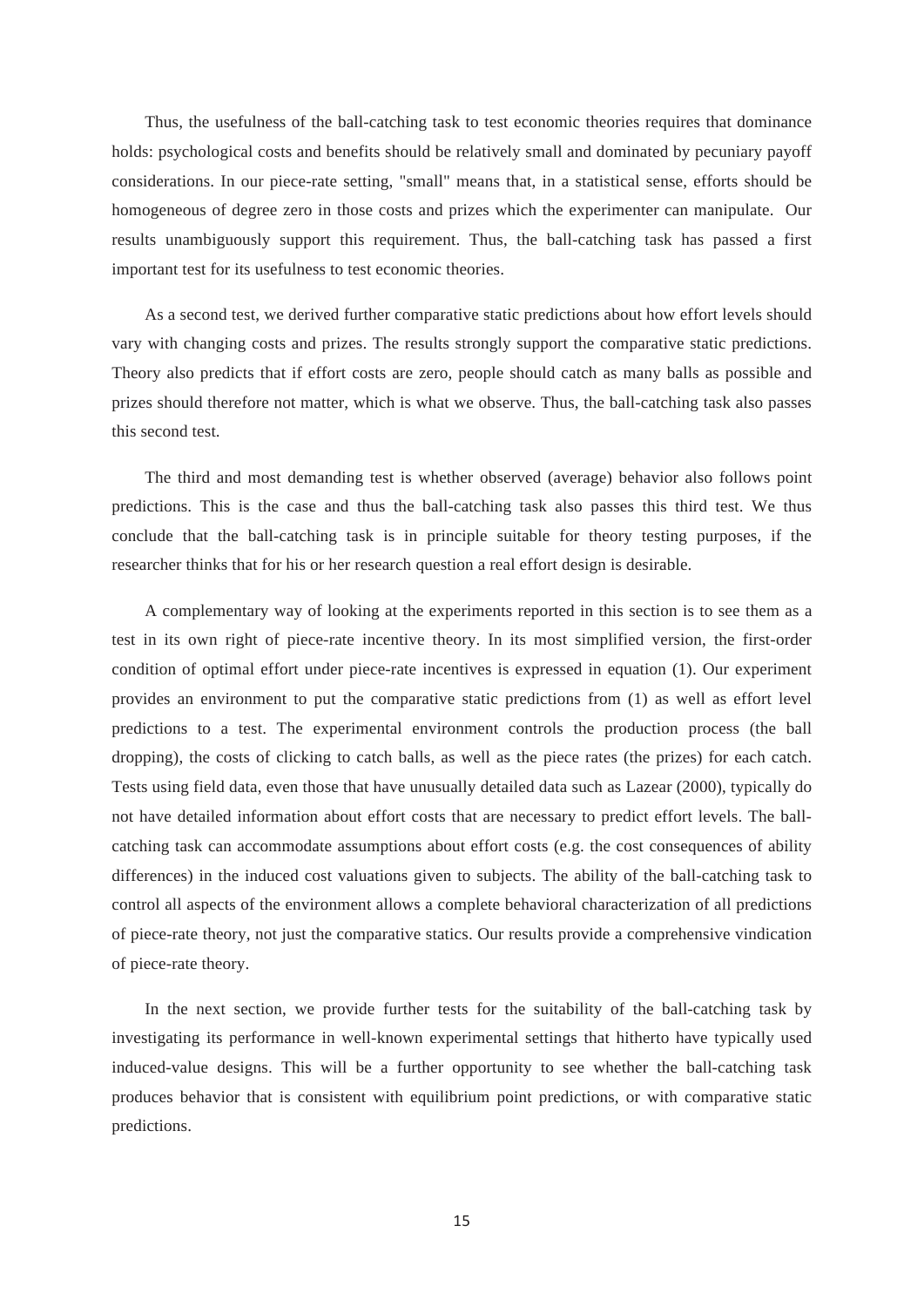### **4 Study 2: Applications - team production, gift exchange and tournament**

The previous section has demonstrated the accuracy of predictions on effort using the ball-catching task in an individual decision making task. In this section, we use the ball-catching task in three classic interactive experiments that have been used to study cooperation, reciprocity, and competition. We chose these applications for several reason. First, they represent important classes of experimental games using induced value designs. Second, they allow for further tests of theoretical point predictions and/or of comparative static predictions in interactive settings. Third, they illustrate the versatility of the ball-catching task with regard to manipulations of the production function and the induced values for the cost function. We will utilize the estimated production function from Study 1 to derive predictions on effort whenever possible.

We ran five sessions, each with 32 subjects, for a total of 160 subjects. In each session two unrelated treatments were conducted, each involving ten repetitions of a task. Details of the treatments are specific to each session and will be explained separately below. Instructions for the second treatment were given after the first treatment was completed. At the end of each session, a postexperimental questionnaire was administered asking for subjects' perception of the ball-catching task, including its difficulty, enjoyableness and boredom. All the sessions were run at the CeDEx lab at the University of Nottingham. Sessions lasted no more than one hour and the average earnings were around  $f$  13.00<sup>13</sup>

#### **4.1 Team production**

<u> Andrew Maria (1989)</u>

The understanding of free-riding incentives in team production is at the heart of contract theory and organizational economics (Holmstrom (1982)). A standard experimental framework for studying team production is the voluntary contribution mechanism in which the socially desirable outcome is in conflict with individual free-riding incentives (see a recent survey in Chaudhuri (2011) in the context of public goods).

Our team production experiment was run over three sessions. One session included a team production (TP) treatment, in which four team members worked on the ball-catching task independently over 10 periods. The same four subjects played as a team for the entire 10 periods. For each ball caught, the subject contributed 20 tokens to team production while he/she had to bear the cost of clicking, with a cost per click of 5 tokens. At the end of each period, total team production was equally shared among the four team members. Each member's earnings were determined by the share

<sup>&</sup>lt;sup>13</sup> Four of the treatments were unrelated to this paper and are not reported. Instructions of all reported experiments are reproduced in Appendix A2.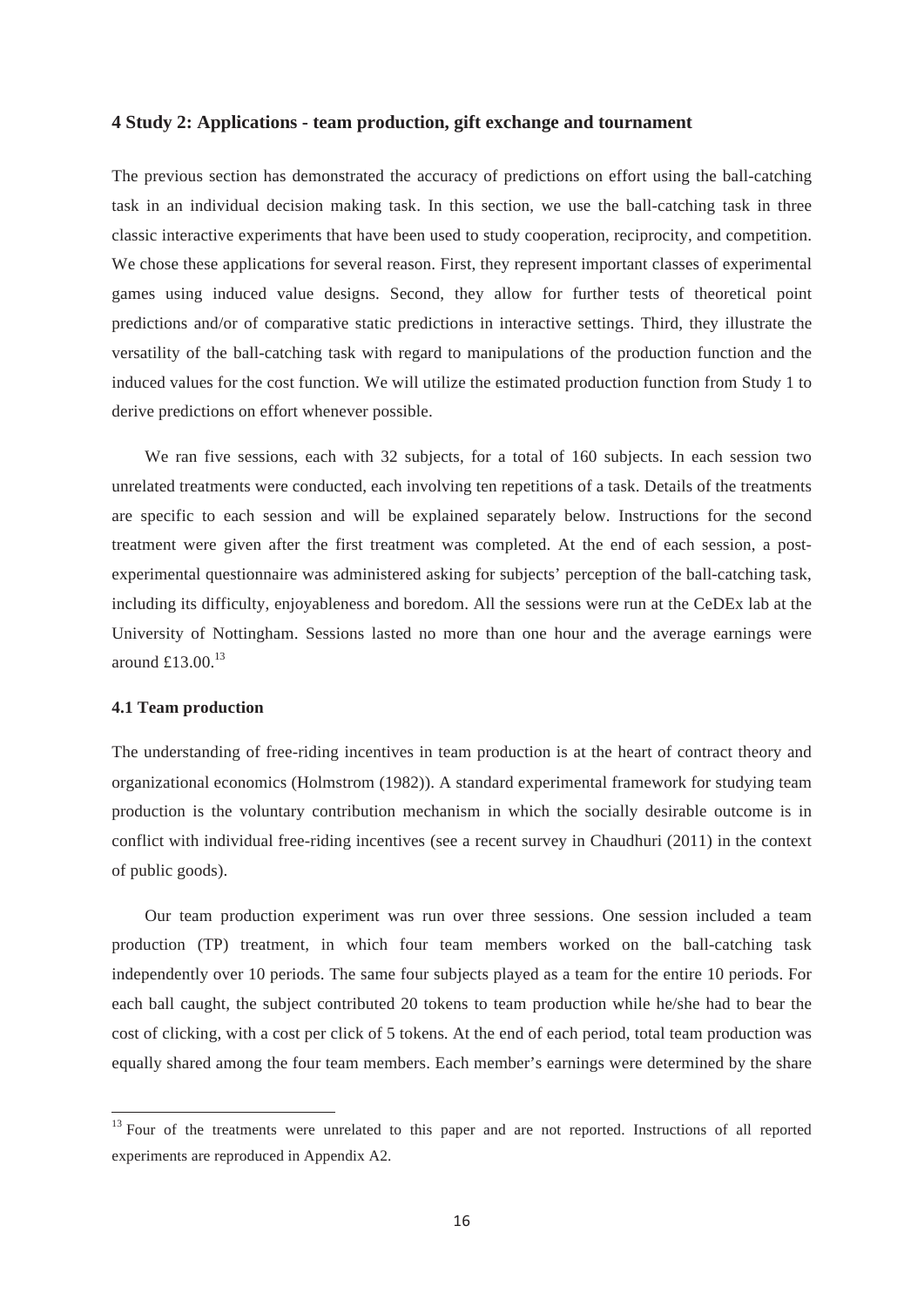of the production net of the individual cost of clicking. Note that an individual's marginal benefit from another catch is 5 tokens, whereas the marginal benefit accruing to the entire group is 20 tokens. The other two sessions included control treatments where individuals play 10 periods according to a simple individual piece-rate. In the first treatment (PR20) an individual receives a prize per catch of 20 tokens and incurs a cost per click of 5 tokens. The second treatment (PR5) has a prize per catch of 5 tokens and a cost per click of 5 tokens.

Effort provision in PR5 gives a "selfish" benchmark for the TP treatment, while effort provision in PR20 gives an "efficiency" benchmark. If a subject in the TP treatment is only concerned about her own private costs and benefits from clicking and catching, and equates marginal costs to marginal private benefits, she should provide the same effort as in PR5. On the other hand, if she is concerned about total team production and equates marginal costs to marginal social benefits, then she should provide the same effort as in PR20. Our hypothesis is that free-riding incentives would drive effort towards the selfish benchmark, as is observed in many similar experiments using induced values (e.g., Nalbantian and Schotter (1997) and many public goods experiments using voluntary contribution mechanisms).

Fig. 5 displays the average numbers  $(\pm 1$  SEM) of clicks in the three treatments. The two horizontal lines represent the Nash predictions on optimal effort levels in PR20 and PR5 respectively (using the estimated production function from Study 1 to compute the optimal effort levels).



**Fig. 5** Average clicks over time in team production

The figure shows a clear declining average effort over time in TP. The average effort decreases from 30 clicks to just above 17 clicks in the last period. By comparison, the average effort in PR20 decreases from 38 to 32 and in PR5 from 16 to 8 and thus is consistent with our findings in Study 1.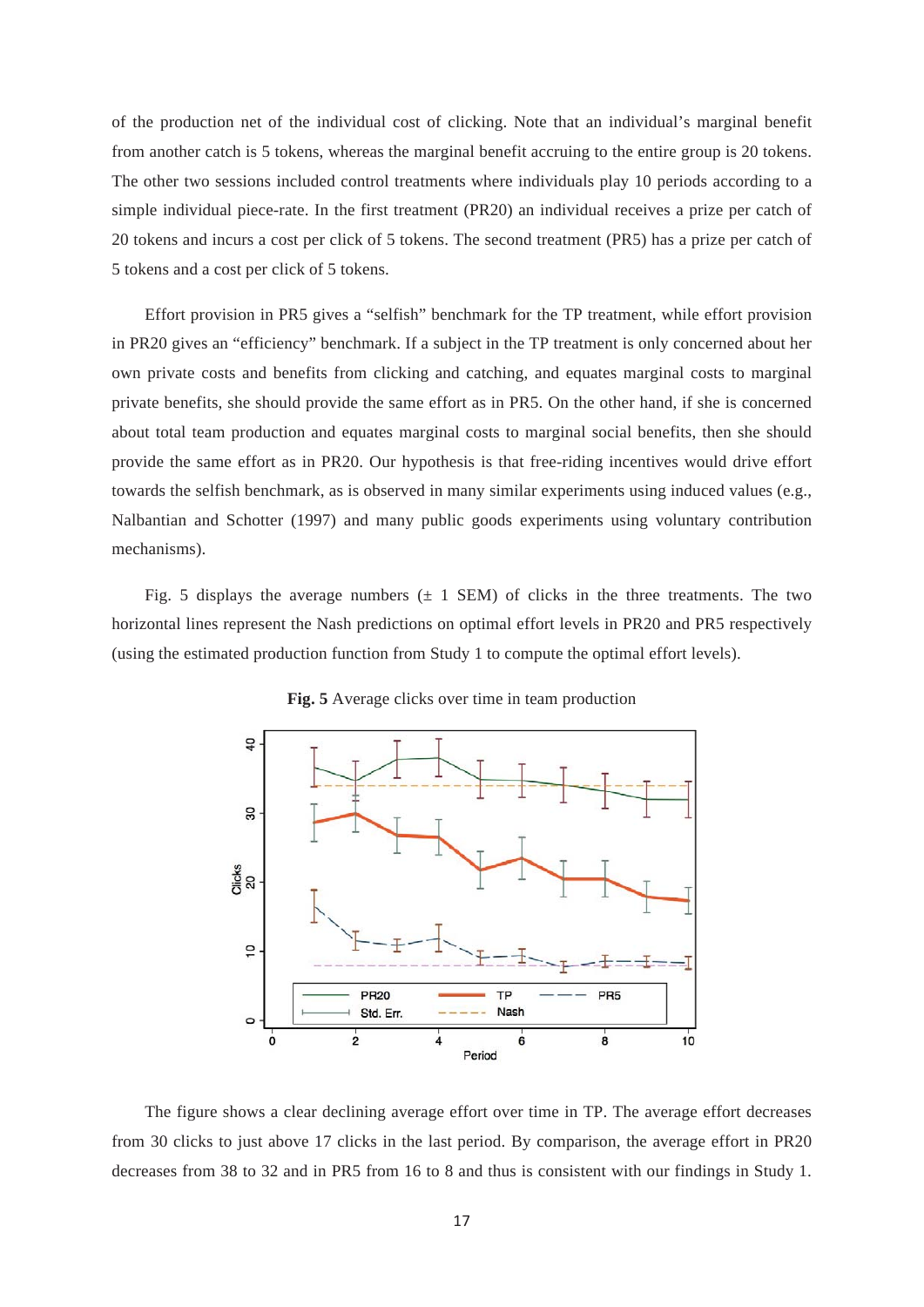Subjects in TP under-provide effort, relative to the efficiency benchmark, from the very first period and steadily decrease their efforts. Even in the final period, however, the average effort exceeds the extreme selfishly optimal level. This empirical result is qualitatively similar to previous findings from experiments using induced values, such as Nalbantian and Schotter's (1997) revenue sharing treatment and many public goods experiments, and also from some real effort experiments on team incentives (e.g., Corgnet, et al. (2015)).

# **4.2 Gift exchange**

The gift exchange experiment (Fehr, et al. (1993)) examines reciprocal behavior between subjects in the role of firms and subjects in the role of workers. The gift exchange game using induced value techniques has been a workhorse model for many experimental investigations of issues in labor economics and beyond (see Gächter and Fehr (2002); Charness and Kuhn (2011) for surveys).

Our version of the bilateral gift exchange experiment follows Gächter and Falk (2002), except that they used induced values whereas we use the ball-catching task and slightly different parameters which we deem more suitable for the present purpose. In our experiment, in each period the firm offers a wage between 0 and 1000 tokens to the matched worker who then works on the ball-catching task. Each ball caught by the matched worker adds 50 tokens to the firm's payoff. The worker's payoff is the wage minus the cost of clicking. To compensate for possible losses, every firm and worker received 300 tokens at the beginning of each period. We implemented the gift exchange game in two sessions, one using a treatment with stranger matching over ten periods and the other using a treatment with partner matching over ten periods.

We made two key changes to the task compared with the version used in Study 1. First, we reduced the number of balls that could be caught within 60 seconds from 52 to 20 by increasing the time interval between falling balls. We made this change because we wanted to reduce the influence of random shocks as much as possible. The change makes it easy for a subject to catch every ball so that reciprocal behavior by workers could be reflected in their efforts as well as in their actual outputs. Second, the cost schedule was changed to a convex function in accordance with the parameters used in most gift exchange experiments. The cost for each click is reported in Table 5. For example, the  $1<sup>st</sup>$ and 2nd clicks cost 5 tokens each, the 3rd click cost 6 tokens, etc., and finally the last column with No. 30+ means that the 30th and any further clicks cost 12 tokens each. Notice that if, for example, the worker makes a total of three clicks she will incur a total cost of  $5 + 5 + 6 = 16$  tokens.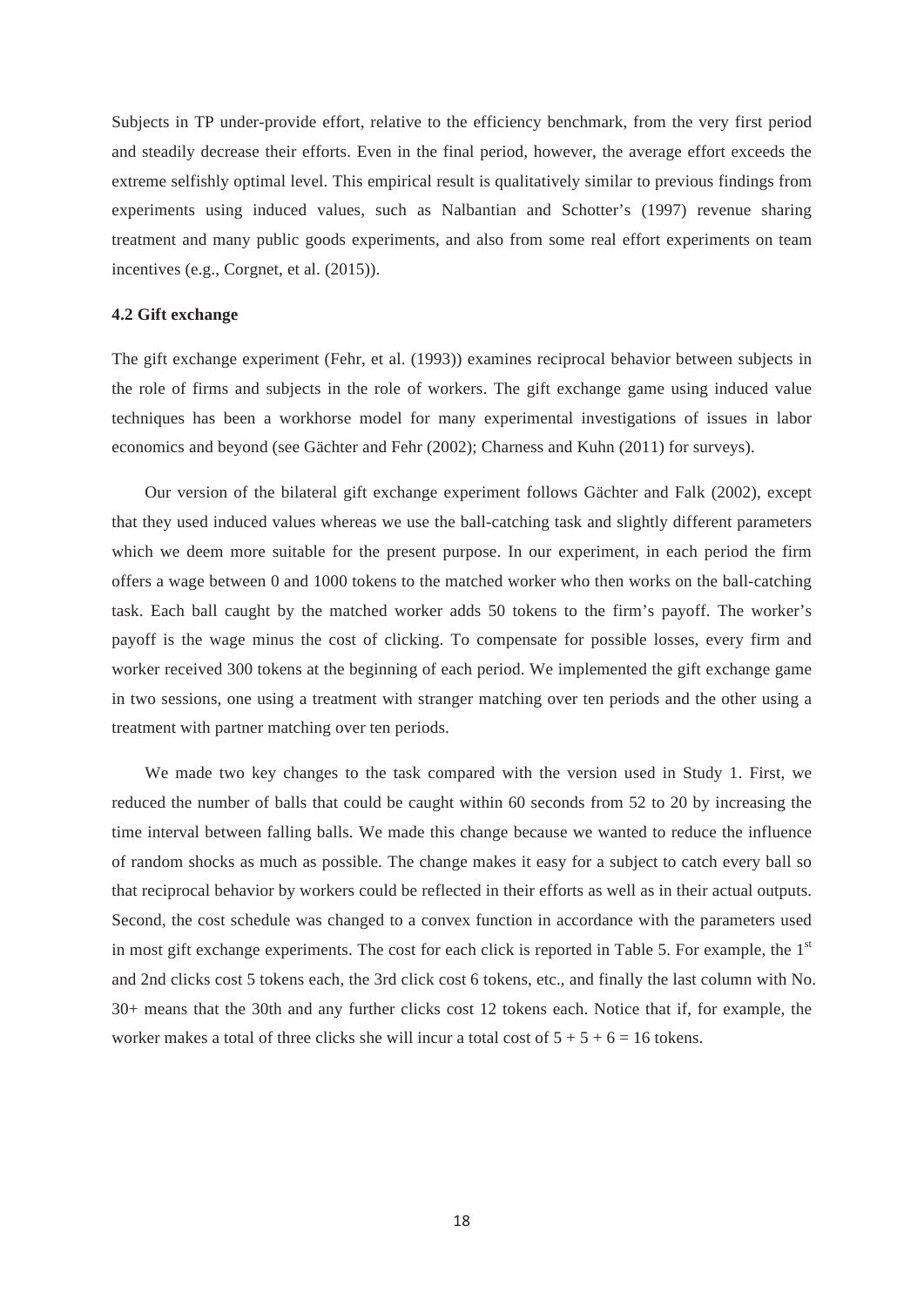| No. of Click 1 2 3 4 5 6 7 8 9 10 11 12 13 14 15           |  |  |  |  |  |  |  |  |
|------------------------------------------------------------|--|--|--|--|--|--|--|--|
| Cost 5 5 6 6 6 7 7 7 7 8 8 8 8 8 9                         |  |  |  |  |  |  |  |  |
| No. of Click 16 17 18 19 20 21 22 23 24 25 26 27 28 29 30+ |  |  |  |  |  |  |  |  |
| <b>Cost</b> 9 9 9 9 10 10 10 10 10 11 11 11 11 11 12       |  |  |  |  |  |  |  |  |

**Table 5** The cost schedule in gift exchange

Based on many gift exchange experiments and in particular the results by Gächter and Falk (2002) and Falk, et al. (1999) who also compared partners and strangers in gift exchange, we expect gift exchange and predict that the reciprocal pattern is stronger with partner matching where it is possible to build up a reputation between a firm and a worker. Fig. 6 confirms both predictions. It shows the relationship between outputs and wages on the upper panel and the relationship between efforts and wages on the lower panel. The data suggests a clear reciprocal pattern in both treatments and an even stronger pattern in the partner treatment whether we look at outputs or efforts.

**Fig. 6** Reciprocal patterns in gift exchange



Note: the upper panel shows the relationship between outputs and wages in both treatments and the lower panel displays the relationship between efforts and wages. The relationship in the stranger matching treatment is shown in the left panels and in the partner matching treatment in the right panels. The fitted lines are estimated from non-parametric Lowess regressions.

For formal statistical tests we estimate the following random effects panel data model for the number of clicks on the wage received: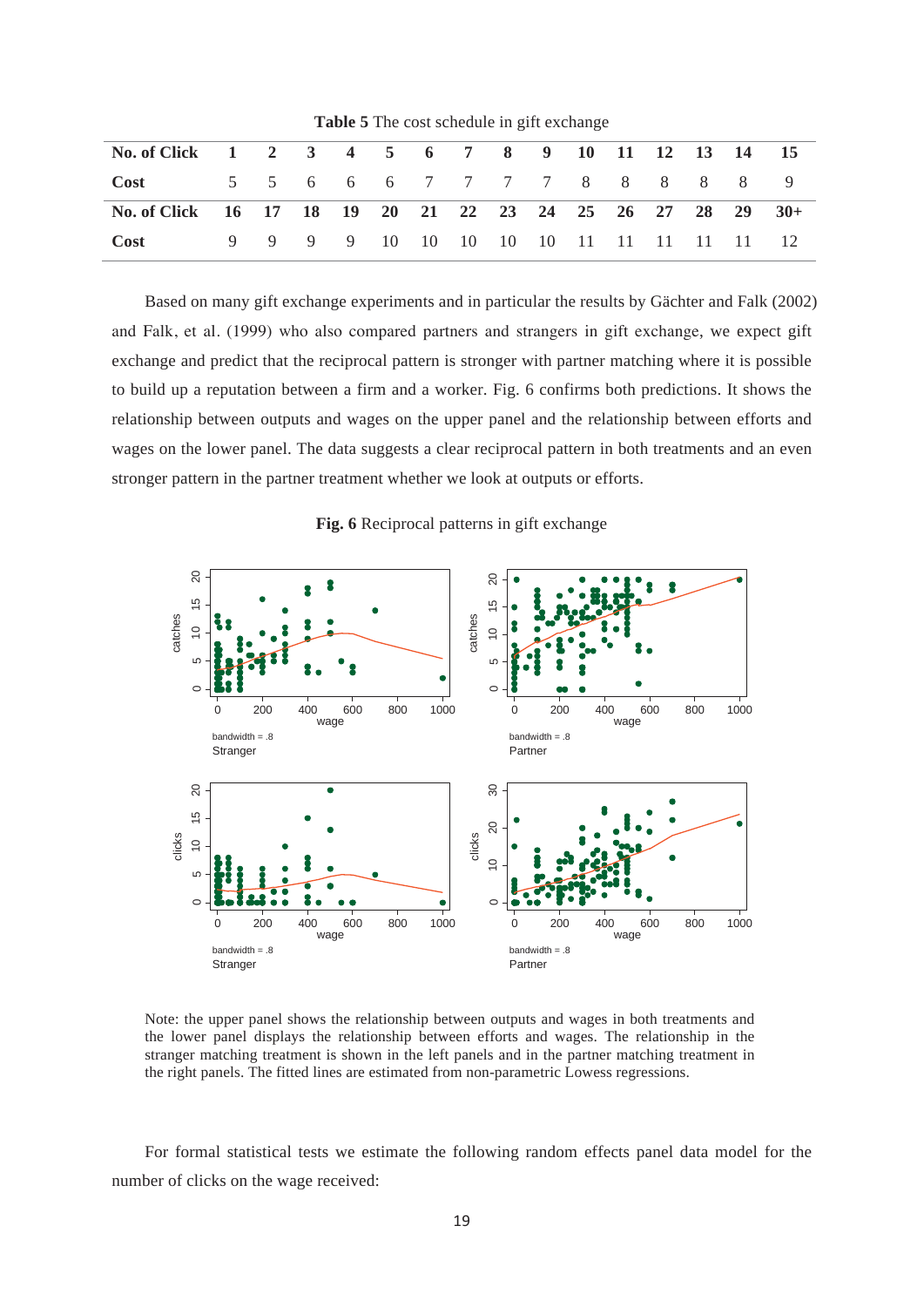# $Click_{i,r} = \beta_0 + \beta_1 wage_{i,r} + \omega_i + \delta_r + u_{i,r}$

where  $\omega_i$  is an individual-specific random effect identically and independently distributed over subjects with a variance  $\sigma_{\omega}^2$ ,  $\delta_r$  denotes a period dummy for the  $r^{\text{th}}$  period (with the first period providing the omitted category), and  $u_{i,r}$  is a disturbance term, assumed to be identically and independently distributed over subjects and periods with a variance  $\sigma_u^2$ .

Table 6 reports the estimates for both treatments and also for the pooled sample with an additional interaction term. Consistent with gift exchange reciprocity and the graphical evidence from Fig. 6, workers in both treatments respond to higher wages by exerting higher levels of effort which differ systematically from zero effort. Furthermore, the strength of reciprocity is stronger with partners than strangers as the interaction term between the wage received and the treatment dummy in the column (3) is highly significant. These results in our ball-catching gift exchange experiment are qualitatively similar to findings from induced value experiments in Falk, et al. (1999) and Gächter and Falk (2002). Our results from the stranger treatment are also consistent with another early real effort gift exchange experiment by Gneezy (2002) who used a maze solving task (without induced values) to measure worker's performance, although Gneezy's experiment was conducted in a one-shot setting.

| Dep. Var.: Clicks                               |                       | Coefficient estimates (std. err.) |                       |
|-------------------------------------------------|-----------------------|-----------------------------------|-----------------------|
|                                                 | $(1)$ Stranger        | (2) Partner                       | $(3)$ Pooled          |
| Wage                                            | $0.003**$<br>(0.001)  | $0.014***$<br>(0.003)             | $0.004**$<br>(0.002)  |
| Partner                                         |                       |                                   | 1.154<br>(0.797)      |
| $Wage \times Partner$                           |                       |                                   | $0.014***$<br>(0.003) |
| Intercept                                       | $3.279***$<br>(0.681) | $3.746***$<br>(1.444)             | $2.200**$<br>(0.952)  |
| $\sigma_{\omega}$                               | 1.753                 | 3.346                             | 2.293                 |
| $\sigma_u$                                      | 2.649                 | 4.397                             | 3.972                 |
| Hausman test for random<br>versus fixed effects | $df=10$<br>$p=1.000$  | $df=10$<br>$p=0.956$              | $df=11$<br>$p=0.984$  |
| N                                               | 160                   | 160                               | 320                   |

|  | Table 6 Random effects regressions for worker's clicks in gift exchange |  |  |  |
|--|-------------------------------------------------------------------------|--|--|--|
|  |                                                                         |  |  |  |

Note: All period dummies are included and are all statistically insignificant. Partner is a binary indicator which equals 1 if the treatment is the partner matching and 0 if the stranger matching. \*\*\*p < 0.01, \*\*p < 0.05.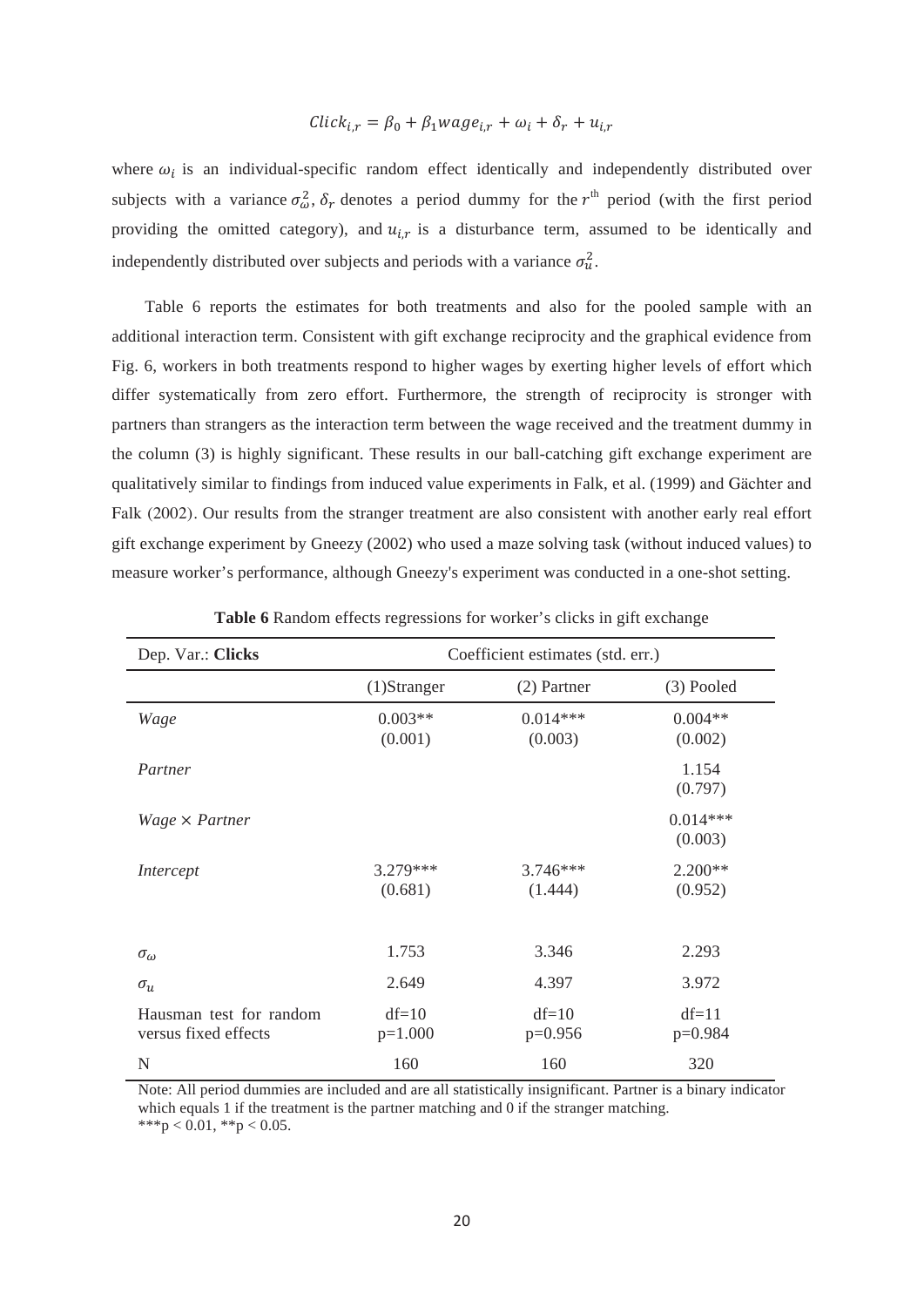#### **4.3 Tournament**

Tournament incentive schemes, such as sales competitions and job promotions, are an important example of relative performance incentives (Lazear and Rosen (1981)). One early laboratory experiment by Bull, et al. (1987) found that tournament incentives indeed induced average efforts in line with theoretical predictions. But the variance of behavior was much larger under tournament incentives than under piece-rate incentives. Many induced value tournament experiments have been conducted since (see Dechenaux, et al. (2014) for a survey).

In one session we included a simple simultaneous tournament treatment. The 32 subjects were randomly matched into pairs in a period and each pair competed in the ball-catching task for a prize worth 1200 tokens. The winner earned 1200 tokens net of any cost of clicking, whereas the loser received 200 tokens net of any cost of clicking. The cost per click was always 5 tokens. Each player's probability of winning followed a piecewise linear success function (Che and Gale (2000); Gill and Prowse (2012)):  $prob\{win\} = (own output - opponent's output + 50)/100$ . This procedure was repeated over 10 periods.

We use this contest success function because it allows us to make a simple point prediction on the expected effort. This is because the specified piecewise linear success function implies that an additional catch increases the probability of winning by 1/100. Thus, the marginal benefit of clicking is equal to the prize spread between the winner prize and the loser prize, 1000, multiplied by 1/100, multiplied by the marginal product of a click. The marginal cost of clicks is 5 tokens. Once again, we simply utilize the estimated production function from Study 1 to compute the optimal effort level which turns out to be 20 clicks. Notice that while an additional catch increases earnings by 10 tokens in treatment 2 of Study 1, here an additional catch increases *expected* earnings by 10 tokens.



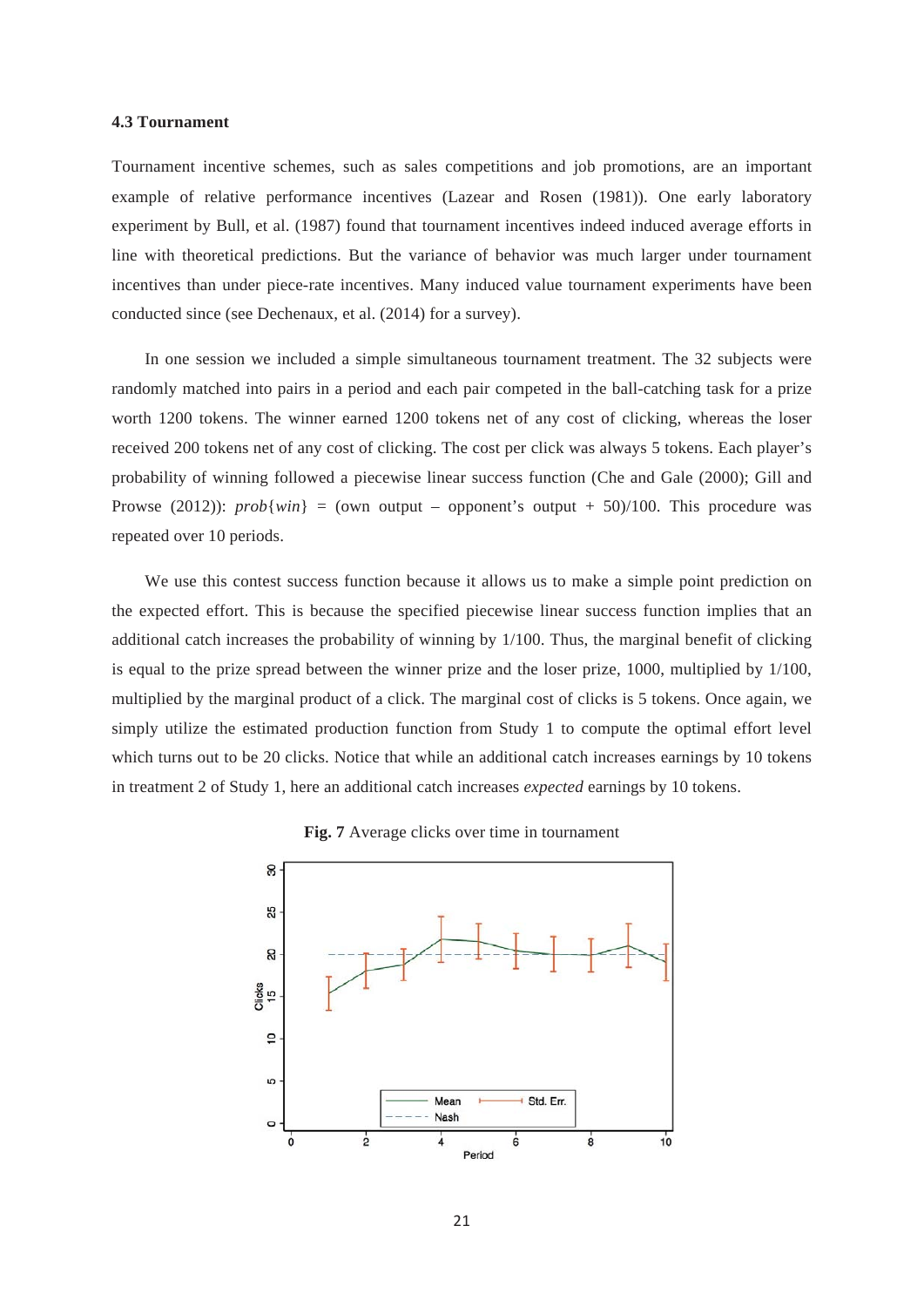Fig. 7 displays the average efforts  $(\pm 1$  SEM) across all subjects and periods. We observe quick convergence towards to the predicted effort level. The variance of effort in tournament also appears to be larger than that observed in treatment 2 of Study 1. The standard deviation of effort is around 12 in the former and 9.4 in the latter, perhaps reflecting the stochastic nature of the relationship between catches and earnings under tournament incentives.<sup>14</sup> Both results are qualitatively similar to previous findings from Bull, et al. (1987).

# **4.4 Discussion**

<u> Andrew Maria (1989)</u>

The three experiments reported here showcase the implementation and versatility of the ball-catching task in three classic experimental paradigms that have been studied extensively in induced value experiments: team production, gift-exchange, and tournaments. In all three experiments the results are closely in line with findings from their induced value counterparts. Particularly noteworthy is that equilibrium predictions, derived from the production function of Study 1, are closely met in all cases where we could derive an equilibrium prediction (the piece-rate treatments of the team work experiment, and in the tournament). We also confirm the theoretical comparative static prediction that in the gift-exchange game a fixed matching should lead to stronger reciprocity than random matching. We see this as a strong encouragement for the suitability of the ball-catching task in potentially many more settings. The chosen experiments also demonstrate the versatility of the ballcatching task to manipulate the production technology and the cost function.

We conclude this section by discussing one central feature of the ball-catching task, namely its ability to control effort costs by inducing any effort cost function the experimenter deems appropriate. Recall that effort costs in economic models of labor supply denote any cost a worker might incur, physiological, psychological, or simply opportunity costs of foregone leisure. Existing real effort experiments have tried to model opportunity costs of effort by offering the subjects outside options, for example the opportunity to surf the Internet (Corgnet, et al. (2014)), to receive paid time-out for a few seconds (Mohnen, et al. (2008)), to work on other productive individual tasks (van Dijk, et al. (2001)), or to leave the task earlier than the deadline (e.g., Abeler, et al. (2011)). This method exploits the possibility of a trade-off between effort and off-the-job leisure and, indeed, there is experimental evidence that subjects make such a trade-off in response to different incentive schemes (see Corgnet, et al. (2014) and Eckartz (2014)). However, compared to the ball-catching task which in

 $14$  This difference in variability of effort between tournament and piece-rate incentives is smaller than that found by Bull, et al. (1987) in their induced value experiment, in which the standard deviation of effort under tournament incentives was more than double that under piece-rate incentives. Quantitative comparisons between their study and ours, however, should be treated cautiously as there are numerous differences between studies (e.g. we use a piece-wise linear contest success function, whereas they use a rank-order tournament).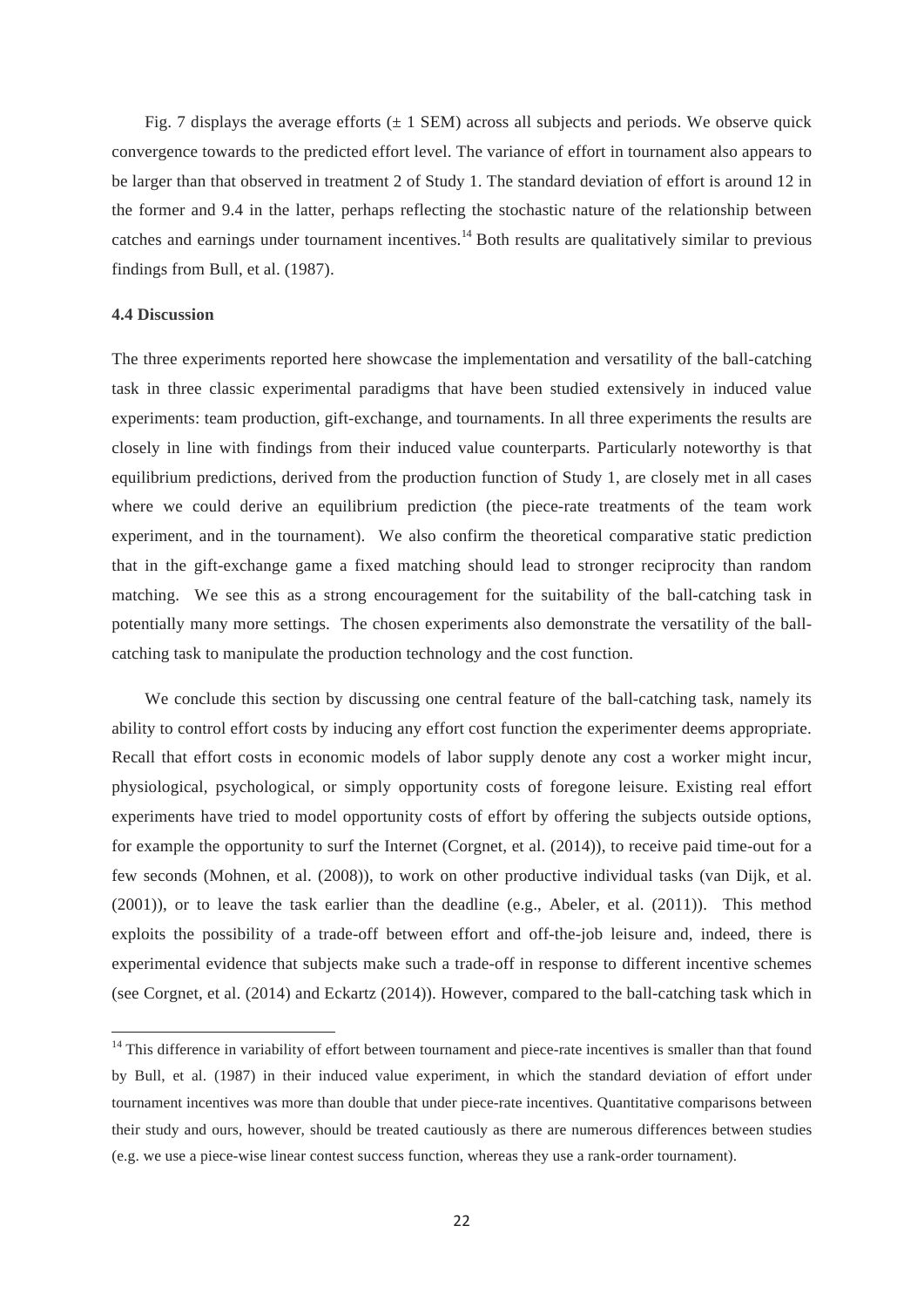its most minimal version may take only one minute to complete, the "outside options" method usually requires a rather long duration for it to work well (sometimes up to 60 minutes as in Abeler, et al. (2011)), thus preventing us from collecting repeated observations in the duration of a typical laboratory experiment. Moreover, while outside options imply some real effort costs, it is still unclear how subjects value them exactly. The ability of the ball-catching task to induce any cost function, be it linear, or non-linear as in the gift-exchange experiment discussed above (Table 5), circumvents the problem of unknown valuations and retains the possibility of making point predictions on effort choices.

# **5 Study 3: An online version of the ball-catching task**

# **5.1 The ball-catching task on Amazon Mechanical Turk**

As a third test of the versatility of the ball-catching task, we introduce an online version. This online version is programmed in PHP and has been designed to resemble the lab version as closely as possible.15 The purpose of this section is to show the potential (and limitations) of using the ballcatching task in online experiments, which increasingly appear to be a valuable complement to the experiments in the physical laboratory.

We ran the same experiment as in Study 1 on Amazon Mechanical Turk (MTurk).<sup>16</sup> In total, we recruited 95 subjects from MTurk and 74 of them finished the task. Recruitment took around 10 minutes. Given the unusually long duration of the task (50 minutes), the 78% completion rate suggests that our promised payment is sufficiently attractive to most of the workers on MTurk. The average payment, including a \$3 participation fee, was around \$5.90, which was well above what most MTurk tasks offered. The average age was 35 years, ranging from 20 to 66 years; and 52% were male.

Paralleling the presentation of Study 1 results, Fig. 8 summarizes the distribution and the Kernel densities of the number of clicks for each treatment. In general, we find that the comparative statics results are very similar to those in Study 1. A Wilcoxon signed-ranks test using a subject's average clicks per treatment as the unit of observations suggests that homogeneity of degree zero also holds here: the difference in clicks between the two treatments with the same *C/P* ratio is not systematic ( $p=0.309$ ). The same is true for the difference in clicks between the two treatments with  $C=0$ (p=0.832). Similarly, when comparing treatments with the same prize, Friedman tests indicate that comparative static predictions for different costs are supported  $(p<0.001$  in both comparisons).

<u> Andrew Maria (1995)</u>

 $15$  See Appendix C for discussion of technical considerations associated with implementing the task.

<sup>&</sup>lt;sup>16</sup> See Horton, et al. (2011) for a discussion of the usefulness of MTurk for experimental economists.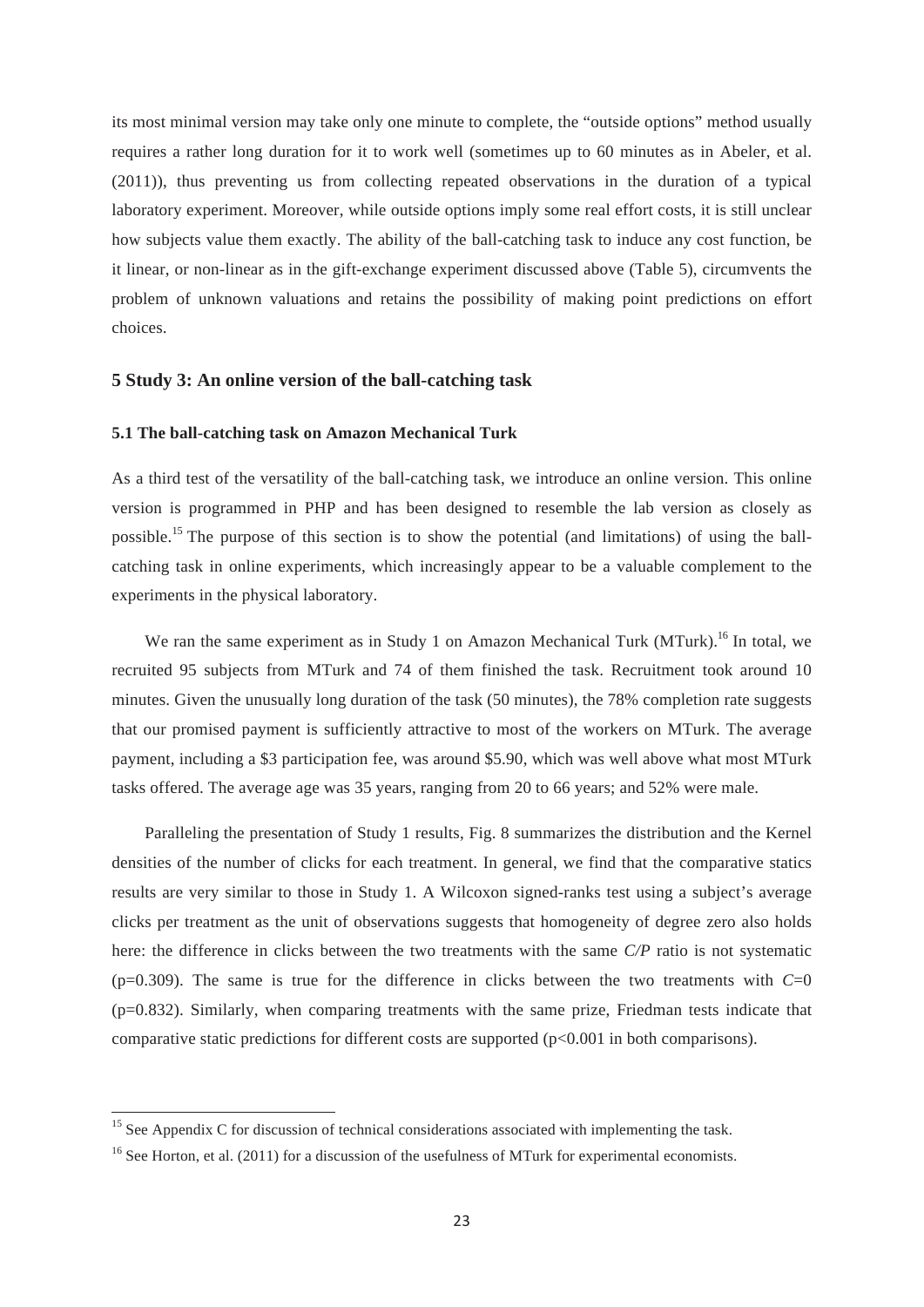

**Fig. 8** The distributions and the Kernel density distributions of the number of clicks in Study 3

We observe some notable differences between the online and the lab version. The variance of clicking in each treatment for MTurkers appears to be higher than in the lab with student subjects. Moreover, we find that the production function is not invariant to prize levels, nor is it stable across sub-samples, thus preventing us from making meaningful point predictions.<sup>17</sup>

#### **5.2 Discussion**

The results from the online version strongly support the robustness of the ball-catching task with regard to all comparative statics predictions, including the crucial requirement of homogeneity of degree zero in *C* and *P*. This is encouraging and important support for the suitability of the ballcatching task.

However, the results from the online experiment also serve as an important caveat because they reveal that the environment where subjects take their decision might matter a great deal for the actual production function. In an online experiment, there are inevitably many differences compared to the physical laboratory: computer configurations (e.g., screen sizes and mice), speed of network connections, distractions in the working environment, etc. will vary strongly across online participants, but will typically be very similar for all subjects within a given physical laboratory. Physical labs might also differ, so the production function that can be used for deriving point predictions might also

<u> Andrew Maria (1995)</u>

 $17$  Analyses are available from authors upon request.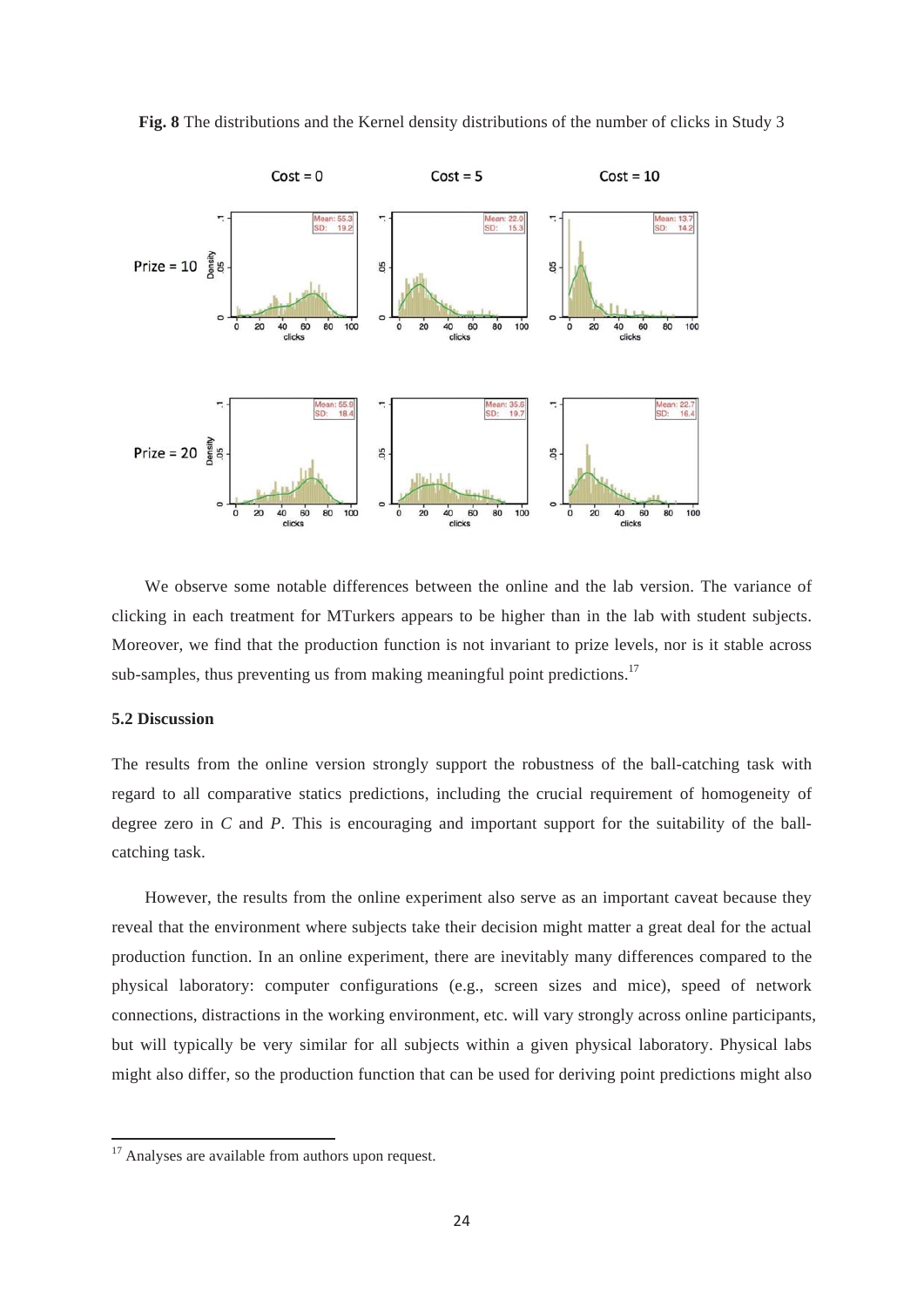be lab specific. Hence, an important lesson is that for proper calibration of the production function pre-testing is necessary in whatever lab is used, physical or online.

### **6 Conclusion**

In this paper we introduced a novel real effort task, the ball-catching task. Its greatest advantage over other real effort tasks lies in its versatility to manipulate the production technology and in particular in its ability to control effort costs. We presented three studies. Studies 1 and 3 showed that behavior in the ball-catching task in an individual decision making environment follows important comparative static predictions derived from incentive theory. Studies 1 and 2 suggest that the ball-catching task also has the potential to derive and test point predictions although Study 3 revealed that this most demanding feature of the ball-catching task requires careful calibration. Study 2 also showed that real effort behavior, elicited using the ball-catching task, strongly resembles behavior in experiments using induced value designs. Together, the three studies demonstrate that the ball-catching task is a potentially powerful tool for (theory testing) experiments in real effort environments.

**Acknowledgements** We are grateful for comments from Colin Camerer, Vincent Crawford, Robin Cubitt, Gianni De Fraja, Roberto Hernán-González and participants at several conferences and seminars. We also thank Lucas Molleman for help with the online experiment. Simon Gächter acknowledges support from the European Research Council Advanced Investigator Grant 295707 COOPERATION. Lingbo Huang acknowledges support from the ESRC Grant ES/J500100/1. Simon Gächter and Martin Sefton acknowledge support from the Network of Integrated Behavioral Science funded by the ESRC Grant ES/K002201/1.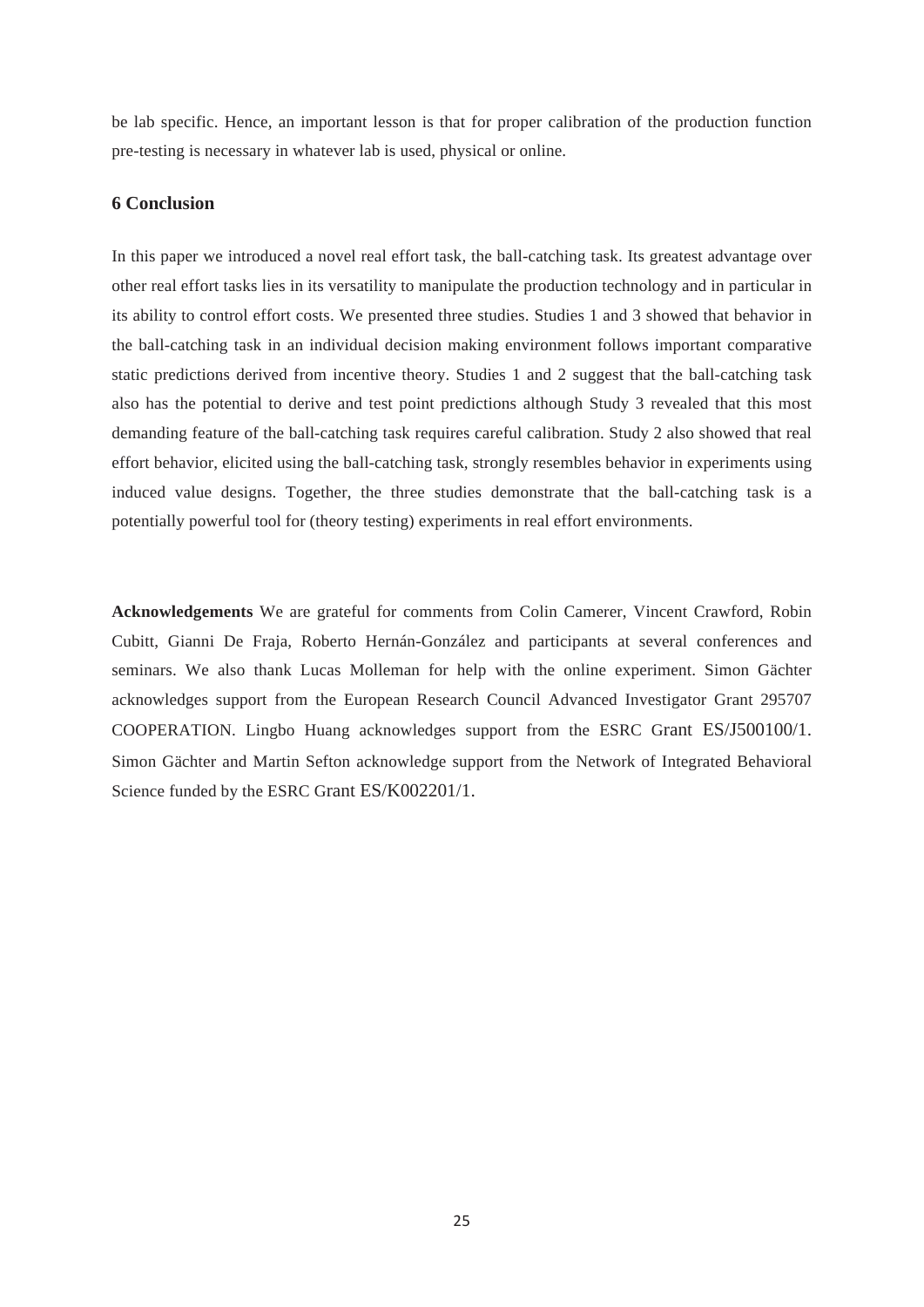# **References**

- Abeler, J., Falk, A., Goette, L., & Huffman, D. (2011). Reference points and effort provision. *American Economic Review*, *101*, 470-92.
- Bull, C., Schotter, A., & Weigelt, K. (1987). Tournaments and piece rates an experimental study. *Journal of Political Economy*, *95*, 1-33.
- Camerer, C. F., & Hogarth, R. M. (1999). The effects of financial incentives in experiments: A review and capital-labor-production framework. *Journal of Risk and Uncertainty*, *19*, 7-42.
- Charness, G., & Kuhn, P. (2011). Lab labor: What can labor economists learn from the lab? In *Handbook of labor economics*, ed. O. Ashenfelter, & D. Card. Amsterdam: Elsevier.
- Chaudhuri, A. (2011). Sustaining cooperation in laboratory public goods experiments: A selective survey of the literature. *Experimental Economics*, *14*, 47-83.
- Che, Y. K., & Gale, I. (2000). Difference-form contests and the robustness of all-pay auctions. *Games and Economic Behavior*, *30*, 22-43.
- Corgnet, B., Hernán-González, R., & Rassenti, S. (2015). Peer pressure and moral hazard in teams: Experimental evidence. *Review of Behavioral Economics*.
- Corgnet, B., Hernán-González, R., & Schniter, E. (2014). Why real leisure really matters: Incentive effects on real effort in the laboratory. *Experimental Economics*, 1-18.
- Dechenaux, E., Kovenock, D., & Sheremeta, R. (2014). A survey of experimental research on contests, all-pay auctions and tournaments. *Experimental Economics*, 1-61.
- Dickinson, D. L. (1999). An experimental examination of labor supply and work intensities. *Journal of Labor Economics*, *17*, 638-670.
- Eckartz, K. (2014). *Task enjoyment and opportunity costs in the lab the effect of financial incentives on performance in real effort tasks*. Jena Economic Research Papers No 2014-005
- Falk, A., & Fehr, E. (2003). Why labour market experiments? *Labour Economics*, *10*, 399-406.
- Falk, A., Gächter, S., & Kovacs, J. (1999). Intrinsic motivation and extrinsic incentives in a repeated game with incomplete contracts. *Journal of Economic Psychology*, *20*, 251-284.
- Fehr, E., Kirchsteiger, G., & Riedl, A. (1993). Does fairness prevent market clearing? An experimental investigation. *Quarterly Journal of Economics*, *108*, 437-459.
- Fischbacher, U. (2007). Z-tree: Zurich toolbox for readymade economic experiments. *Experimental Economics*, *10*, 171-178.
- Gächter, S., & Falk, A. (2002). Reputation and reciprocity: Consequences for the labour relation. *Scandinavian Journal of Economics*, *104*, 1-26.
- Gächter, S., & Fehr, E. (2002). Fairness in the labour market a survey of experimental results. In *Surveys in experimental economics. Bargaining, cooperation and election stock markets*, ed. F. Bolle, & M. Lehmann-Waffenschmidt. Heidelberg: Physica Verlag.
- Gill, D., & Prowse, V. (2012). A structural analysis of disappointment aversion in a real effort competition. *American Economic Review*, *102*, 469-503.
- Gneezy, U. (2002). *Does high wage lead to high profits? An experimental study of reciprocity using real effort*. The University of Chicago GSB, mimeo
- Gneezy, U., & Rustichini, A. (2000). Pay enough or don't pay at all. *Quarterly Journal of Economics*, *115*, 791-810.
- Greiner, B. (2004). An online recruitment system for economic experiments. In *Forschung und wissenschaftliches rechnen gwdg bericht 63*, ed. K. Kremer, & V. Macho. Göttingen: Gesellschaft für Wissenschaftliche Datenverarbeitung.
- Holmstrom, B. (1982). Moral hazard in teams. *Bell Journal of Economics*, *13*, 324-340.
- Horton, J. J., Rand, D. G., & Zeckhauser, R. J. (2011). The online laboratory: Conducting experiments in a real labor market. *Experimental Economics*, *14*, 399-425.
- Konow, J. (2000). Fair shares: Accountability and cognitive dissonance in allocation decisions. *American Economic Review*, *90*, 1072-1091.
- Lazear, E. P. (2000). Performance pay and productivity. *The American Economic Review*, *90*, 1346- 1361.
- Lazear, E. P., & Rosen, S. (1981). Rank-order tournaments as optimum labor contracts. *Journal of Political Economy*, *89*, 841-864.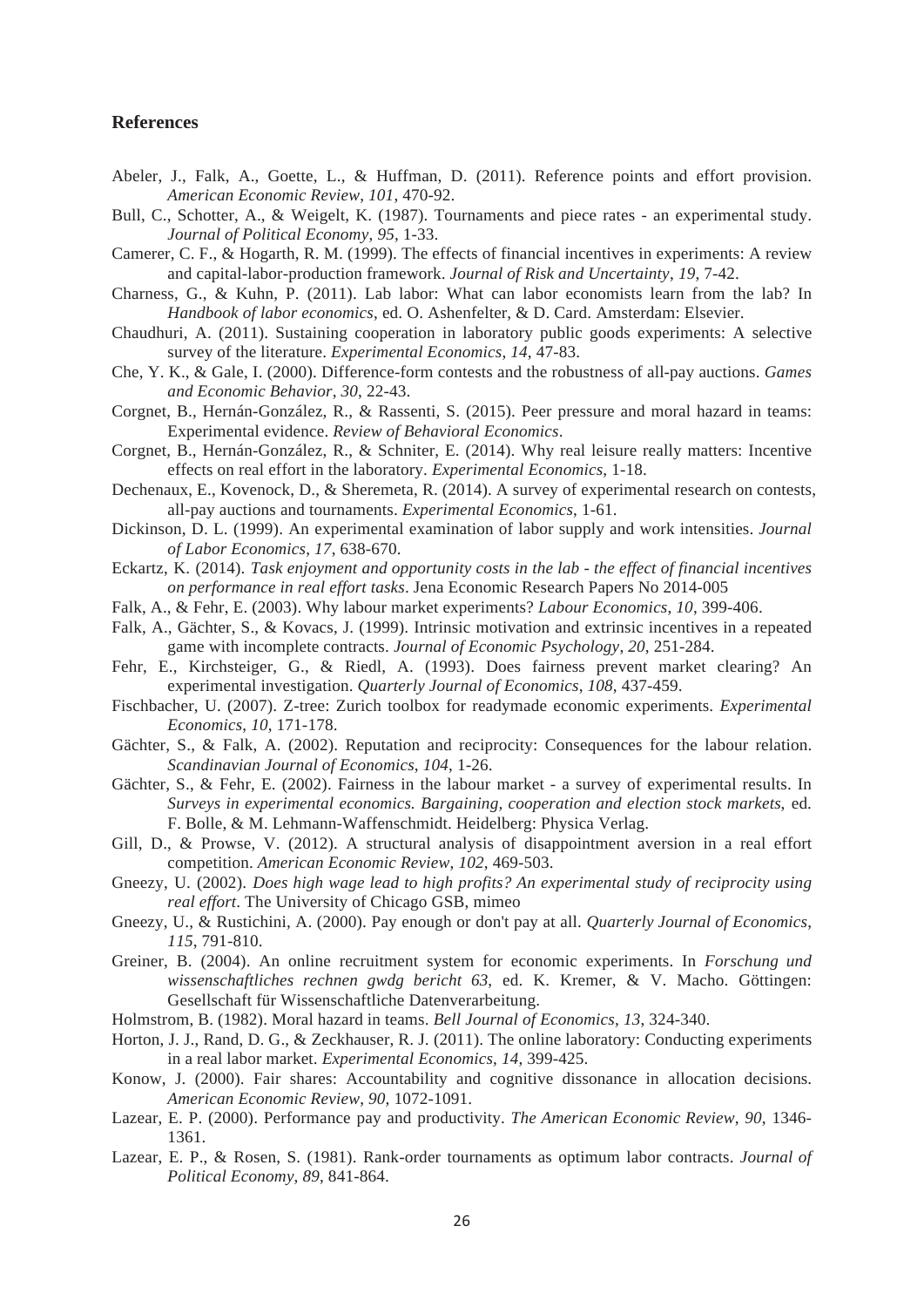- Mohnen, A., Pokorny, K., & Sliwka, D. (2008). Transparency, inequity aversion, and the dynamics of peer pressure in teams: Theory and evidence. *Journal of Labor Economics*, *26*, 693-720.
- Nalbantian, H. R., & Schotter, A. (1997). Productivity under group incentives: An experimental study. *American Economic Review*, *87*, 314-341.
- Niederle, M., & Vesterlund, L. (2007). Do women shy away from competition? Do men compete too much? *Quarterly Journal of Economics*, *122*, 1067-1101.
- Prendergast, C. (1999). The provision of incentives in firms. *Journal of Economic Literature*, *37*, 7-63.
- Smith, V. L. (1982). Microeconomic systems as an experimental science. *American Economic Review*, *72*, 923-955.
- Van Dijk, F., Sonnemans, J., & Van Winden, F. (2001). Incentive systems in a real effort experiment. *European Economic Review*, *45*, 187-214.
- Zizzo, D. J. (2010). Experimenter demand effects in economic experiments. *Experimental Economics*, *13*, 75-98.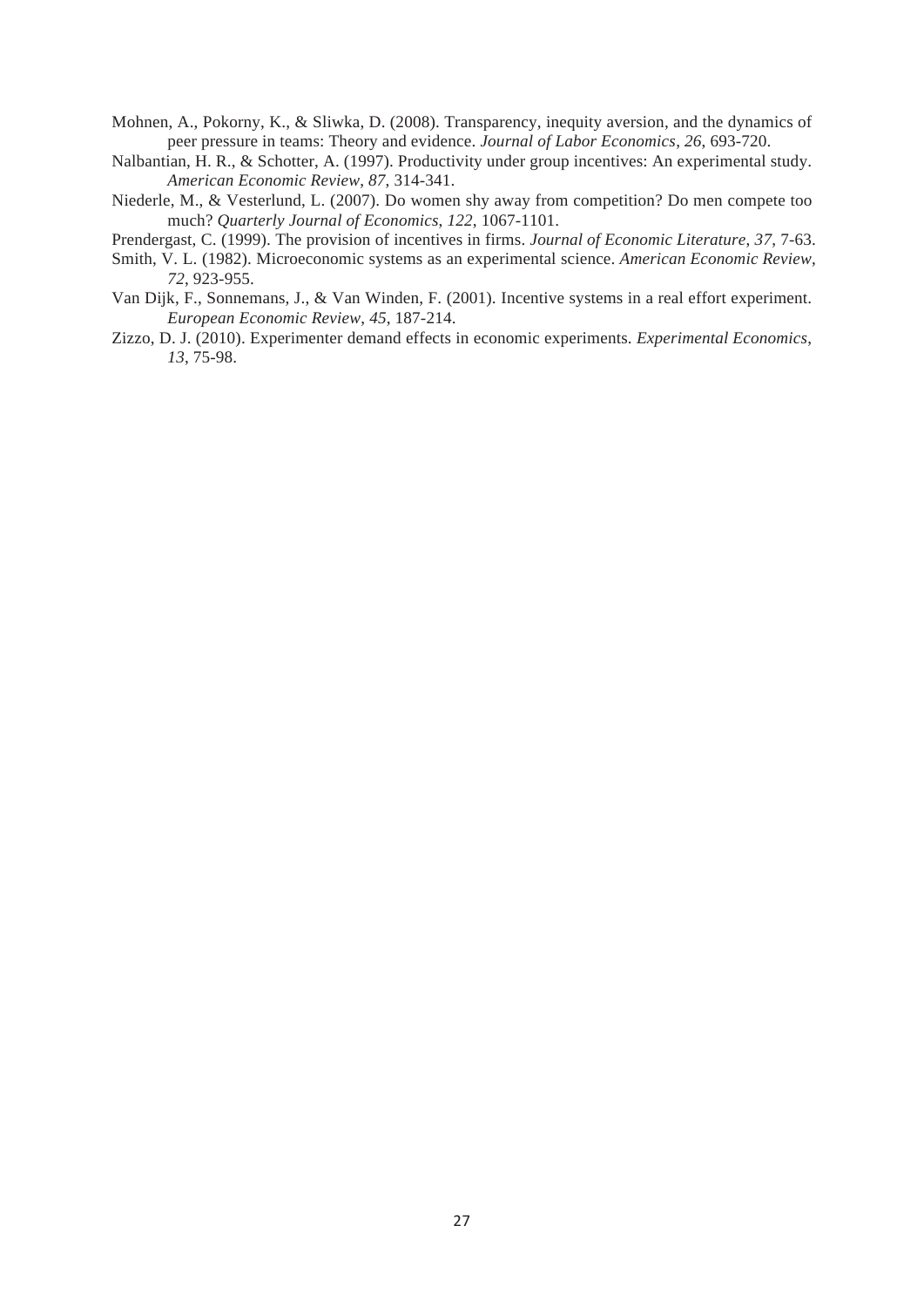# **Appendix A. Experiment Instructions**

#### **Appendix A1. Instructions Used in Study 1**

Welcome to the experiment. You are about to participate in an experiment on decision making. Throughout the experiment you must not communicate with other participants. If you follow these instructions carefully, you could earn a considerable amount of money.

For participating in this experiment you will receive a £3 show-up fee. In addition you can earn money by completing a task. Your earnings from the task will depend only on your own performance.

You will be asked to work on a computerized ball-catching task for 36 periods. Each period lasts one minute. In each period, there will be a task box in the middle of the task screen like the one shown below:



Once you click on the "Start the Task" button, the timer will start and balls will fall randomly from the top of the task box. You can move the tray at the bottom of the task box to catch the balls by using the mouse to click on the LEFT or RIGHT buttons. To catch a ball, your tray must be below the ball before it touches the bottom of the tray. When the ball touches the tray your catches increase by one.

You will receive a prize (in tokens) for each ball you catch and incur a cost (in tokens) for each mouse click you make. At the beginning of each period you will be informed of your prize for each ball caught, which will be either 10 or 20, and your cost for each click, which will be either 0, 5 or 10. In each period, the number of balls you caught so far (displayed as CATCHES), the number of clicks you made so far (CLICKS), your accumulated prizes so far (SCORE) and your accumulated costs so far (EXPENSE) are shown right above the task box. SCORE will be CATCH multiplied by your prize per catch for the period and EXPENSE will be CLICK multiplied by your cost per click for the period. At the end of the period your earnings in tokens for the period will be your SCORE **minus** your EXPENSE. Please note that catching more balls by moving the tray more often does not necessarily lead to higher earnings because both SCORE and EXPENSE matter for your earnings.

The first six periods will be practice periods which will not affect your earnings in the experiment in any way. At the end of the experiment, the tokens you earned from periods 7 to 36 will be converted to cash at the rate of  $1200$  tokens = 1 pound. You will be paid this amount in addition to your £3 show-up fee.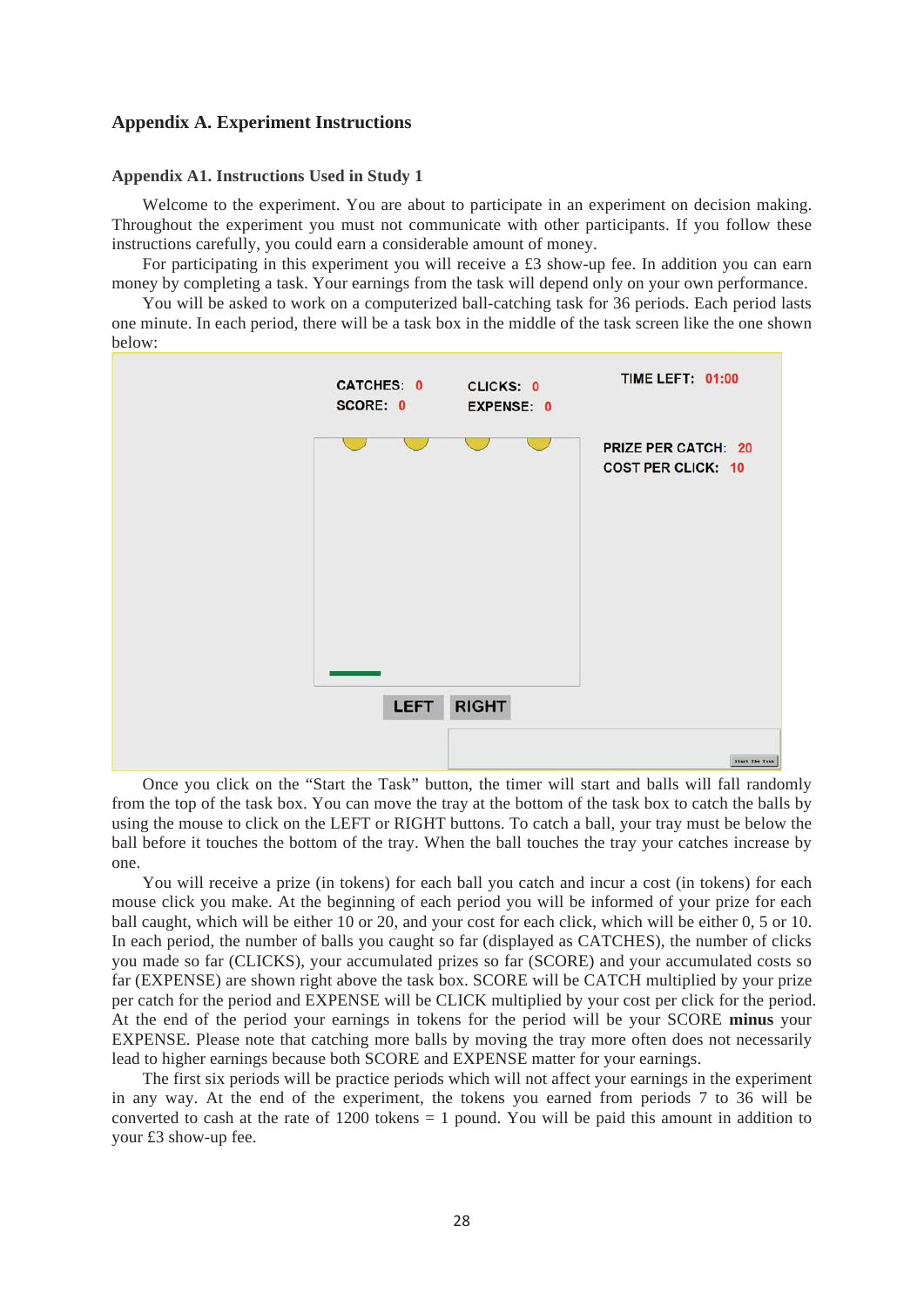#### **Appendix A2. Instructions Used in Study 2**

#### **General Information [All Treatments]**

Welcome to the experiment. There will be two unrelated experiments for this session and there will be two separate instructions. The instructions for the second experiment will be distributed after the first experiment is ended. Throughout the session you must not communicate with other participants. If you follow these instructions carefully, you could earn a considerable amount of money. During the session your payment will be calculated in tokens.

At the end of each experiment tokens will be converted to cash at a rate of 1000 tokens = 1 pound. Your total payment for participating in this session will be the sum of your earnings in each experiment plus a £3 show-up fee. You will be paid this amount in cash at the end of the session.

If there is any question during the experiment, please raise your hand and someone will come to your desk to answer it.

### **[Team Production]**

The first experiment has 10 periods. Before the first period, you will be randomly assigned to a group of four participants. You will be in this group for the entire experiment.

In each period, you and each of the other three participants in your group will be asked to work on a computerised ball-catching task. Your earnings in each period will depend on the number of balls caught by you and the rest of your group as well as some personal expenses as detailed below.

# **Your Task in a Period**

Each period lasts one minute. In each period, there will be a task box in the middle of the task screen like the one shown below:



Once you click on the "Start the Task" button, the timer will start and balls will fall randomly from the top of the task box. You can move the tray at the bottom of the task box to catch the balls by using the mouse to click on the LEFT or RIGHT buttons. To catch a ball, your tray must be below the ball before it touches the tray. When the ball touches the tray your catches increase by one.

For each mouse click you make you will incur a cost of 5 tokens.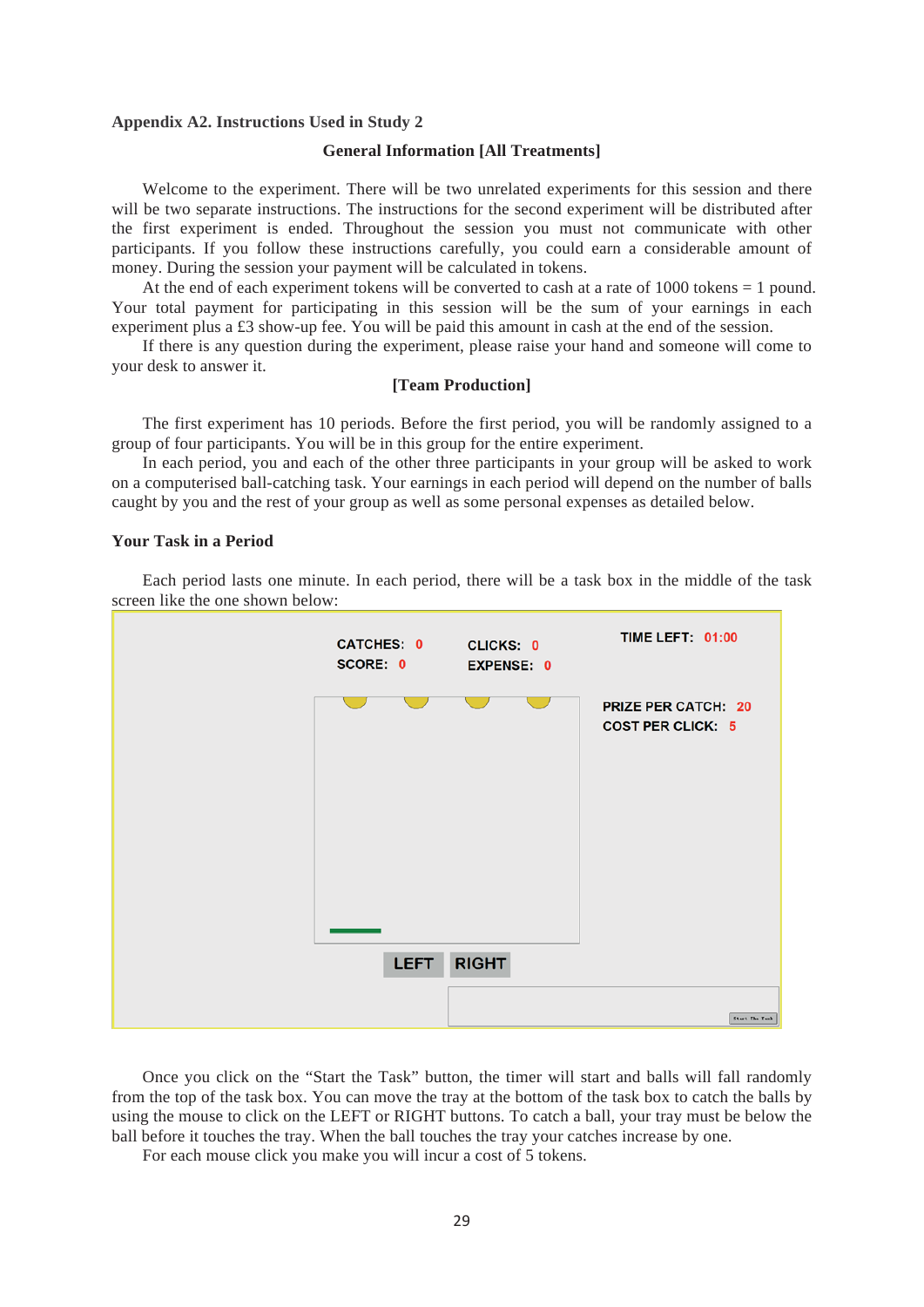For each ball you catch, you and the rest of your group will in total receive a prize of 20 tokens. Similarly, for each ball each of your group members catches, you and the rest of your group will in total receive a prize of 20 tokens.

In each period, the number of balls you have caught so far (displayed as CATCHES) and the number of clicks you have made so far (CLICKS) will be shown right above the task box. Also shown above the task box will be SCORE, which is CATCHES multiplied by the prize per catch, and EXPENSE, which is CLICKS multiplied by the cost per click.

# **How Your Earnings In Each Period Are Determined**

When you and the other members of your group have finished the task, the computer will calculate the TOTAL SCORE of your group by adding up the four individual SCOREs in your group. Your earnings in tokens will be one-fourth of your group TOTAL SCORE minus your EXPENSE:

Your Earnings = (your group's TOTAL SCORE)/4 – EXPENSE.

Your SCORE and EXPENSE, your group's TOTAL SCORE, and your earnings for the period will be displayed on the screen at the end of each period.

#### **Quiz**

| 1. | Suppose you have caught 20 balls by making 10 clicks. The rest of your group have caught |
|----|------------------------------------------------------------------------------------------|
|    | $100$ balls.                                                                             |
|    | What will be your EXPENSE?                                                               |
|    | Answer: ______ tokens                                                                    |
|    | What will be your SCORE?                                                                 |
|    | Answer: ______ tokens                                                                    |
|    | What will be your group's TOTAL SCORE?                                                   |
|    | Answer: tokens                                                                           |
|    | What will be your earnings in this period?                                               |
|    | Answer: tokens                                                                           |
|    |                                                                                          |
|    |                                                                                          |

2. Suppose you have caught 40 balls by making 40 clicks. The rest of your group have caught 20 balls.

What will be your EXPENSE? Answer: \_\_\_\_\_ tokens What will be your SCORE? Answer: \_\_\_\_\_ tokens What will be your group's TOTAL SCORE? Answer: tokens What will be your earnings in this period? Answer: \_\_\_\_\_ tokens

# **[Gift Exchange]**

The first experiment has 10 paying periods. Before the first paying period, each participant will be randomly assigned to one of two groups: half will be "workers" and half "firms". You will remain either a worker or a firm throughout this experiment. In each paying period a firm will be randomly matched with a worker. Thus, [*Stranger treatment*: **you will be matched at random with another participant from period to period.** *Partner treatment*: **you will be matched with the same**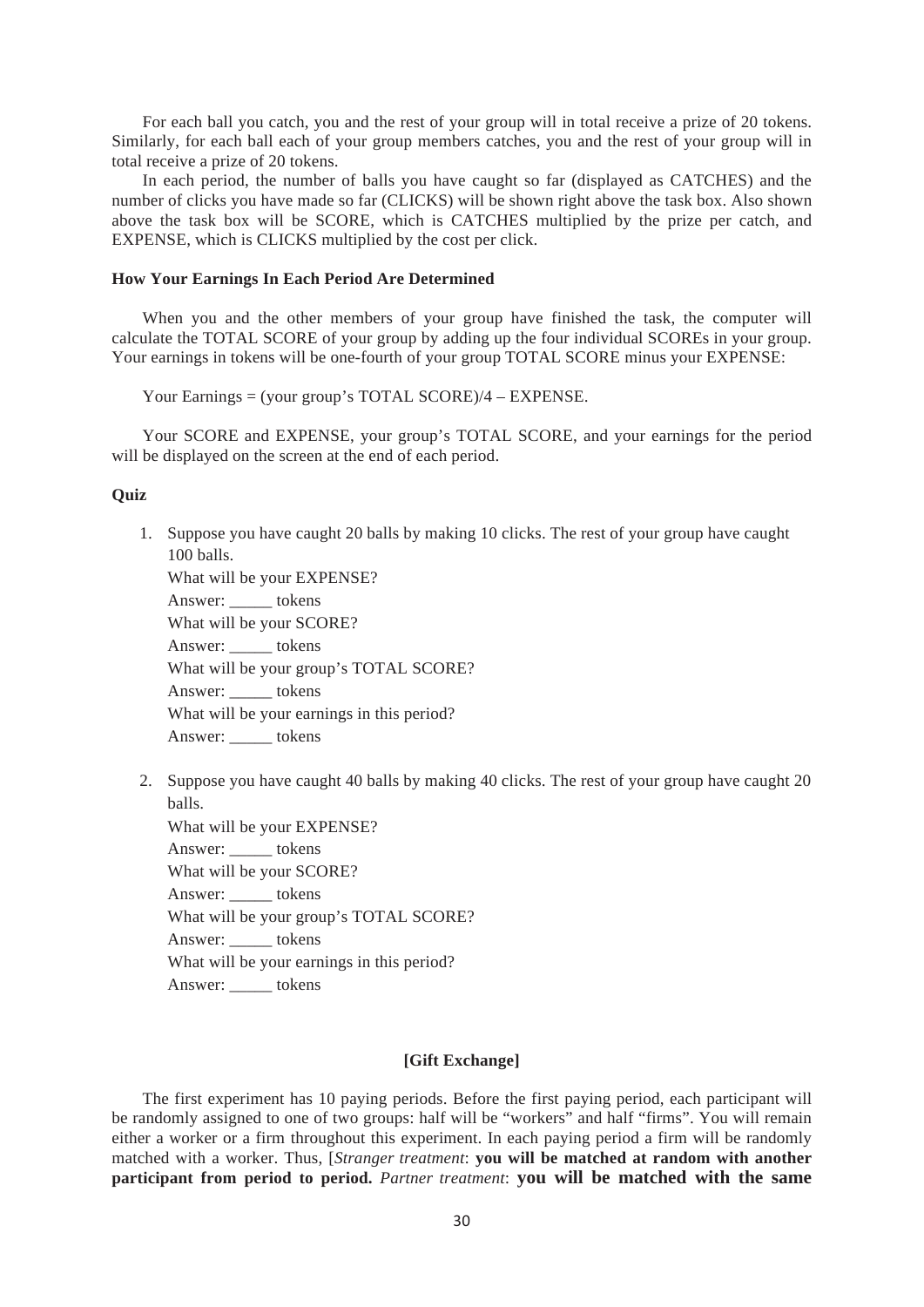**participant for the entire experiment**.] All firms and workers and the information on pairings will remain anonymous throughout the experiment.

Each paying period consists of two stages:

Stage 1: A firm will make a wage offer to the worker. Stage 2: The worker will work on a task. The exact procedure is described below.

# **How do you calculate the firm's and worker's earnings in each paying period?**

- 1. In each paying period, every firm and worker will receive 300 tokens.
- 2. Each firm may choose any integer number between 0 and 1000 as the wage in tokens that the firm offers to her paired worker.
- 3. After the firm has made a wage offer to her matched worker, the worker will be asked to work on a computerized ball-catching task. In each period, there will be a task box in the middle of the worker's task screen like the one shown below:



- 4. Each task lasts one minute. Once the worker clicks on the "Start the Task" button, the timer will start and balls will fall randomly from the top of the task box. The worker can move the tray at the bottom of the task box to catch the balls by using the mouse to click on the LEFT or RIGHT buttons. To catch a ball, her tray must be below the ball before it touches the tray. When the ball touches the tray the worker's catches increase by one.
- 5. For each ball the worker catches, her matched firm will receive a prize of 50 tokens.
- 6. The worker will incur a specific cost for each mouse click she makes. The cost for each mouse click is shown below.

| <b>IV.</b>        |   |  | . . | - |   |   | $\sim$<br>1 V | . . | --<br>$-$ | $\overline{\phantom{0}}$ | . 4 | -<br><b>⊥ ◡</b> |
|-------------------|---|--|-----|---|---|---|---------------|-----|-----------|--------------------------|-----|-----------------|
| ∩et<br><u>CON</u> | - |  | -   | - | - | - |               |     |           |                          |     |                 |

| $\vert$ No. | -16 | 18. | 19. | $\perp$ 20 |    |    |    |    | 21   22   23   24   25   26   27 |  | 28 | 29 | $30+$ |
|-------------|-----|-----|-----|------------|----|----|----|----|----------------------------------|--|----|----|-------|
| Cost        |     |     |     | 10         | 10 | 10 | 10 | 10 |                                  |  |    |    |       |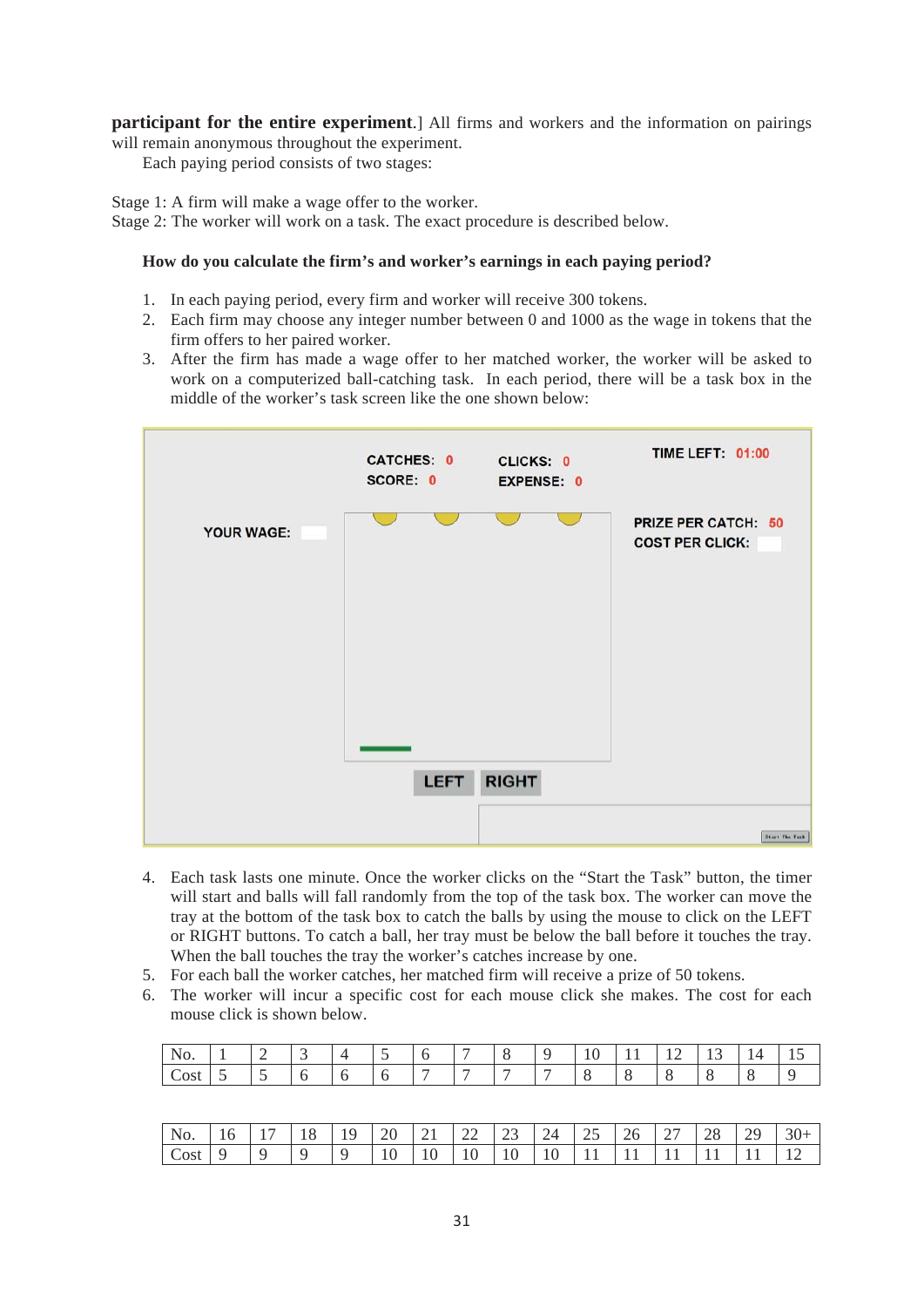For example, the column with No.6 means that the 6th click costs 6 tokens, the column with No.21 means that the 21st click costs 10 tokens, and finally the last column with No.30+ means that the 30th and any further click costs 12 tokens. Notice that if, for example, the worker makes a total of three clicks she will incur a total cost of  $5 + 5 + 6 = 16$  tokens.

- 7. The more clicks the worker makes, the more balls she may catch. Typically, if the worker decides to incur no cost by not moving the tray at all, she may still catch 4~6 balls. If the worker decides to catch every ball that she can, she may be able to catch 20 balls but she may need to click 20~30 times and incur a corresponding EXPENSE.
- 8. In each period, the number of balls the worker has caught so far (displayed as CATCHES), the number of clicks she has made so far (CLICKS) will be shown right above the worker's task box. Also shown above the task box will be SCORE, which is CATCHES multiplied by the prize per catch, and EXPENSE, which is the total cost of CLICKS.
- 9. After the worker has completed the task, her earnings in tokens for the period will be determined by the following formula:

Worker's Earnings = 300 + Wage – EXPENSE.

10. The firm's earnings in tokens for the period will be determined by the following formula:

Firm's Earnings = 300 – Wage + SCORE.

#### **Practice periods**

Before starting the paying periods, there will be three practice periods in which every participant will play the role of the worker. These practice periods are meant to familiarise yourselves with the task, and to see how CLICKS are translated into CATCHES. The earnings in these practice periods will not affect your total payment for the experiment.

In each practice period, you will receive a wage, which is either 100, 500, or 900 tokens. You will then be asked to work on the ball-catching task as described above. Your earnings in each practice period will be calculated following the same rule above.

You will discover whether you will be a firm or a worker in paying periods after these practice periods.

#### **Quiz**

1. Suppose that a firm offers a worker a wage of 800 tokens. The worker catches 20 balls by incurring the EXPENSE of 300 tokens. What will be the firm's and worker's earnings respectively?

Worker's earning  $=$  \_\_\_\_\_\_tokens Firm's earning = \_\_\_\_\_\_tokens

2. Suppose that a firm offers a worker a wage of 300 tokens. The worker catches 15 balls by incurring the EXPENSE of 160 tokens. What will be the firm's and worker's earnings respectively?

Worker's earning  $=$  \_\_\_\_\_\_tokens Firm's earning  $=$  tokens

#### **[Tournament]**

The second experiment has 10 periods. Before the first period, you will be randomly paired with another participant. You will be in this pair for the entire experiment.

#### **Your Task in This Experiment**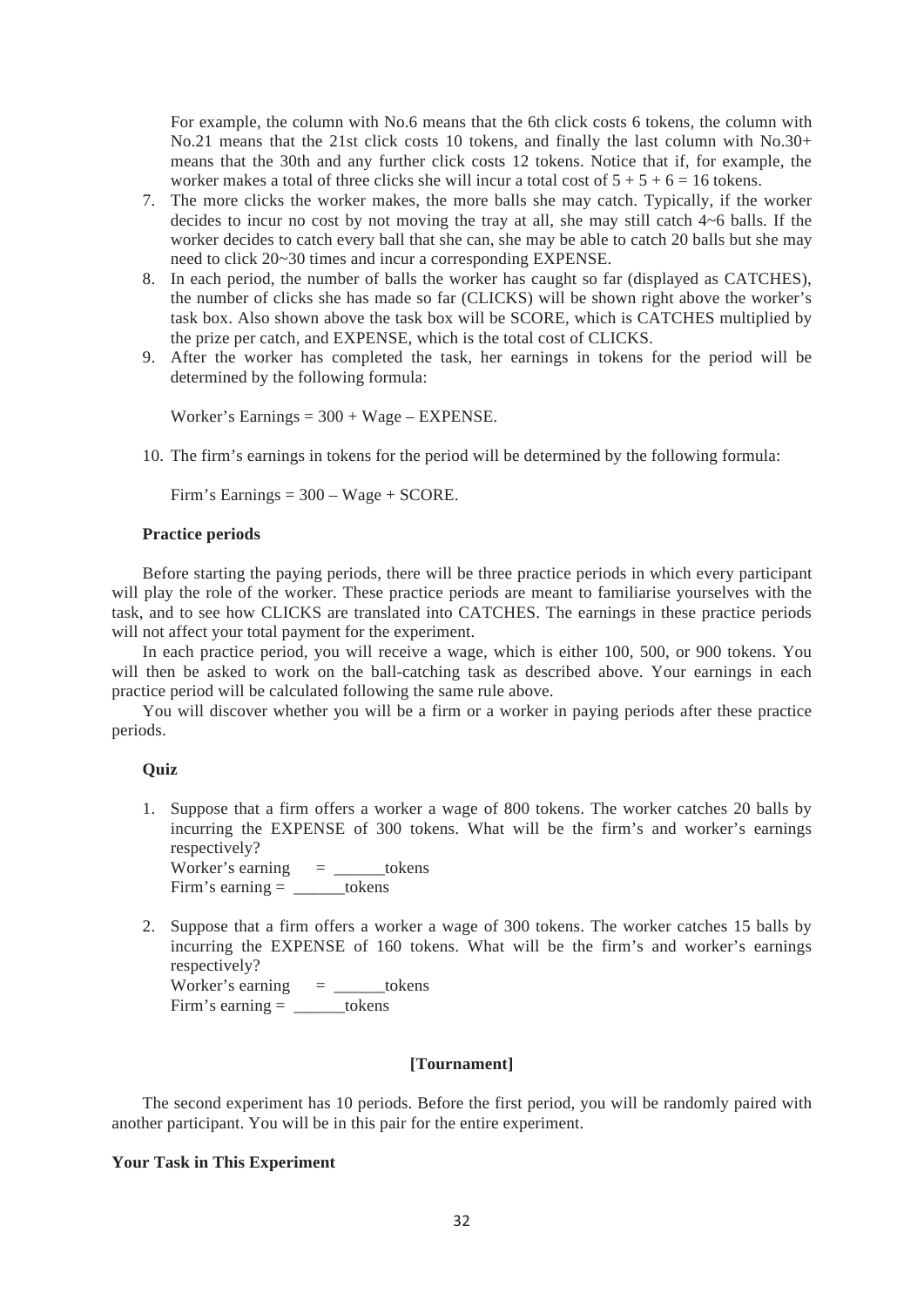In each period, you and your paired participant will complete the same ball-catching task as in the first experiment.

You will receive a score of 10 tokens for each ball you catch and incur a cost of 5 tokens for each mouse click you make. That means  $SCORE = 10 \times CATCHES$  and  $EXPENSE = 5 \times CLICKS$ 

#### **How Your Earnings In Each Period Are Determined**

In each period, the person with higher SCORE in each pair will have a higher probability of being the winner. If you are the winner, you will earn 1200 tokens minus your EXPENSE for the period. If you are the loser, you will earn 200 tokens minus your EXPENSE for the period.

Your probability of winning will depend on the difference between your SCORE and that of your paired participant and some element of chance.

Specifically, say that the SCOREs of you and your paired participant are S1 and S2 respectively. Then your probability of winning the award is calculated as  $(S1 - S2 + 500)/1000$  and the probability of winning of your paired participant is correspondingly calculated as  $(S2 - S1 + 500)/1000$ . That means, if the SCOREs are the same, both of you will have a 50% chance of being the winner. If the SCOREs are not the same, the chance of winning for the pair member with the higher SCORE increases by 1 percentage point for every increase of 10 in the difference between the SCOREs, while the chance of winning for the pair member with the lower SCORE correspondingly decreases by 1 percentage point.

Your SCORE, the SCORE of your paired participant, your EXPENSE, the EXPENSE of your paired participant, your probability of winning, whether you were the winner or the loser of the period and your earnings will be displayed on the screen at the end of each period.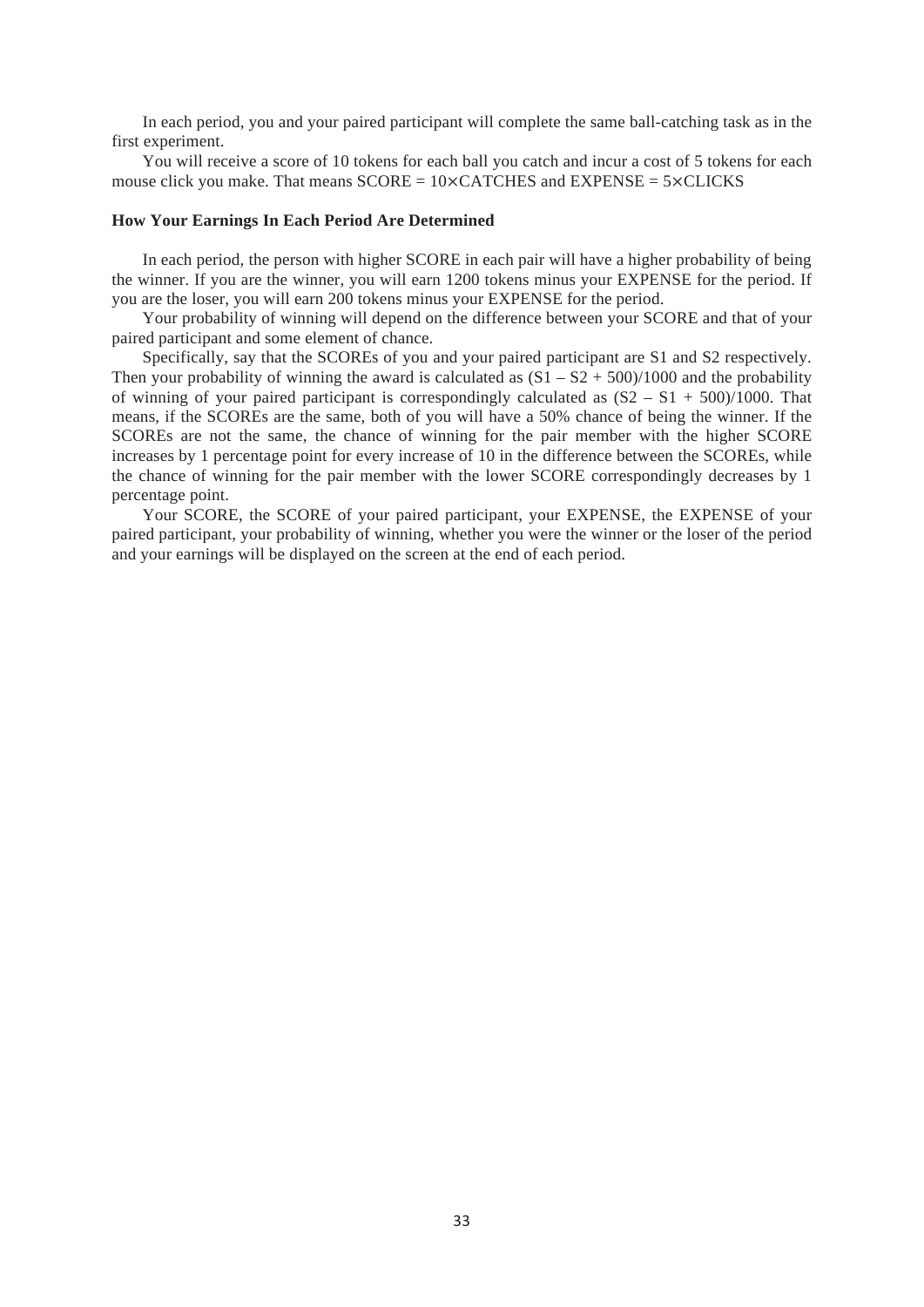# Appendix B. Additional Tables and Figures in Study 1

| Subject |      |                |                         |      |                | $1:(10,0)$ $2:(10,5)$ $3:(10,10)$ $4:(20,0)$ $5:(20,5)$ $6:(20,10)$ | Consistent behavior? |
|---------|------|----------------|-------------------------|------|----------------|---------------------------------------------------------------------|----------------------|
| 101     | 59.8 | 27.4           | 12                      | 64.6 | 45             | 27.6                                                                | $\sqrt{ }$           |
| 102     | 62.6 | 18.4           | 12.2                    | 63.6 | 30.2           | 20                                                                  | $\sqrt{ }$           |
| 103     | 51   | 14.8           | 9.4                     | 65   | 22.8           | 14.2                                                                | $\sqrt{ }$           |
| 104     | 21.6 | 6 <sup>6</sup> | $\overline{\mathbf{3}}$ | 20.2 | 5.4            | 4.4                                                                 | $\sqrt{ }$           |
| 105     | 62   | 15.8           | 3.6                     | 60.6 | 18             | 16                                                                  | $\sqrt{ }$           |
| 106     | 56.8 | 18.8           | $\overline{9}$          | 58.6 | 34.8           | 19.2                                                                | $\sqrt{ }$           |
| 107     | 57.2 | 20.8           | 11.2                    | 57.8 | 29.6           | 26                                                                  | $\sqrt{ }$           |
| 108     | 47.4 | 13.4           | 11.6                    | 54.6 | 25.8           | 10.8                                                                | $\sqrt{ }$           |
| 109     | 62.6 | 18.8           | 9.6                     | 65   | 26             | 14.2                                                                | $\sqrt{ }$           |
| 110     | 60.2 | 20.8           | 7.2                     | 61.4 | 39             | 23.8                                                                | $\sqrt{ }$           |
| 111     | 61.4 | 5.8            | 5 <sub>5</sub>          | 63.8 | $\overline{9}$ | $7\overline{ }$                                                     | $\sqrt{ }$           |
| 112     | 48.6 | 6.4 2.8        |                         | 49.2 | 8.4            | 6.8                                                                 | $\sqrt{ }$           |
| 113     | 64.6 | 25             | 16                      | 69.8 | 48.2           | 29.6                                                                | $\sqrt{ }$           |
| 114     | 49.2 | 17.4           | 14.6                    | 59   | 24.2           | 16.8                                                                | $\sqrt{ }$           |
| 115     | 64   | 18.8           | 9.2                     | 64.4 | 30.2           | 21.4                                                                | $\sqrt{ }$           |
| 116     | 63.8 | 29.8           | 11                      | 66   | 52.6           | 29.8                                                                | $\sqrt{ }$           |
| 201     | 56.4 | 36.2           | 13.2                    | 53   | 39.2           | 34.6                                                                | $\sqrt{ }$           |
| 202     | 38.2 | 9.4            | 4.6                     | 38   | 11.6           | $\overline{7}$                                                      | $\sqrt{ }$           |
| 203     | 61.8 | 19.2           | 11.4                    | 58.4 | 27.6           | 17                                                                  | $\sqrt{ }$           |
| 204     | 64   | 24.4           | 6.8                     | 55   | 37.8           | 23.2                                                                | $\sqrt{ }$           |
| 205     | 65.4 | 21             | 10.6                    | 58.4 | 37.2           | 16.6                                                                | $\sqrt{ }$           |
| 206     | 64.6 | 24.6           | 11.4                    | 61.6 | 45.6           | 25.8                                                                | $\sqrt{ }$           |
| 207     | 67.2 | 31.4           | 14.8                    | 60.8 | 53.2           | 32.2                                                                | $\sqrt{ }$           |
| 208     | 53   | 19.6           | 6.8                     | 53   | 27.8           | 17.4                                                                | $\sqrt{ }$           |
| 209     | 51.2 | 28.6           | 5.4                     | 49.2 | 43.6           | 22.2                                                                | $\sqrt{ }$           |
| 210     | 72.8 | 10.6           | 8 <sup>8</sup>          | 65.2 | 16.8           | 10.6                                                                | $\sqrt{ }$           |
| 211     | 62.4 | 20.8           | 8.8                     | 63   | 40             | 22.4                                                                | $\sqrt{ }$           |
| 212     | 63.2 | 23.4           | 10.2                    | 68.4 | 53             | 28.6                                                                | $\sqrt{ }$           |
| 213     | 63.4 | 20             | 12.2                    | 58   | 31.4           | 19.2                                                                | $\sqrt{ }$           |
| 214     | 65.8 | 30.4           | 18.8                    | 64.2 | 24.2           | 25.4                                                                | $\times$             |
| 215     | 59.2 | 24.8           | 13.6                    | 53.4 | 36.6           | 25.2                                                                | $\sqrt{ }$           |
| 216     | 58.4 | 7.6            | 3.8                     | 59.6 | 31.8           | 12.2                                                                | $\sqrt{ }$           |
| 301     | 61.2 | 3.4            | 3.2                     | 60.8 | 5.6            | 13.4                                                                | $\times$             |
| 302     | 63.2 | 16.4           | 9                       | 70   | 21.8           | 13                                                                  | $\sqrt{ }$           |
| 303     | 46.8 | 17.2           | 11                      | 50.8 | 32.2           | 11.6                                                                | $\sqrt{ }$           |
| 304     | 38.2 | 5              | 1.4                     | 30.6 | 5.6            | 1.4                                                                 | V                    |
| 305     | 52.4 | 14.2           | 7.2                     | 60   | 23.6           | 13.2                                                                | $\sqrt{ }$           |
| 306     | 67   | 14.6           | 7.4                     | 63.2 | 36.2           | 13.6                                                                | $\sqrt{ }$           |
| 307     | 56.6 | 16.8           | 5.6                     | 64.4 | 29.6           | 17.2                                                                | $\sqrt{ }$           |
| 308     | 44.6 | 29.4           | 8.6                     | 48.6 | 27.8           | 28.6                                                                | ×                    |
| 309     | 52.8 | 7.4            | 4                       | 56.6 | 37             | 9.4                                                                 | $\sqrt{ }$           |
| 310     | 44   | 17.2           | 9.8                     | 50.2 | 29.8           | 21.8                                                                | $\sqrt{ }$           |
| 311     | 52.6 | 15.8           | 7.4                     | 66.4 | 29.6           | 11.8                                                                | $\sqrt{ }$           |
| 312     | 69.4 | 13.8           | $6.2$                   | 62.4 | 26.4           | 9.8                                                                 | $\sqrt{ }$           |
| 313     | 60.8 | 17             | 7.4                     | 71.6 | 40.4           | 23.6                                                                | V                    |
| 314     | 56.6 | 23.6           | $10\,$                  | 64.6 | 56.8           | 24                                                                  | V                    |
| 315     | 58.4 | 21.8           | 8.2                     | 63   | 23             | 16.2                                                                | V                    |
| 316     | 63.2 | 15.8           | 15.2                    | 59.8 | 23.4           | 18.6                                                                | $\sqrt{ }$           |
| 401     | 59.6 | 13.2           | 13.2                    | 64.4 | 15.6           | 16.8                                                                | V                    |
| 402     | 65   | 20.8           | 8.6                     | 66.2 | 42.2           | 23.2                                                                | $\sqrt{ }$           |
| 403     | 41.2 | 16.2           | 10.4                    | 42.8 | 15.4           | 13                                                                  | $\sqrt{ }$           |

Table B1: Average number of clicks in each treatment by subject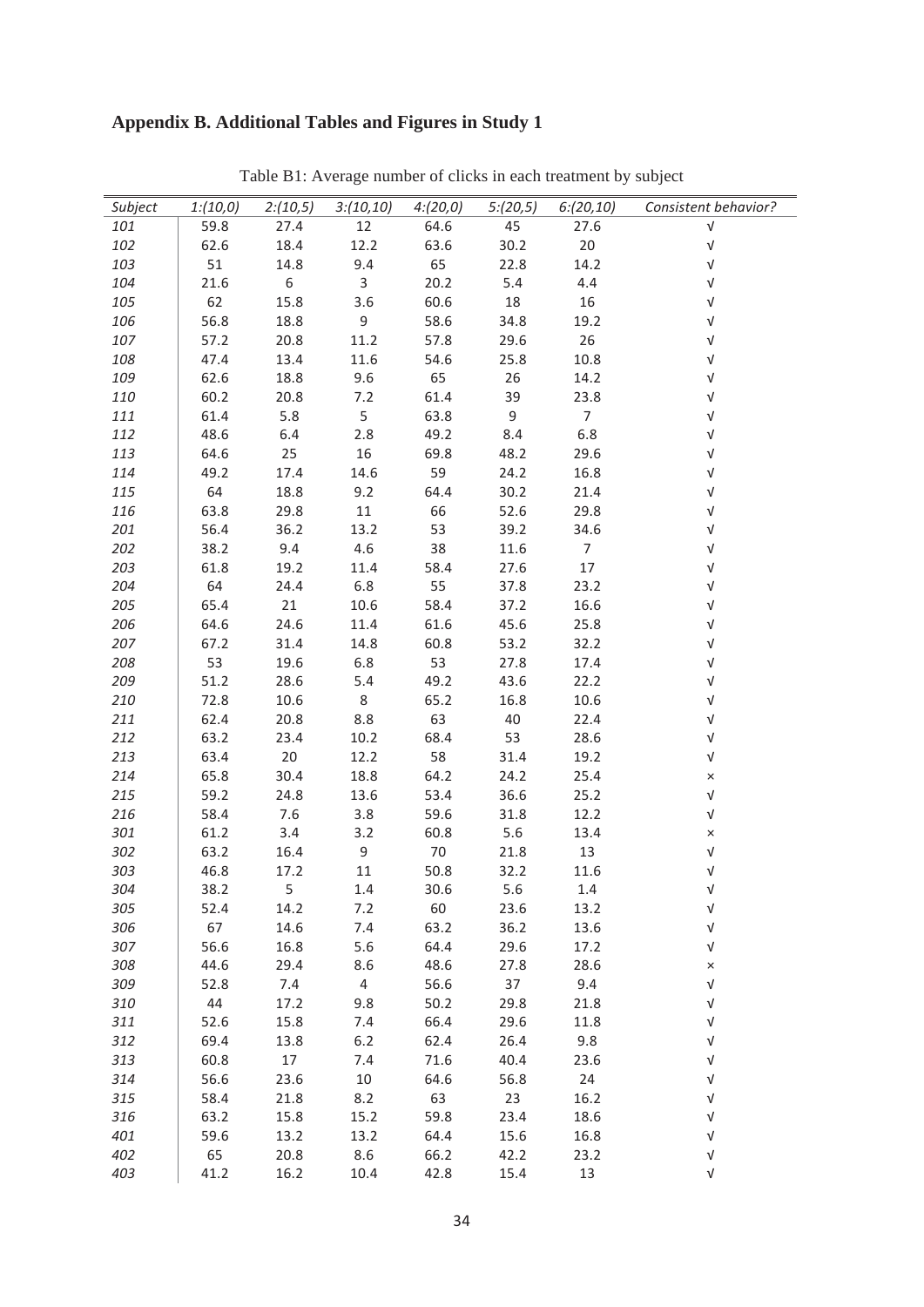| 404 | 57.2 | 24.4 | 5.2  | 60.2 | 38.4 | 27.6 | v          |
|-----|------|------|------|------|------|------|------------|
| 405 | 51.6 | 16.8 | 8    | 54   | 25.8 | 15   | V          |
| 406 | 62.4 | 25.8 | 11.6 | 69   | 58.4 | 29   | ν          |
| 407 | 67   | 8.2  | 2.8  | 69   | 10   | 6.8  | ν          |
| 408 | 67.6 | 17.2 | 7.2  | 62.6 | 28.6 | 13.8 | ν          |
| 409 | 62.4 | 16   | 4.8  | 58.6 | 42   | 14.6 | V          |
| 410 | 47.4 | 11.4 | 8.6  | 35.6 | 13.6 | 11.6 | V          |
| 411 | 54.4 | 13   | 6.4  | 49.4 | 20.4 | 13.6 | V          |
| 412 | 66.4 | 34.8 | 0    | 62.6 | 52.2 | 41.4 | ν          |
| 413 | 71.8 | 13.8 | 13.4 | 67.6 | 23.2 | 16.8 | V          |
| 414 | 62   | 27.6 | 9.8  | 64.2 | 45   | 30   | $\sqrt{ }$ |
| 415 | 48.4 | 16   | 11.8 | 55.6 | 22.8 | 15.2 | ν          |
| 416 | 67.8 | 37.2 | 11.8 | 70.4 | 66   | 17.8 | ν          |

Note: we consider the average clicks of treatment 2 and 6 and average clicks of treatment 1 and 4 when evaluating consistency at the individual level.



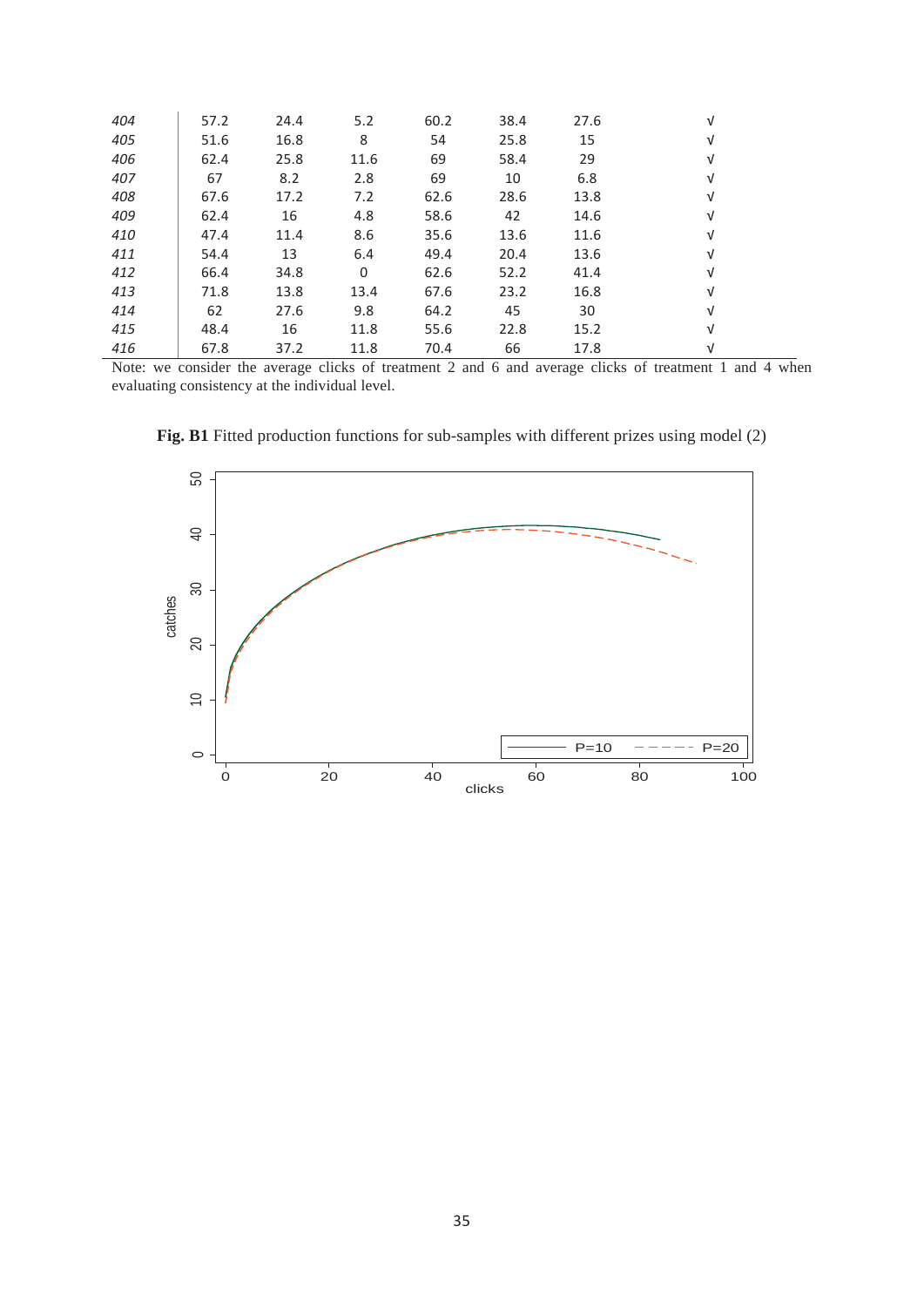

**Fig. B2** Fitted production functions for sub-sample from different sessions using model (2)

**Table B2** Panel data regression estimates of model (2) for separate sessions

| Dep. Var.: Catches               |                        | Coefficient estimates (std. err.) |
|----------------------------------|------------------------|-----------------------------------|
|                                  | $(1)$ Session 1        | $(2)$ Session 2                   |
| Intercept                        | 10.544 ***<br>(0.324)  | 9.730***<br>(0.326)               |
| $\mathcal{C}licks^{0.5}$         | $5.315***$<br>(0.189)  | $5.650***$<br>(0.183)             |
| $\mathcal{C}$ licks <sup>2</sup> | $-0.003***$<br>(0.000) | $-0.003***$<br>(0.000)            |
| $\sigma_{\omega}$                | $0.427***$<br>(0.060)  | $0.287***$<br>(0.046)             |
| $\sigma_u$                       | $0.785***$<br>(0.018)  | $0.795***$<br>(0.019)             |
| N                                | 959                    | 946                               |

Note: All period dummies are included and insignificant in both sessions. \*\*\*p <  $0.01$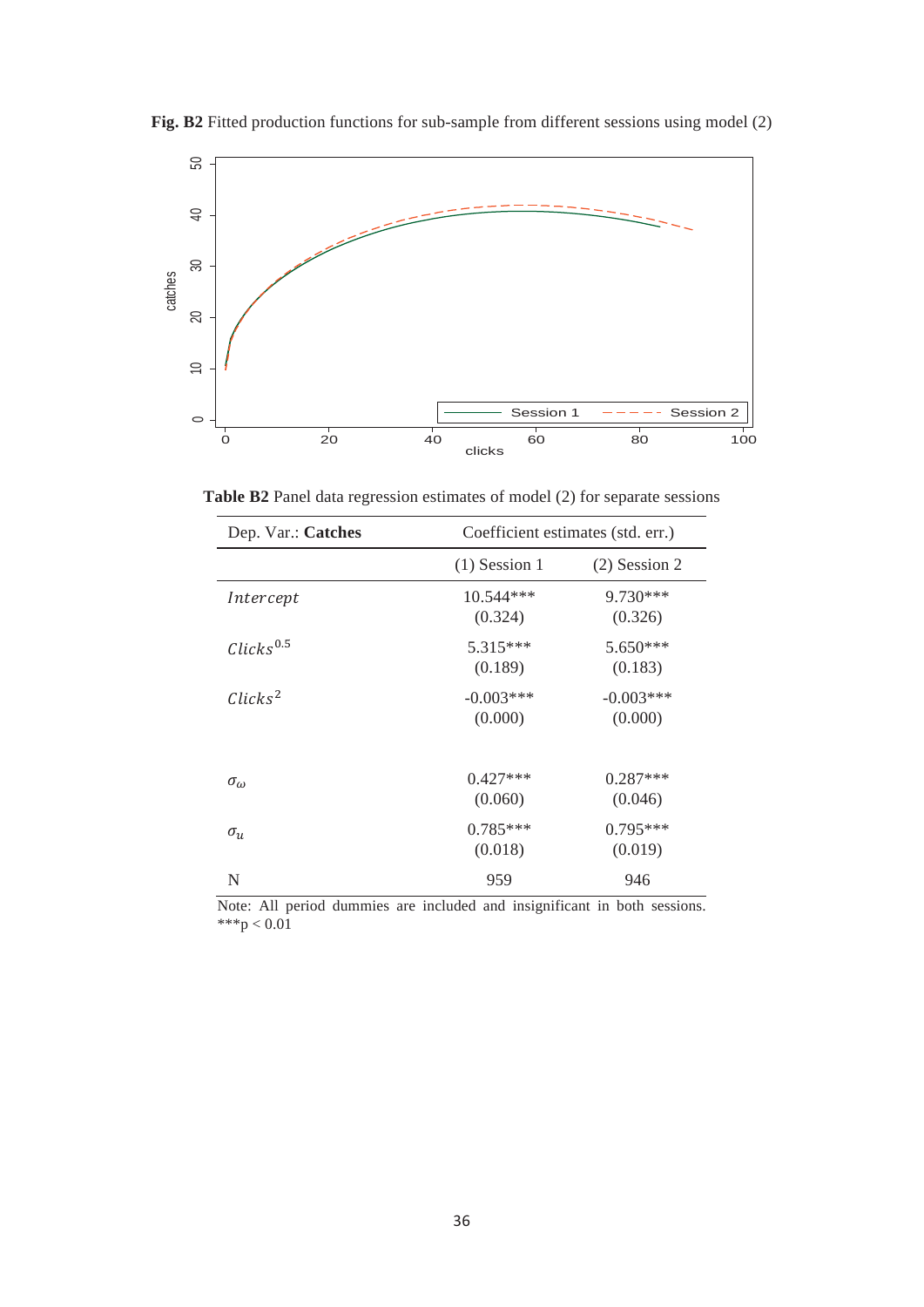| <b>Treatment No.</b>                    | 1              | $\overline{2}$ | 3                  | $\overline{\mathbf{4}}$ | 5              | 6              |
|-----------------------------------------|----------------|----------------|--------------------|-------------------------|----------------|----------------|
| Prize per catch $(P)$                   | 10             | 10             | 10                 | 20                      | 20             | 20             |
| Cost per click $(C)$                    | $\overline{0}$ | 5              | 10                 | $\Omega$                | 5              | 10             |
| Predicted clicks (S2)                   | 57.6           | 20.1           | 7.3                | 57.6                    | 35.1           | 20.1           |
| Av. actual clicks $(SI)$<br>(Std. Dev.) | 58.1<br>(12.0) | 19.7<br>(9.11) | $9.6***$<br>(5.06) | 58.2<br>(12.4)          | 31.5<br>(14.8) | 19.6<br>(9.90) |
| Predicted clicks (S1)                   | 57.4           | 18.7           | 6.5                | 57.4                    | 33.9           | 18.7           |
| Av. actual clicks $(S2)$<br>(Std. Dev.) | 57.5<br>(12.4) | 17.6<br>(9.66) | $8.0***$<br>(4.86) | 59.2<br>(12.6)          | 30.3<br>(16.8) | 17.3<br>(9.60) |

**Table B3** Comparisons between the predicted and actual number of clicks by session

Note: The full sample is equally separated into two halves by session: S1 and S2. We test the average actual clicks from S2 against the predicted clicks based on S1 and the average actual clicks from S1 against the predicted clicks based on S2. P-values are based on two-tailed one-sample t-tests against the predicted the predicted clicks using a subject's average clicks per treatment as the unit of observation. \*\*\*p  $< 0.01$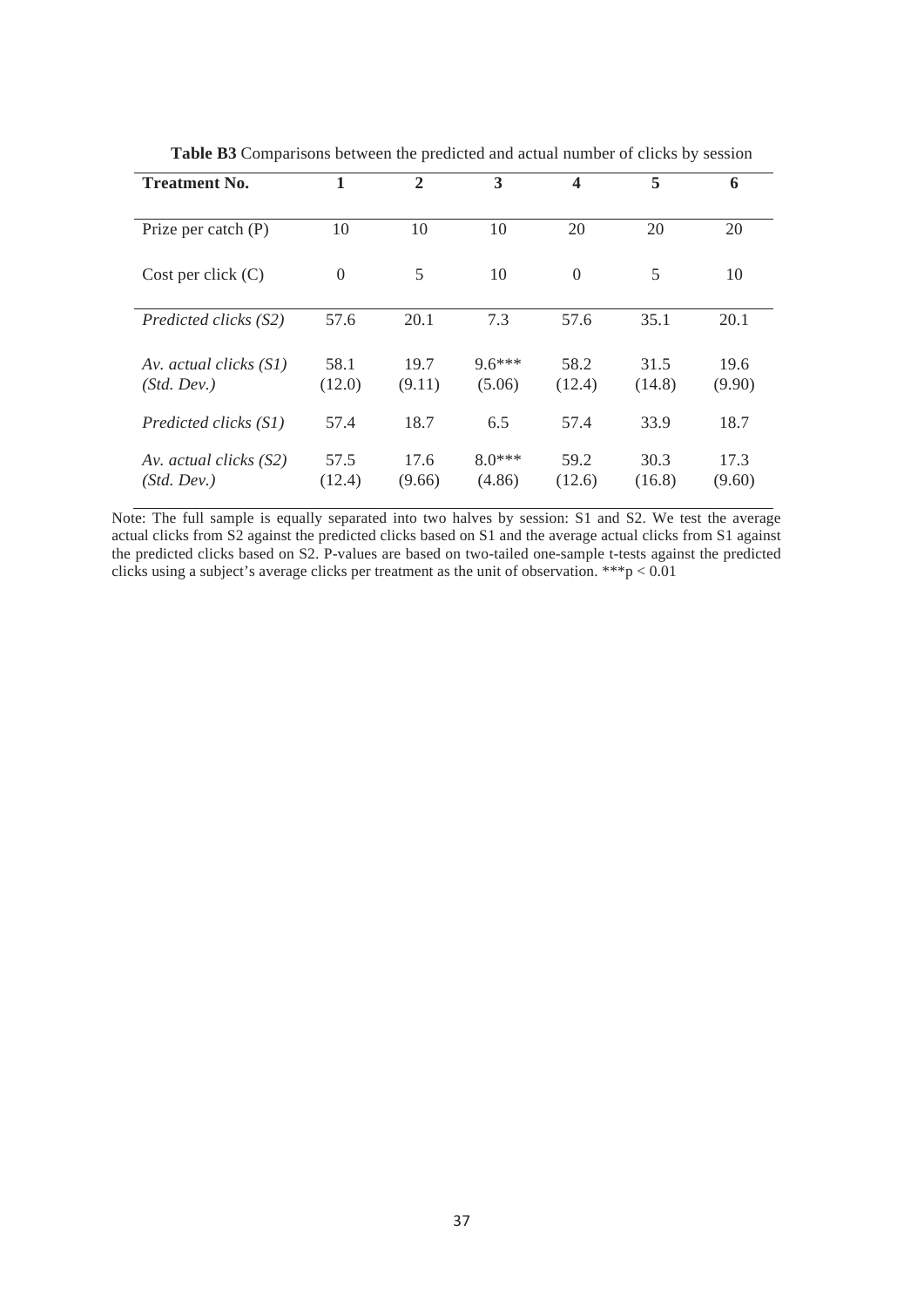### **Appendix C. Technical Appendix**

Here, we describe the working and functionality of the ball-catching task, both the z-Tree version and the online version, in more detail and also give suggestions about how to implement the task in experiments. Both the z-Tree version and the online version are available from the authors upon request.

The *z-Tree version* of the ball-catching task allows experimentalists to manipulate the speed of falling balls and the time interval between falling balls directly in the global table in z-Tree. Changes to the layout of the task, such as the number of columns, height and width of the task box and the falling pattern, however, require more involved re-programming of the task. In the version used in this paper, the falling pattern is random. There are in fact four independent balls falling within a fixed time interval. Once a ball is caught or touches the bottom of the task box, it will reappear in a randomly selected column and fall again.

The z-Tree version has been tested using z-Tree 3.3.8 and later versions. The ball-falling and the tray-moving may become more sluggish with an increase in the number of z-Leafs simultaneously running the ball-catching task. In our experiments, we connected at most 16 z-Leafs to one z-Tree. A session with 32 subjects as in our Study 1 was accomplished by simultaneously opening two z-Trees in two separate master computers, each of which is connected with 16 z-Leafs. By affecting the level of sluggishness subjects may experience the number of connected z-Leafs may affect the production function. Other factors that may affect subjects' performance include the size of the task displayed on the specific computer screen, pixel resolutions of computer monitors, mouse configurations, etc. It is, therefore, advisable to test the software thoroughly in the lab where the actual experiment will be run. This will help for calibration of the production function to allow for accurate point predictions.

The *online version* of the ball-catching task can be administered using a PHP/MySQL compatible server controlled by the experimentalist and a participant can enter the experiment using a JAVASCRIPT-enabled browser (modern browsers such as Firefox, Chrome, Safari and IE). As in the z-Tree version, the speed of falling balls and the time interval between falling balls can be easily changed in the program. The online version works differently from the z-Tree version in that there is a ball-generating mechanism that produces each ball with a fixed time interval from a randomly selected column. Therefore, unlike the z-Tree version, the distance between two balls falling near to each other is always the same. Because of the different engine behind the online version, participants typically do not experience any sluggishness in the ball falling and tray moving, although it may happen due to network connection issues or not fully JAVASCRIPT-compatible browsers.

The actual implementation of online experiments using this online version requires additional considerations compared to laboratory experiments. As discussed in the main text, performance of